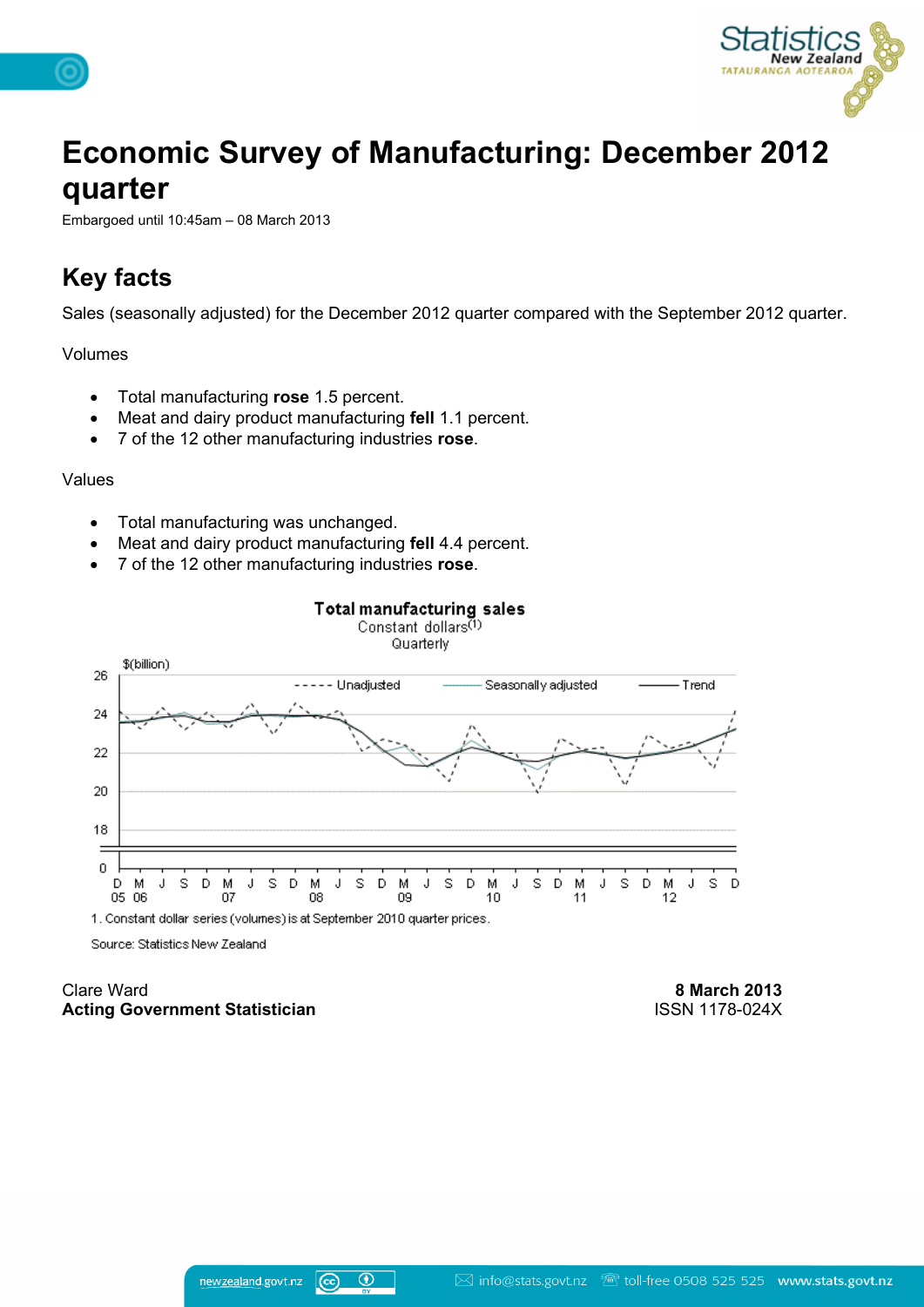# **Commentary**

- [Manufacturing](#page-1-0) [sales](#page-1-0) [volume](#page-1-0) [rises](#page-1-0)
- [Excluding](#page-4-0) [meat](#page-4-0) [and](#page-4-0) [dairy](#page-4-0) [products,](#page-4-0) [manufacturing](#page-4-0) [volumes](#page-4-0) [rise](#page-4-0)
- [Meat](#page-5-0) [and](#page-5-0) [dairy](#page-5-0) [product](#page-5-0) [manufacturing](#page-5-0) [volumes](#page-5-0) [fall](#page-5-0)
- [Metal](#page-6-0) [product](#page-6-0) [manufacturing](#page-6-0) [volumes](#page-6-0) [rise](#page-6-0)
- [Petroleum](#page-6-1) [and](#page-6-1) [coal](#page-6-1) [product](#page-6-1) [manufacturing](#page-6-1) [volumes](#page-6-1) [rise](#page-6-1)

All references to sales movements are seasonally adjusted unless otherwise stated. Further information about seasonal adjustment is in the [Data](http://www.stats.govt.nz/browse_for_stats/industry_sectors/manufacturing_and_production/EconomicSurveyofManufacturing_HOTPDec12qtr/Data%20Quality.aspx) [quality](http://www.stats.govt.nz/browse_for_stats/industry_sectors/manufacturing_and_production/EconomicSurveyofManufacturing_HOTPDec12qtr/Data%20Quality.aspx) section.

# <span id="page-1-0"></span>**Manufacturing sales volume rises**

The **volume of manufacturing sales** rose 1.5 percent in the December 2012 quarter, following a 2.5 percent rise in the September 2012 quarter. The latest rise was spread over a number of manufacturing industries and occurred despite a 1.1 percent decrease in the sales volume for meat and dairy product manufacturing. The largest increases this quarter were:

- metal product manufacturing, **up** 5.4 percent
- petroleum and coal product manufacturing, **up** 6.4 percent.

The **trend** for the manufacturing sales volume, which gives a longer-term picture of movements, has been rising, up 6.7 percent since the most recent low-point in the September 2011 quarter.





Source: Statistics New Zealand

In current prices, **sales values** were flat (up just \$1 million) in the December 2012 quarter, following a 1.7 percent rise (\$372 million) in the September 2012 quarter. The main value movements for the quarter were:

- meat and dairy product manufacturing, **down** 4.4 percent (\$312 million)
- metal product manufacturing, **up** 6.6 percent (\$143 million)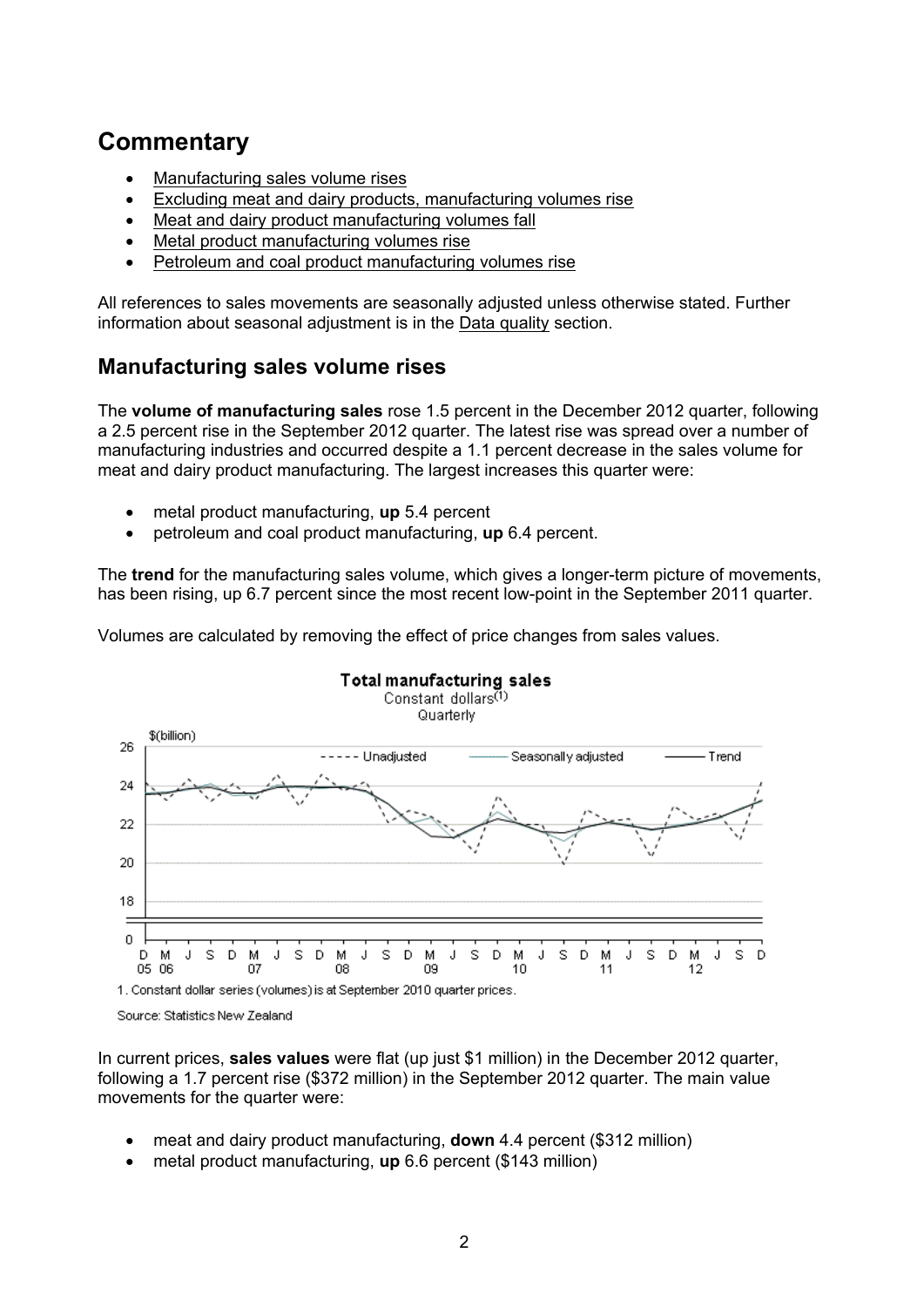petroleum and coal product manufacturing, **up** 6.4 percent (\$115 million).

### Changes in seasonally adjusted manufacturing sales

Current and constant dollars<sup>(1)</sup>



1. Constant dollar series (volumes) is at September 2010 quarter prices.

Source: Statistics New Zealand



Current and constant dollars<sup>(1)</sup> December 2012 quarter



1. Constant dollar series (volumes) is at September 2010 quarter prices.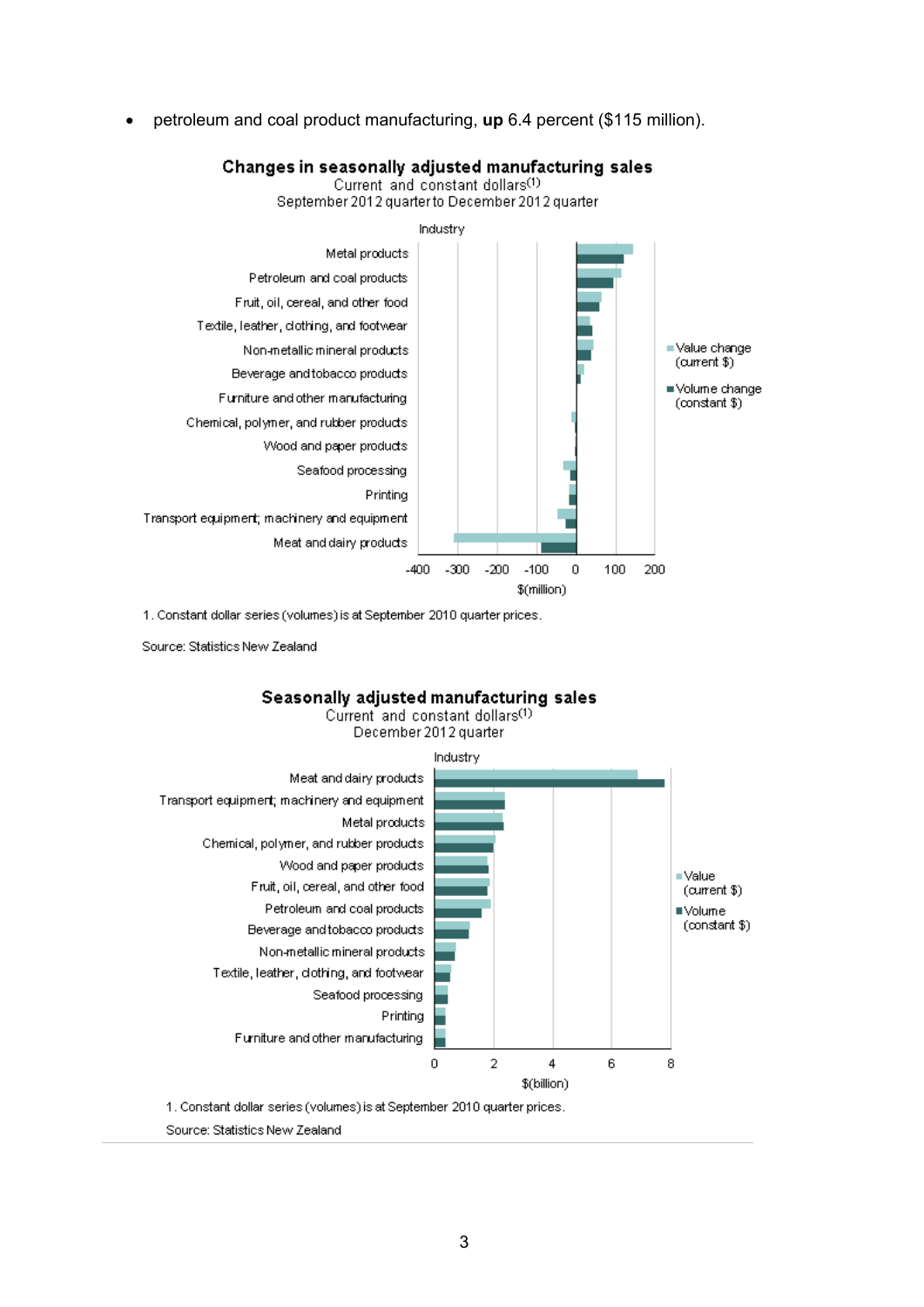The **volume of finished goods stocks** (which is not seasonally adjusted) is 5.2 percent higher than in the December 2011 quarter. This rise was mainly due to an increase in the volume of meat and dairy product manufacturing stocks (up 15 percent).



1. Closing stocks of finished goods.

2. Constant dollar series (volumes) is at September 2010 quarter prices.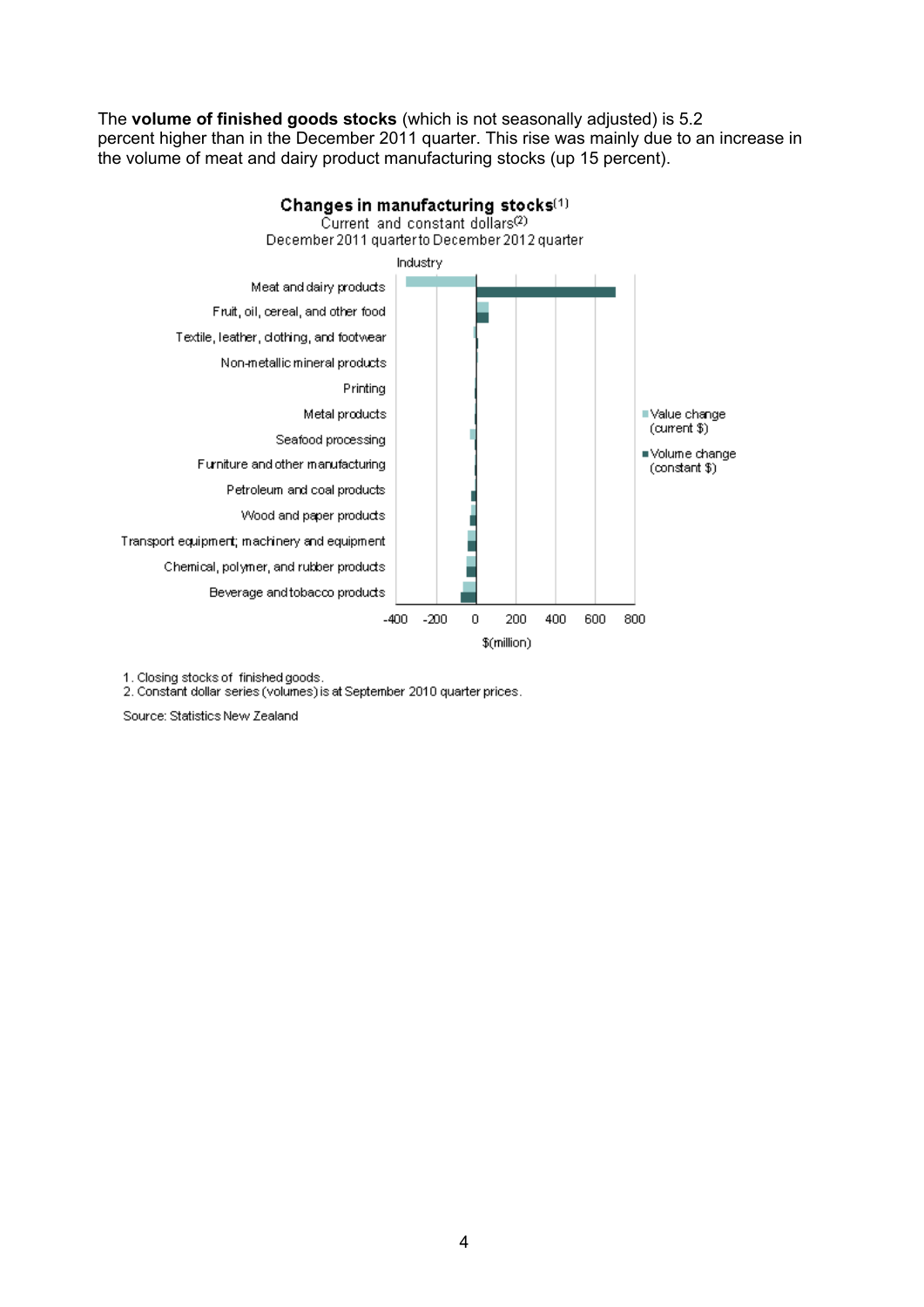# <span id="page-4-0"></span>**Excluding meat and dairy products, manufacturing volumes rise**

The **volume of sales**, excluding meat and dairy product manufacturing, rose 1.3 percent in the December 2012 quarter, following a 0.9 percent fall in the September 2012 quarter. Seven of the 12 industries that make up this group recorded increases. The main movements for this quarter were:

- metal product manufacturing, **up** 5.4 percent
- petroleum and coal product manufacturing, **up** 6.4 percent.

In current prices, **sales values** also rose, up 1.8 percent (\$277 million) in the December 2012 quarter. Seven of the 12 industries rose.



\$(billion)  $20$ -- Unadjusted Seasonally adjusted - Trend 18 16  $14$  $\overline{0}$ D D D - M J -S м -S Ð м -S D м s D м s D м s D м s. J J J J 05 06 08 09 07 10

Quarterly

1. Constant dollar series (volumes) is at September 2010 quarter prices.

Source: Statistics New Zealand

The **trend** for the sales volume has been relatively flat for the last three years and is well below the levels seen before mid-2008.

The **volume of finished goods stocks** (which is not seasonally adjusted) is 2.9 percent lower than in the December 2011 quarter.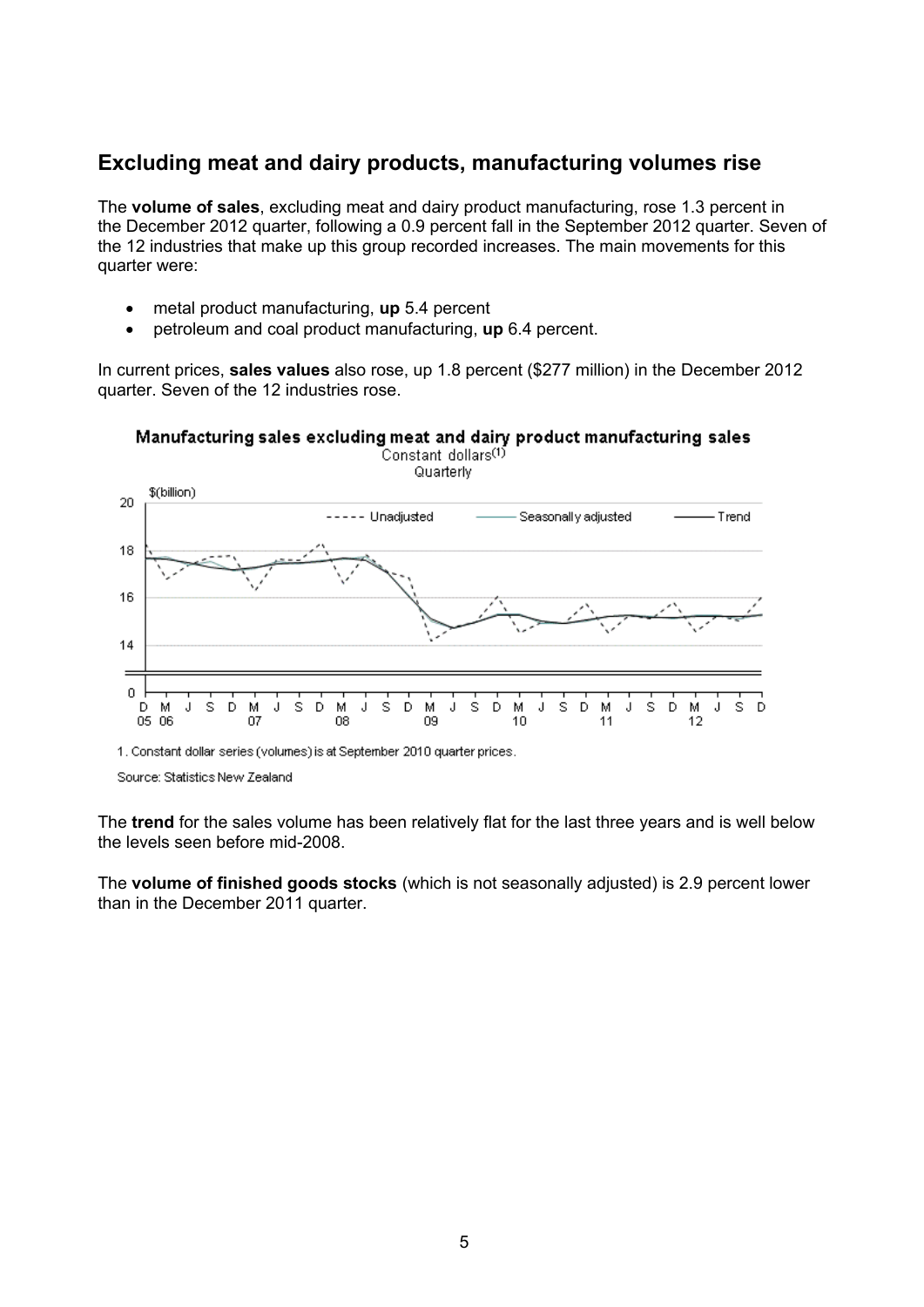## <span id="page-5-0"></span>**Meat and dairy product manufacturing volumes fall**

The **volume of sales** for the meat and dairy product manufacturing industry fell 1.1 percent in the December 2012 quarter, following a large rise of 12 percent in the September 2012 quarter.

The latest fall reflects decreases in the volumes of meat and dairy products exported as reported in the [Overseas](http://statisticsprod.stats.govt.nz/browse_for_stats/industry_sectors/imports_and_exports/OverseasTradeIndexesVolumes_HOTPDec12qtr.aspx) [Trade](http://statisticsprod.stats.govt.nz/browse_for_stats/industry_sectors/imports_and_exports/OverseasTradeIndexesVolumes_HOTPDec12qtr.aspx) [Indexes](http://statisticsprod.stats.govt.nz/browse_for_stats/industry_sectors/imports_and_exports/OverseasTradeIndexesVolumes_HOTPDec12qtr.aspx) [\(Volumes\):](http://statisticsprod.stats.govt.nz/browse_for_stats/industry_sectors/imports_and_exports/OverseasTradeIndexesVolumes_HOTPDec12qtr.aspx) [December](http://statisticsprod.stats.govt.nz/browse_for_stats/industry_sectors/imports_and_exports/OverseasTradeIndexesVolumes_HOTPDec12qtr.aspx) [2012](http://statisticsprod.stats.govt.nz/browse_for_stats/industry_sectors/imports_and_exports/OverseasTradeIndexesVolumes_HOTPDec12qtr.aspx) [quarter](http://statisticsprod.stats.govt.nz/browse_for_stats/industry_sectors/imports_and_exports/OverseasTradeIndexesVolumes_HOTPDec12qtr.aspx) [\(provisional\).](http://statisticsprod.stats.govt.nz/browse_for_stats/industry_sectors/imports_and_exports/OverseasTradeIndexesVolumes_HOTPDec12qtr.aspx) In this quarter dairy exports fell 13 percent and meat exports fell 0.7 percent.

The **value of sales** also decreased, down 4.4 percent (\$312 million), following a rise of 8.4 percent in the previous quarter.

The **trend** indicates that the volume of meat and dairy product manufacturing has risen over the last year after a relatively flat period during 2011.



Source: Statistics New Zealand

The **volume of finished goods stocks** (which is not seasonally adjusted) is 15 percent higher than in the December 2011 quarter.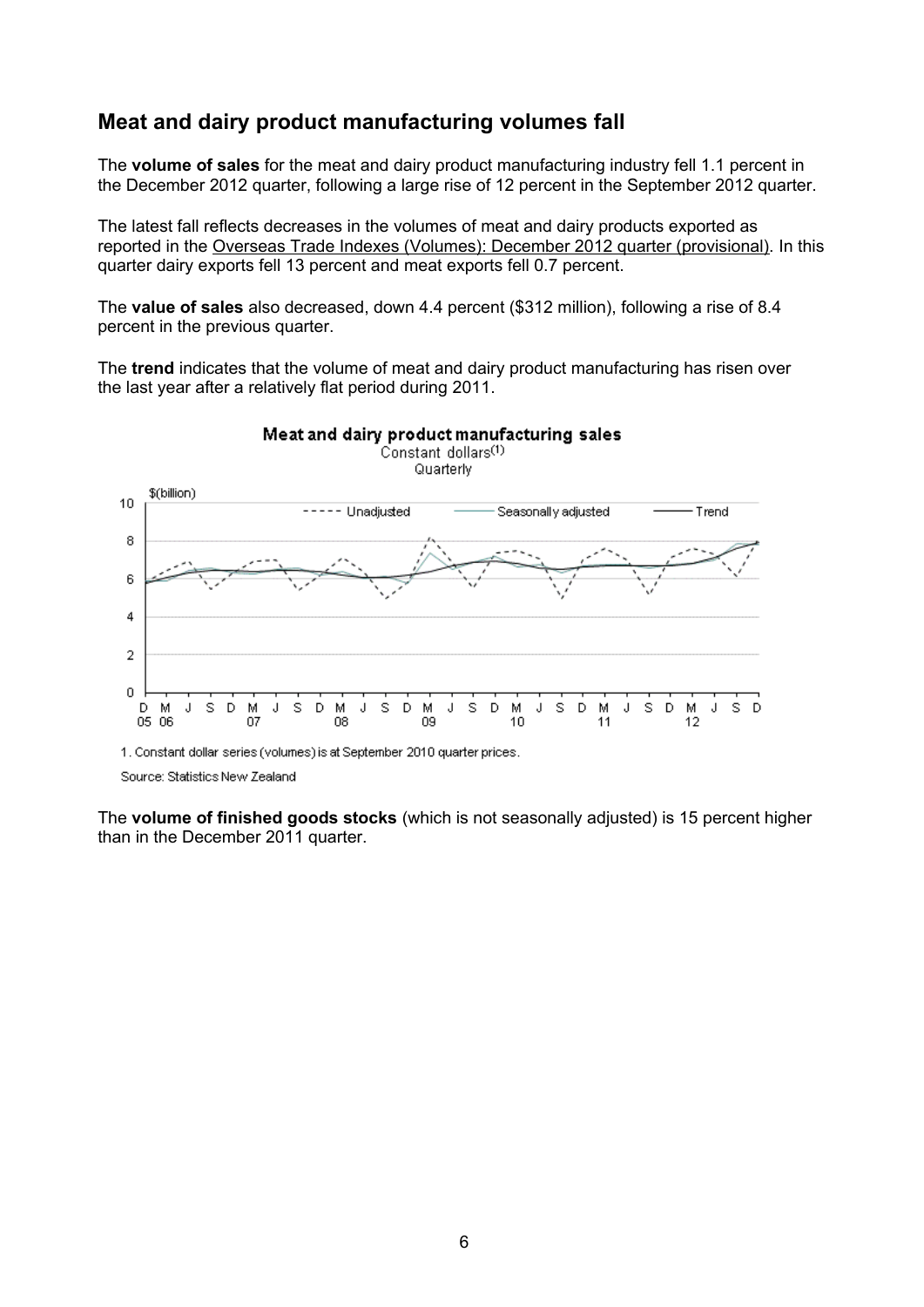## <span id="page-6-0"></span>**Metal product manufacturing volumes rise**

The **volume of sales** for the metal product manufacturing industry rose 5.4 percent in the December 2012 quarter, following falls in the previous two quarters.

The **sales value** also rose, up 6.6 percent (\$143 million).

The **trend** for the sales volume is now 12 percent above the series low-point in the June 2009 quarter, but is still well below the levels seen before mid-2008.



Source: Statistics New Zealand

The **volume of finished goods stocks** (which is not seasonally adjusted) is 0.5 percent lower than in the December 2011 quarter.

## <span id="page-6-1"></span>**Petroleum and coal product manufacturing volumes rise**

The **volume of sales** for the petroleum and coal product manufacturing industry rose 6.4 percent in the December 2012 quarter. This increase follows falls in the previous three quarters. The series is not seasonally adjusted as it does not have a stable seasonal pattern. It is not unusual to show large movements from quarter to quarter.

The **sales value** also rose, up 6.4 percent (\$115 million).

The **trend** indicates that the sales volume for the petroleum and coal product manufacturing industry fluctuated over the last three years. Recently this trend dropped to levels similar to those in mid-2009.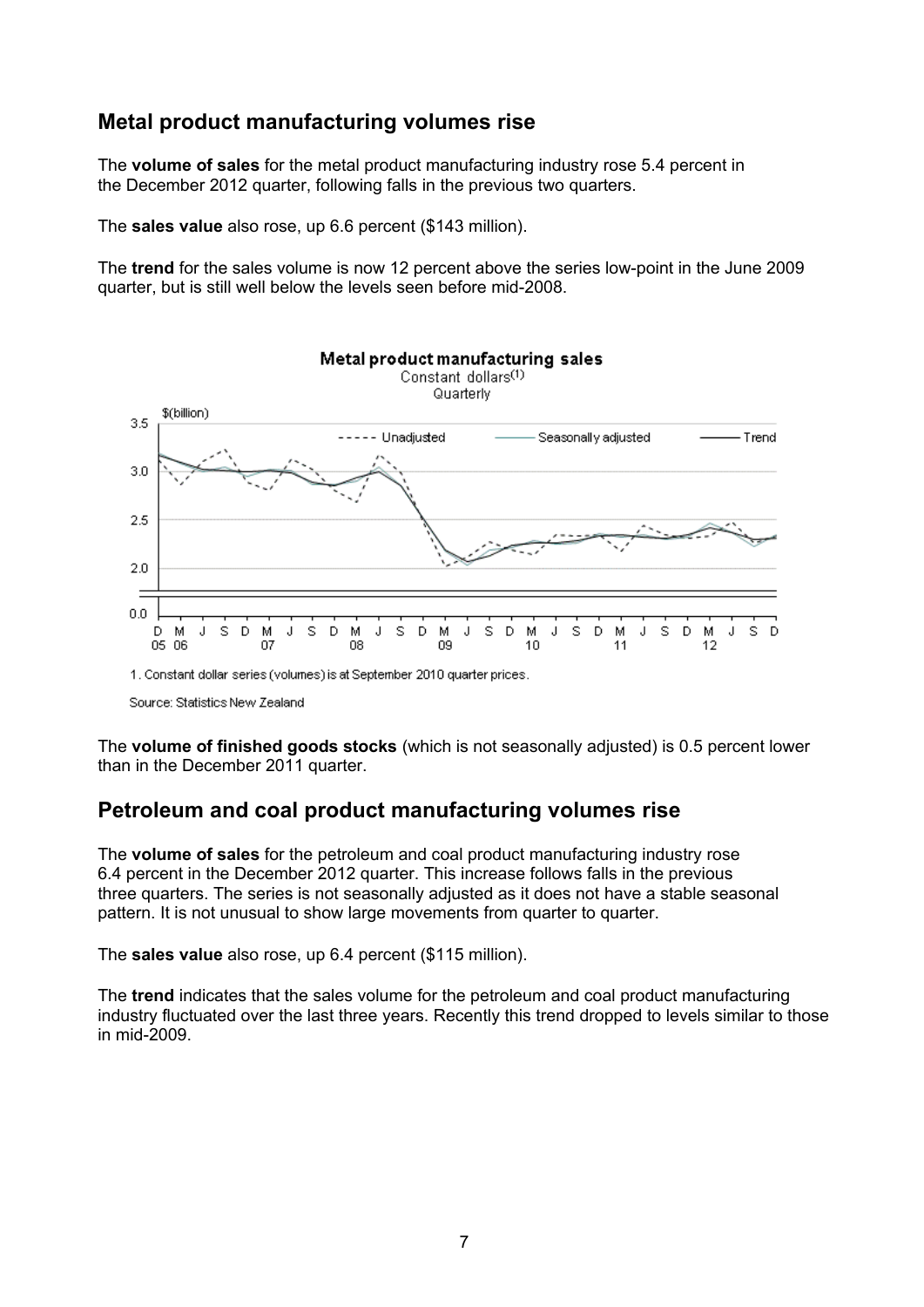

The **volume of finished goods stocks** (which is not seasonally adjusted) is 3.4 percent lower than in the December 2011 quarter.

For more detailed data see the Excel tables in the 'Downloads' box.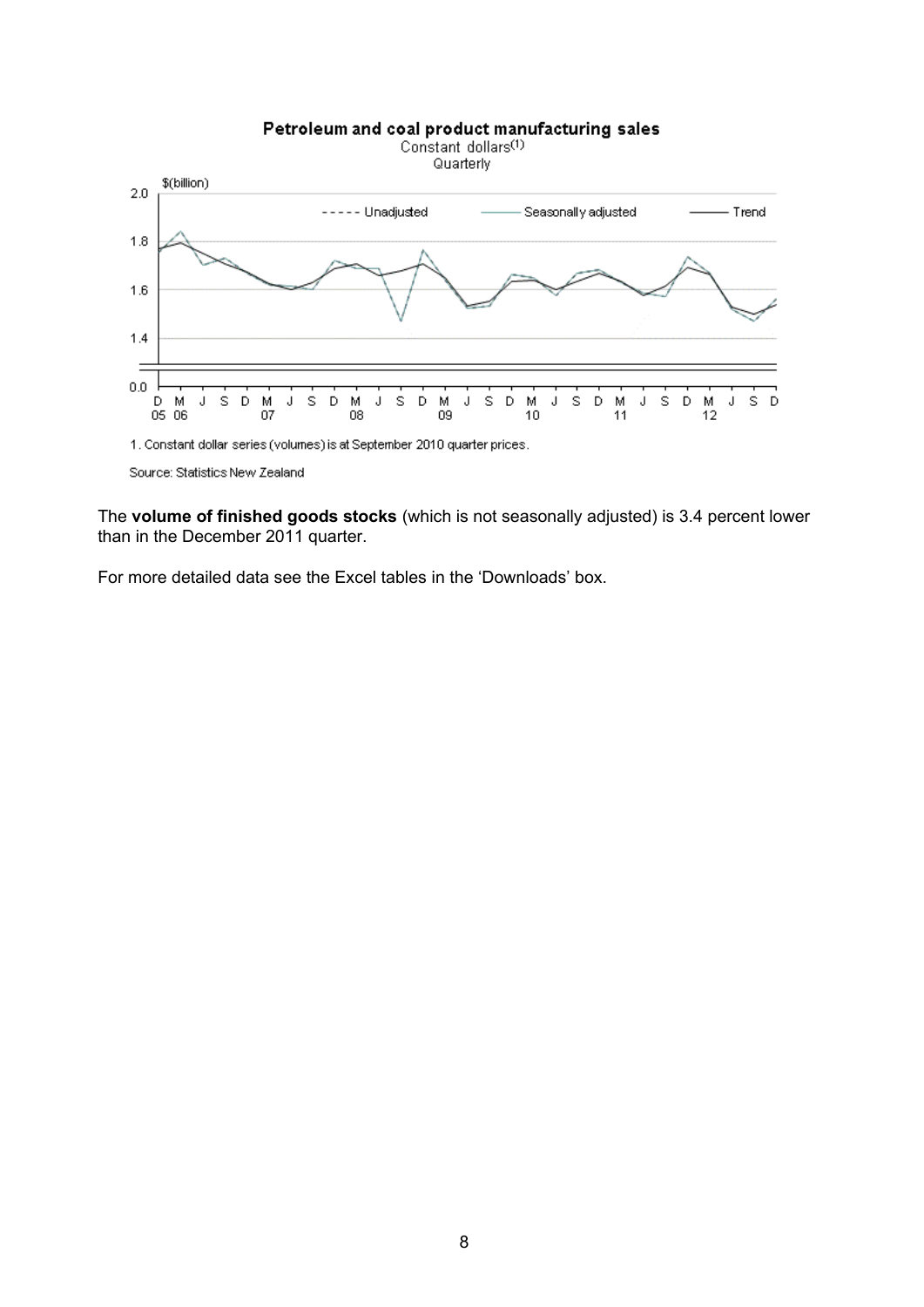# **Definitions**

# **About the Economic Survey of Manufacturing**

The Economic Survey of Manufacturing (ESM) provides short-term economic indicators for the manufacturing sector. The data is also used to compile the manufacturing sector component of the quarterly national accounts. Published values exclude GST.

## **More definitions**

**Additions to fixed assets:** purchases of fixed assets (including land) plus capital works by own employees. Revaluations are excluded. Collection of data for this variable ceased from the December 2012 quarter.

**ANZSIC:** Australian and New Zealand Standard Industrial Classification.

**Business Frame:** a register of all economically significant businesses that operate in New Zealand. The population of the ESM is drawn from the Business Frame.

**Disposals of fixed assets:** sales of fixed assets (including land) at selling prices. Devaluations are excluded. Collection of data for this variable ceased from the December 2012 quarter.

**Enterprise:** a business entity operating in New Zealand either as a legally constituted body such as a company, partnership, trust, local or central government trading organisation, or as a selfemployed individual.

**Kind-of-activity unit:** a subdivision of an enterprise engaged in predominantly one activity and for which a single set of accounting records is available.

**NZSIOC:** New Zealand Standard Industry Output Classification. An ANZSIC-based classification that groups industries for publication.

**Purchases and operating expenditure:** something obtained, especially for a price in money or its equivalent.

The following are included:

- purchases of goods, fuels, and materials (whether for production or resale)
- general expenses (eg advertising, freight, insurance, motor vehicle, rates, rent, repairs, utilities)
- management fees and payments to other businesses or divisions
- payments to welfare and superannuation schemes (eg ACC, KiwiSaver)
- royalties and patent fees.

While these are excluded:

- interest, dividends, donations, and bad debts
- excise duty, fringe benefit tax, and road user charges
- extraordinary items (eg exchange rate losses, losses on sales of fixed assets)
- depreciation.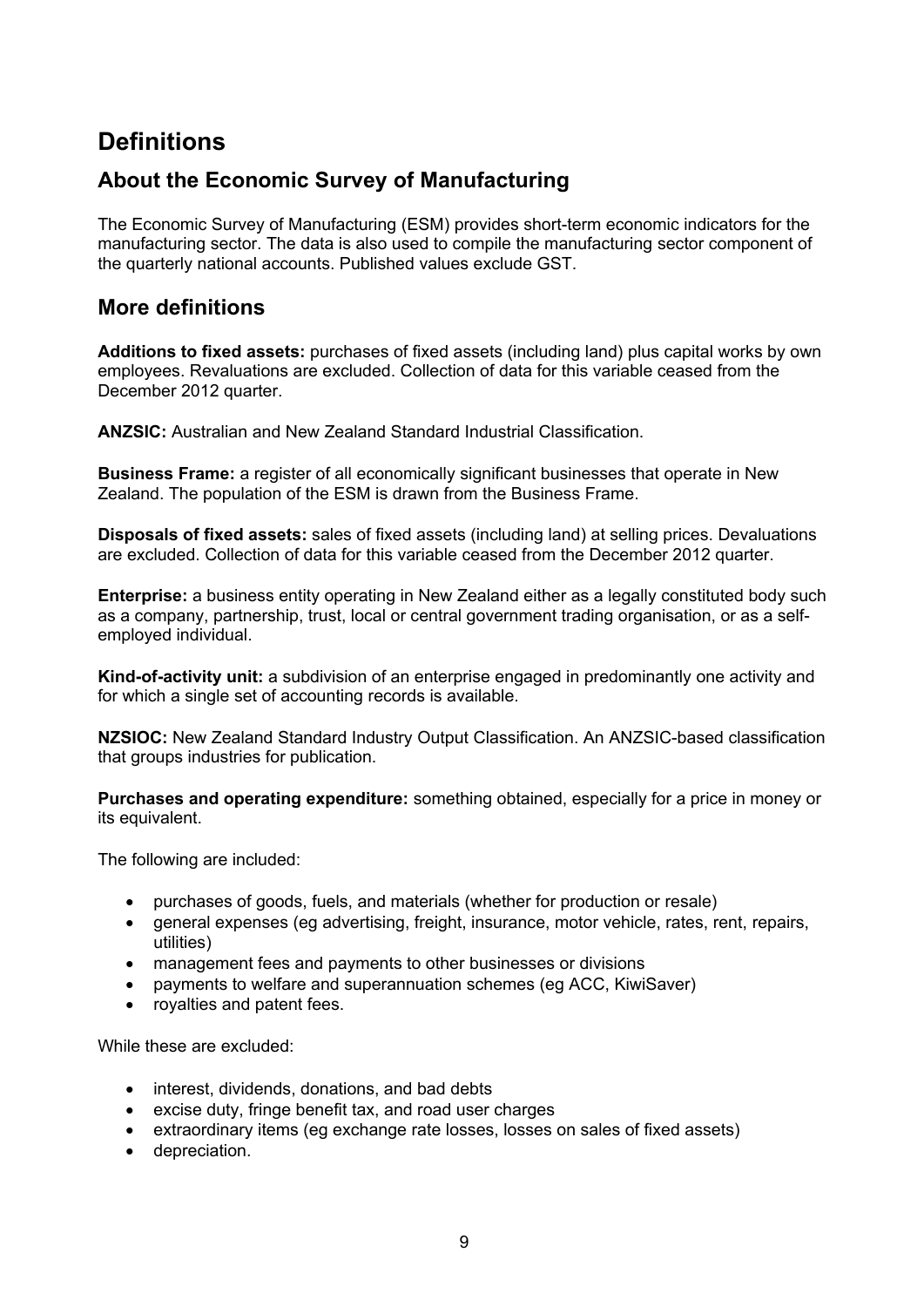**Rolling mean employment:** a 12-month moving average of the monthly employee count.

**Salaries and wages:** includes gross salaries, wages, bonuses, and redundancy payments to employees. Excludes drawings, salaries, and wages paid to working proprietors and payments to welfare and superannuation schemes (eg ACC, KiwiSaver).

**Sales and other operating income:** the transfer of ownership of and title to goods or services from one person or entity to another for a price.

The following are included:

- sales of goods (whether manufactured, processed, or traded)
- sales of services (including repair services)
- manufacturing, processing, and management fees
- rental and leasing income
- royalties and patent fees.

While these are excluded:

- interest, dividends, donations, bad debts, and insurance claims
- excise duty, government grants, and subsidies
- extraordinary items (eg exchange rate gains, gains on sales of fixed assets).

**Stocks of raw materials:** crude or processed material that can be converted by manufacture, processing, or combination into a new product. Stocks include materials, fuels, and livestock.

**Stocks of finished goods:** goods ready for sale without further transformation. Stocks includes work in progress.

**Volume series:** are value series that are adjusted (divided by price indexes) to remove the effect of price changes. They provide a measure of quantity change and are currently expressed in September 2010 quarter dollars. The price indexes used are from the [producers](http://www.stats.govt.nz/browse_for_stats/economic_indicators/prices_indexes/producers-price-index-info-releases.aspx) [price](http://www.stats.govt.nz/browse_for_stats/economic_indicators/prices_indexes/producers-price-index-info-releases.aspx) [index](http://www.stats.govt.nz/browse_for_stats/economic_indicators/prices_indexes/producers-price-index-info-releases.aspx) and are available on [Infoshare.](http://www.stats.govt.nz/infoshare/)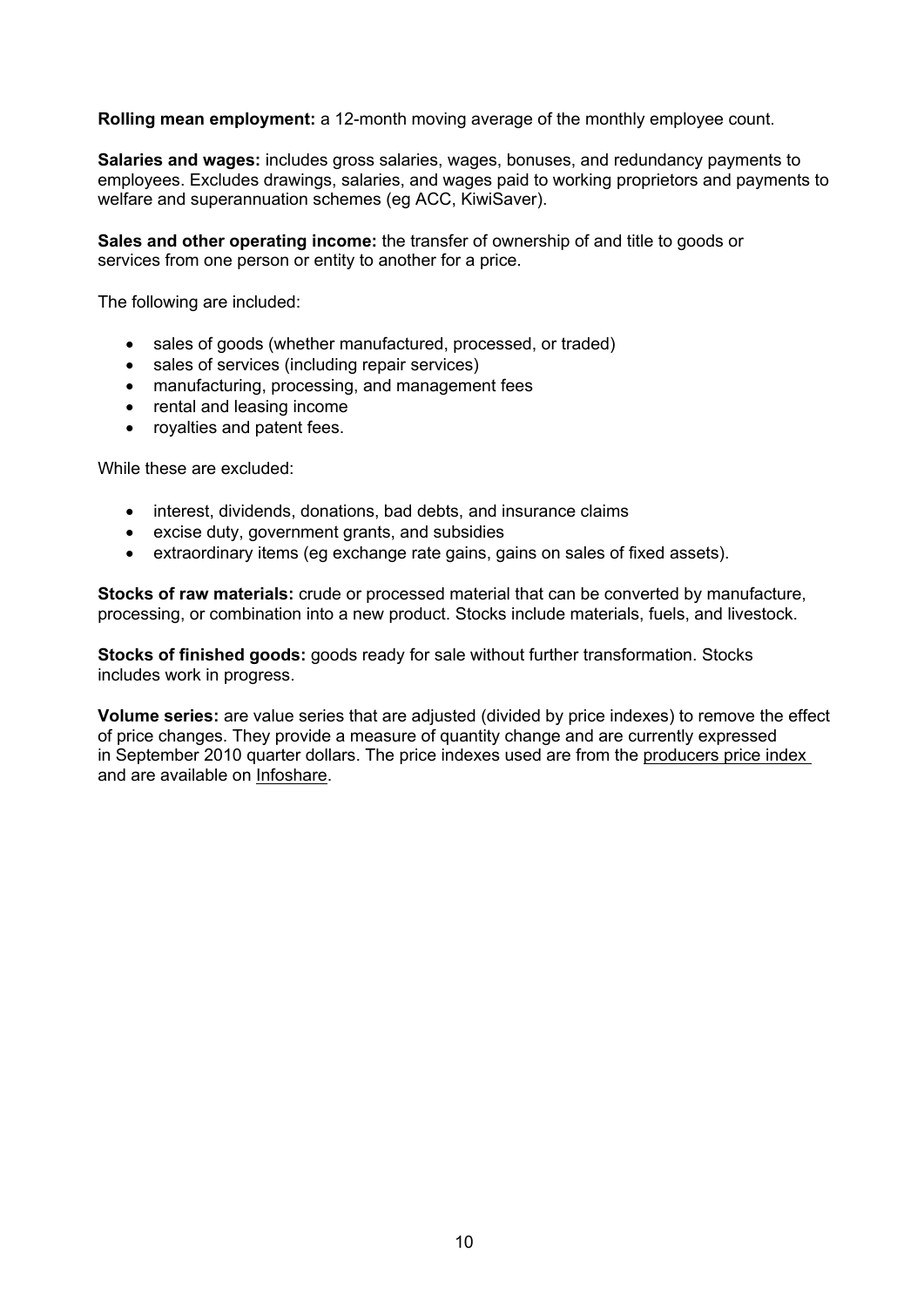# **Related links**

# **Upcoming releases**

The *Economic Survey of Manufacturing: March 2013 quarter* will be released on 10 June 2013.

[Subscribe](http://www.stats.govt.nz/tools_and_services/services/releases-subscription.aspx) [to](http://www.stats.govt.nz/tools_and_services/services/releases-subscription.aspx) [information](http://www.stats.govt.nz/tools_and_services/services/releases-subscription.aspx) [releases](http://www.stats.govt.nz/tools_and_services/services/releases-subscription.aspx), including this one, by completing the online subscription form.

[The](http://www.stats.govt.nz/about_us/news_and_events/release-calendar.aspx) [release](http://www.stats.govt.nz/about_us/news_and_events/release-calendar.aspx) [calendar](http://www.stats.govt.nz/about_us/news_and_events/release-calendar.aspx) lists all our upcoming information releases by date of release.

# **Past releases**

[Economic](http://www.stats.govt.nz/browse_for_stats/industry_sectors/manufacturing_and_production/economic-survey-of-manufacturing-info-releases.aspx) [Survey](http://www.stats.govt.nz/browse_for_stats/industry_sectors/manufacturing_and_production/economic-survey-of-manufacturing-info-releases.aspx) [of](http://www.stats.govt.nz/browse_for_stats/industry_sectors/manufacturing_and_production/economic-survey-of-manufacturing-info-releases.aspx) [Manufacturing](http://www.stats.govt.nz/browse_for_stats/industry_sectors/manufacturing_and_production/economic-survey-of-manufacturing-info-releases.aspx) [–](http://www.stats.govt.nz/browse_for_stats/industry_sectors/manufacturing_and_production/economic-survey-of-manufacturing-info-releases.aspx) [information](http://www.stats.govt.nz/browse_for_stats/industry_sectors/manufacturing_and_production/economic-survey-of-manufacturing-info-releases.aspx) [releases](http://www.stats.govt.nz/browse_for_stats/industry_sectors/manufacturing_and_production/economic-survey-of-manufacturing-info-releases.aspx) has links to past releases.

# **Related information**

[Producers](http://www.stats.govt.nz/browse_for_stats/economic_indicators/prices_indexes/producers-price-index-info-releases.aspx) [price](http://www.stats.govt.nz/browse_for_stats/economic_indicators/prices_indexes/producers-price-index-info-releases.aspx) [index](http://www.stats.govt.nz/browse_for_stats/economic_indicators/prices_indexes/producers-price-index-info-releases.aspx) outputs index measures changes in prices received by producers.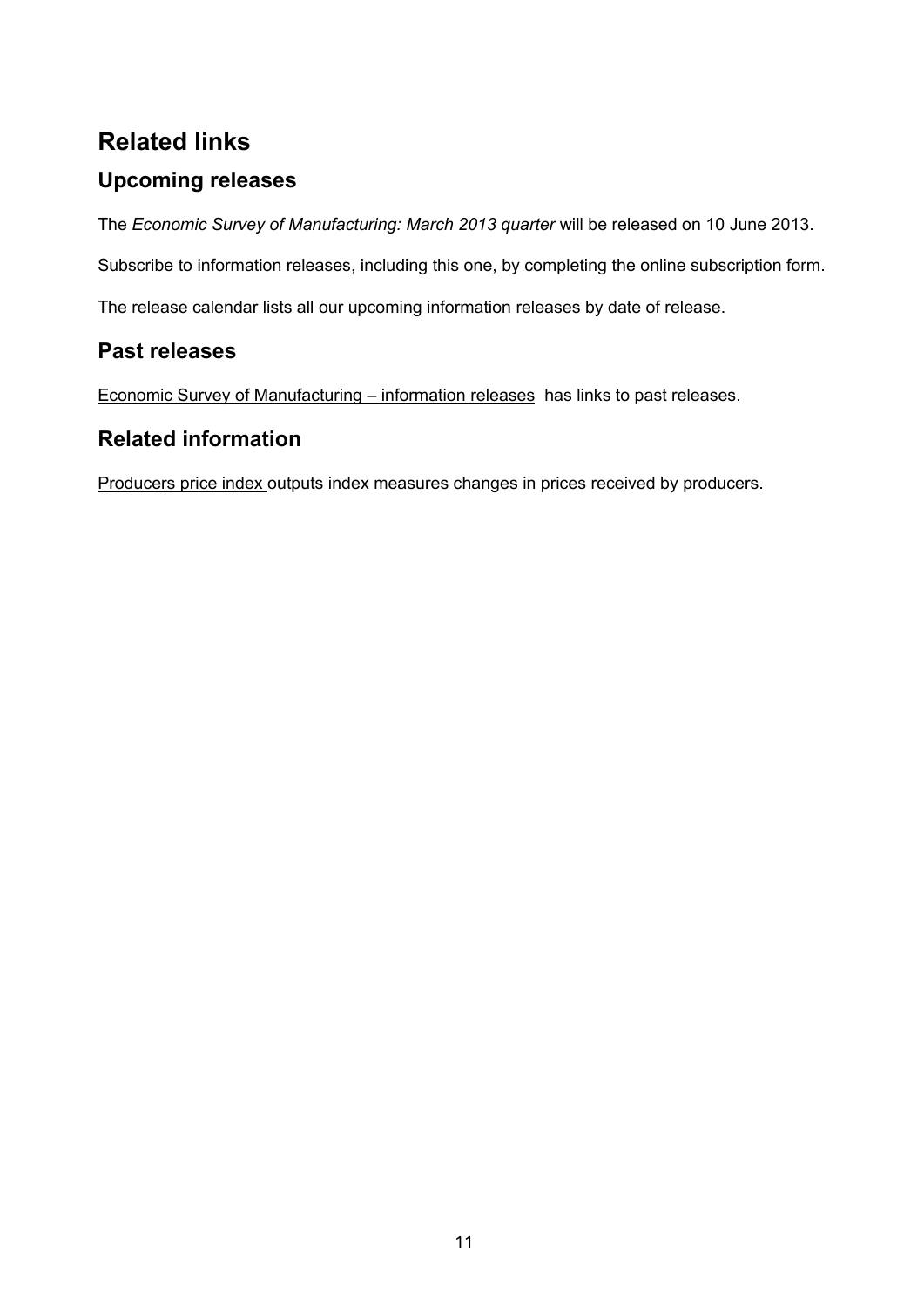# **Data quality**

#### **Period-specific information**

This section contains data information that has changed since the last release.

- Sample errors for December 2012 quarter
- [Imputation](#page-12-0) [for](#page-12-0) [December](#page-12-0) [2012](#page-12-0) [quarter](#page-12-0)
- [Response](#page-12-1) [rate](#page-12-1)

#### **General information**

This section contains information that does not change between releases.

- [Measurement](#page-12-2) [errors](#page-12-2)
- [Non-response](#page-13-0) [imputation](#page-13-0)
- [Seasonally](#page-13-1) [adjusted](#page-13-1) [and](#page-13-1) [trend](#page-13-1) [series](#page-13-1)
- [Standardising](#page-14-0) [dairy](#page-14-0) [industry](#page-14-0) [quarters](#page-14-0)
- [Use](#page-14-1) [in](#page-14-1) [national](#page-14-1) [accounts](#page-14-1)
- [More](#page-15-0) [information](#page-15-0)

## **Period-specific information**

#### **Sample errors for December 2012 quarter**

| Sample errors for sales in the December 2012 quarter          |                                 |                                     |  |  |  |  |  |  |  |
|---------------------------------------------------------------|---------------------------------|-------------------------------------|--|--|--|--|--|--|--|
| Industry                                                      | Sample error for<br>sales value | Sample error for<br>change in sales |  |  |  |  |  |  |  |
|                                                               |                                 | Percent                             |  |  |  |  |  |  |  |
| Meat and dairy product manufacturing                          | 0.0                             | 0.0                                 |  |  |  |  |  |  |  |
| Seafood processing                                            | 0.0                             | 0.0                                 |  |  |  |  |  |  |  |
| Fruit, oil, cereal, and other food manufacturing              | 4.3                             | 0.8                                 |  |  |  |  |  |  |  |
| Beverage and tobacco product manufacturing                    | 0.0                             | 0.0                                 |  |  |  |  |  |  |  |
| Textile, leather, clothing, and footwear<br>manufacturing     | 6.0                             | 3.0                                 |  |  |  |  |  |  |  |
| Wood and paper product manufacturing                          | 2.0                             | 0.9                                 |  |  |  |  |  |  |  |
| Printing                                                      | 9.2                             | 5.6                                 |  |  |  |  |  |  |  |
| Petroleum and coal product manufacturing                      | 0.0                             | 0.0                                 |  |  |  |  |  |  |  |
| Chemical, polymer, and rubber product<br>manufacturing        | 2.1                             | 1.3                                 |  |  |  |  |  |  |  |
| Non-metallic mineral product manufacturing                    | 4.7                             | 1.9                                 |  |  |  |  |  |  |  |
| Metal manufacturing                                           | 7.5                             | 2.4                                 |  |  |  |  |  |  |  |
| Transport equipment; machinery and<br>equipment manufacturing | 4.4                             | 5.7                                 |  |  |  |  |  |  |  |
| Furniture and other manufacturing                             | 6.5                             | 5.1                                 |  |  |  |  |  |  |  |
| <b>Total manufacturing</b>                                    | 1.0                             | 0.7                                 |  |  |  |  |  |  |  |

Industries with zero sample error are full-coverage industries. In these industries, all large firms are surveyed and all small to medium-sized firms are modelled using administrative data from Inland Revenue.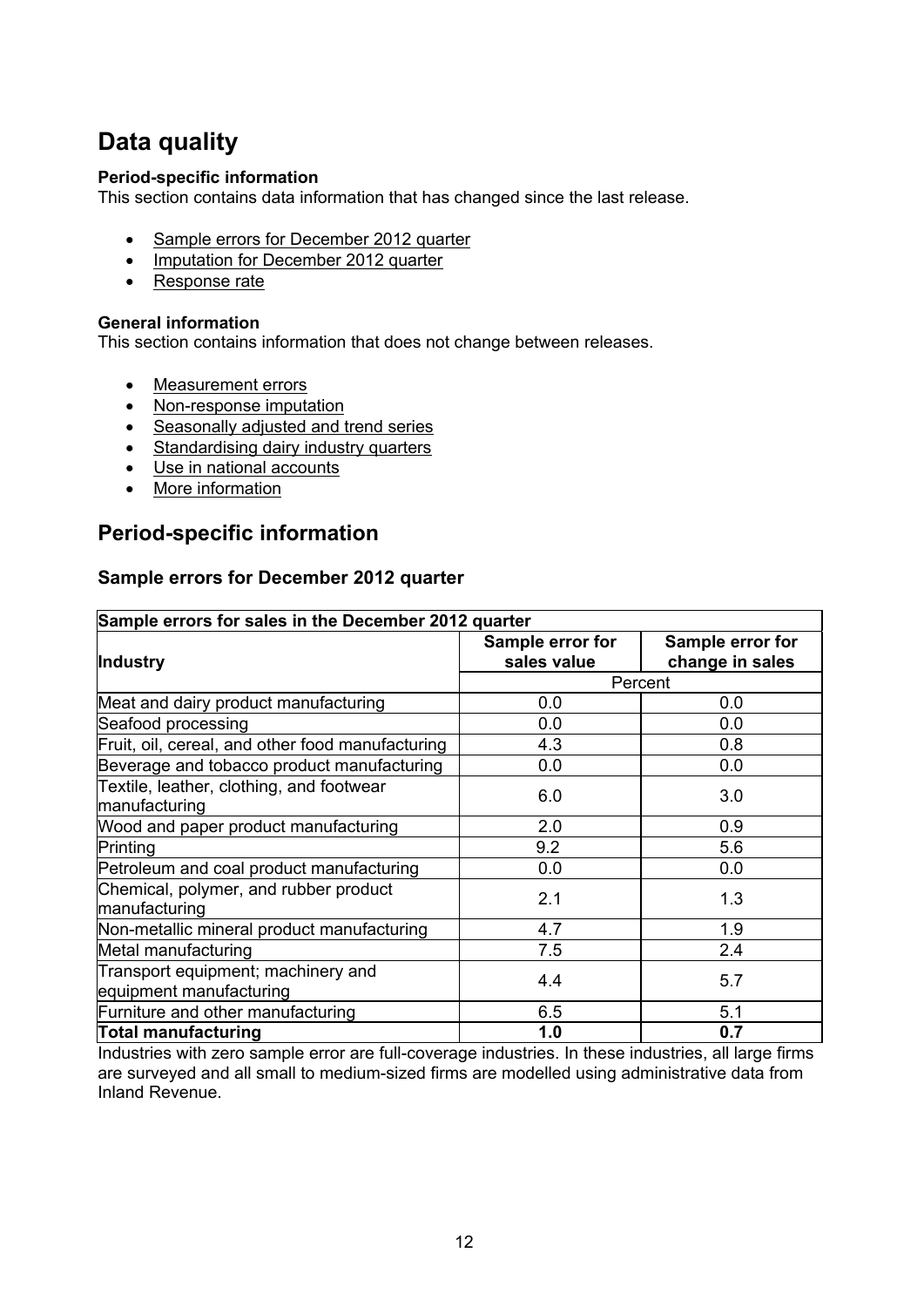## <span id="page-12-0"></span>**Imputation for December 2012 quarter**

| Imputed values as a percentage of sales in the December 2012 quarter |                     |                     |  |  |  |
|----------------------------------------------------------------------|---------------------|---------------------|--|--|--|
|                                                                      | Non-response        | <b>Tax modelled</b> |  |  |  |
| Industry                                                             | Percentage of sales |                     |  |  |  |
| Meat and dairy product manufacturing                                 | 0.5                 | 4.9                 |  |  |  |
| Seafood processing                                                   | 3.9                 | 11.4                |  |  |  |
| Fruit, oil, cereal, and other food manufacturing                     | 5.1                 | 11.4                |  |  |  |
| Beverage and tobacco product manufacturing                           | 0.1                 | 14.7                |  |  |  |
| Textile, leather, clothing, and footwear                             | 19.4                | 14.4                |  |  |  |
| manufacturing                                                        |                     |                     |  |  |  |
| Wood and paper product manufacturing                                 | 5.7                 | 11.6                |  |  |  |
| Printing                                                             | 15.1                | 16.2                |  |  |  |
| Petroleum and coal product manufacturing                             | 0.0                 | 0.9                 |  |  |  |
| Chemical, polymer, and rubber product                                | 9.0                 | 7.7                 |  |  |  |
| manufacturing                                                        |                     |                     |  |  |  |
| Non-metallic mineral product manufacturing                           | 5.6                 | 13.1                |  |  |  |
| Metal manufacturing                                                  | 9.0                 | 14.3                |  |  |  |
| Transport equipment; machinery and                                   | 12.2                | 14.5                |  |  |  |
| equipment manufacturing                                              |                     |                     |  |  |  |
| Furniture and other manufacturing                                    | 14.8                | 14.8                |  |  |  |
| Total manufacturing                                                  | 5.0                 | 9.3                 |  |  |  |
| Response rate                                                        |                     |                     |  |  |  |

<span id="page-12-1"></span>The response rate applies to the postal sample and gives the proportion of sales obtained from survey responses (compared with being imputed). The Economic Survey of Manufacturing (ESM) has a target response rate of 85 percent.

The response rate achieved for the December 2012 quarter was 95 percent.

# **General information**

### <span id="page-12-2"></span>**Measurement errors**

The ESM applies imputation methods for estimating values for small firms and non-response. Like all statistical surveys, it is subject to measurement errors, including sample errors and nonsample errors. These measurement errors affect the accuracy of the published statistics.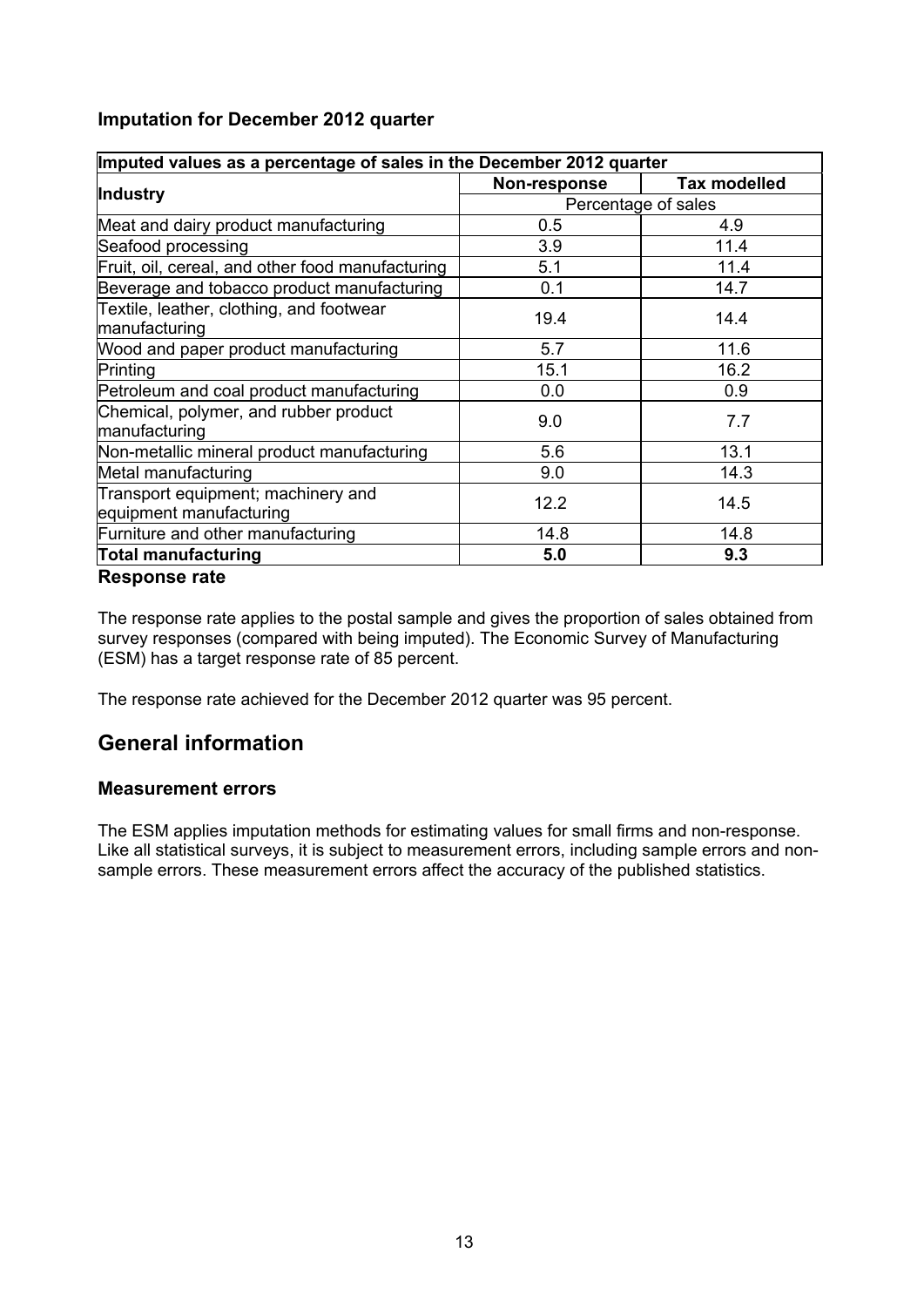#### **Sample errors**

The ESM is primarily a postal survey and is designed to give statistics at the following levels of accuracy (at the 95 percent confidence interval limit):

- 5 percent for sales, salaries and wages, and value added at the total manufacturing level
- 10 percent for sales, salaries and wages, and value added at the published industry level, where value added is calculated as follows: value added = sales – purchases + stock change

This means, for example, that there is a 95 percent chance that the true value of total manufacturing sales lies within 5 percent of the published estimate.

Sample errors, at the 95 percent confidence interval limit, are calculated each quarter for absolute values and for changes in value from the previous quarter.

#### **Small firms**

Small to medium-sized firms are generally not surveyed. Their variables are instead modelled from administrative data from Inland Revenue. Ratios calculated from the postal sample responses are applied to the administrative data to provide estimated values.

### <span id="page-13-0"></span>**Non-response imputation**

Although attempts are made to achieve a 100 percent response rate, in practice this does not occur. Values for non-responding businesses are estimated using a range of methods, including:

- regression imputation
- historic imputation
- mean imputation.

**Regression imputation** involves estimating the variable of interest from the unit's administrative data (GST sales), based on the relationship shown by similar businesses.

**Historic imputation** involves multiplying their response in the previous period by a nonresponse factor. The non-response factor is the average movement over the quarter for similar businesses.

**Mean imputation** involves estimating a value for a unit by using the average value for a set of similar businesses.

### <span id="page-13-1"></span>**Seasonally adjusted and trend series**

For any series, the survey estimates can be broken down into three components: trend, seasonal, and irregular. While seasonally adjusted series have the seasonal component removed, trend series have both the seasonal and irregular components removed. This reveals turning points and the underlying direction of quarterly movement.

Seasonally adjusted and trend values are re-estimated quarterly when each new quarter's data becomes available. Figures are therefore revised, with the largest changes normally occurring in the latest quarters. Estimates are produced by the X-12-ARIMA seasonal adjustment program, developed at the U.S. Census Bureau.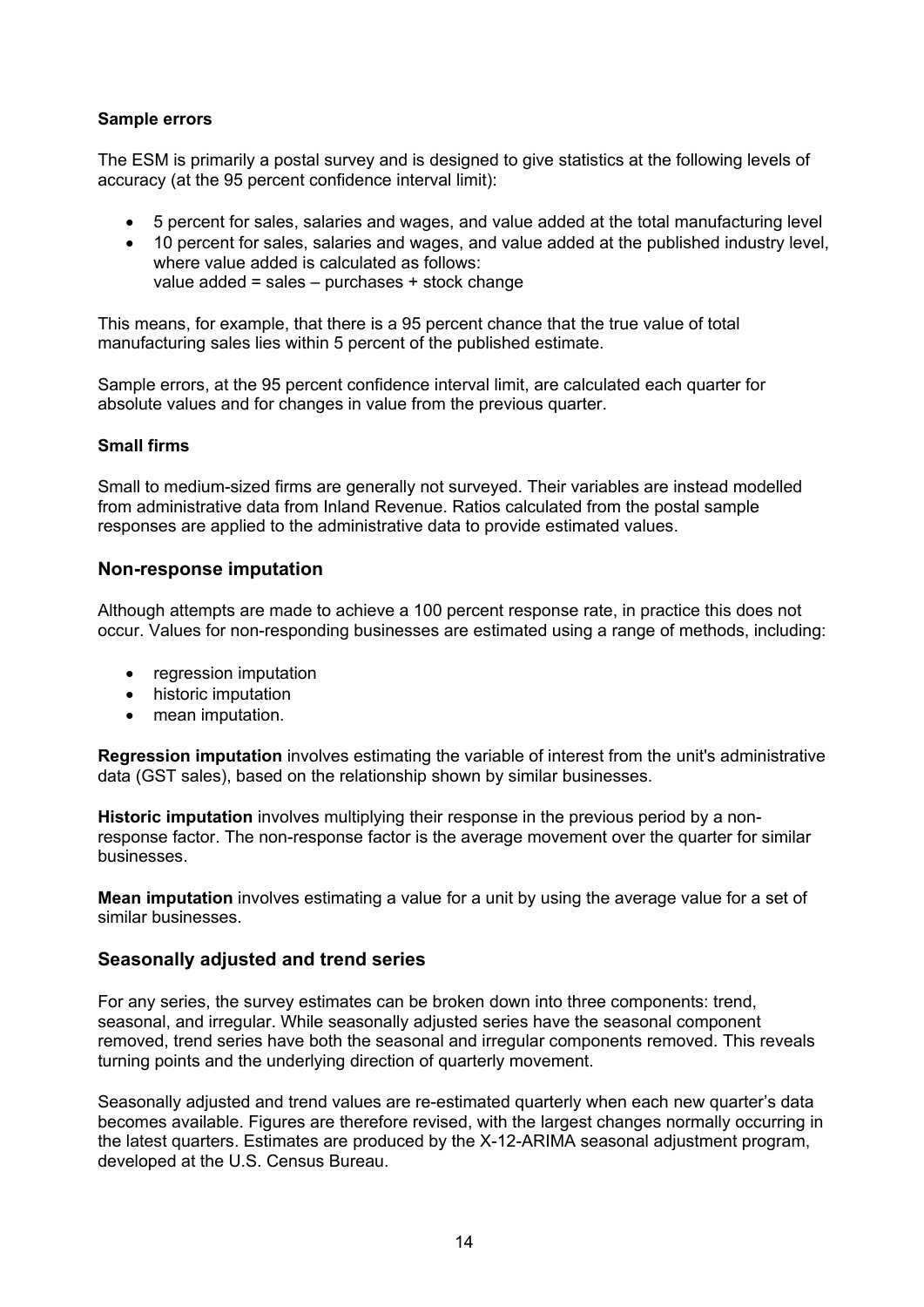See [seasonal](http://www.stats.govt.nz/reports/articles/seasonal-adjustment-within-statistics-new-zealand.aspx) [adjustment](http://www.stats.govt.nz/reports/articles/seasonal-adjustment-within-statistics-new-zealand.aspx) [within](http://www.stats.govt.nz/reports/articles/seasonal-adjustment-within-statistics-new-zealand.aspx) [Statistics](http://www.stats.govt.nz/reports/articles/seasonal-adjustment-within-statistics-new-zealand.aspx) [NZ](http://www.stats.govt.nz/reports/articles/seasonal-adjustment-within-statistics-new-zealand.aspx) for more information.

#### **Seasonally adjusted series**

Seasonal adjustment removes the estimated impact of regular seasonal events, such as annual cycles in agricultural production, pre-Christmas shopping, and summer holidays, from statistical series. This makes figures for adjacent periods more comparable.

For the ESM, removing the purchasing monopoly in the dairy industry in mid-2002 caused an abrupt change to seasonal variation in the meat and dairy industry. In response, the calculation method for total sales was changed from direct to indirect (whereby component industries are individually adjusted before being summed). Direct and indirect adjustment methods are both used, according to appropriateness.

Components are seasonally adjusted using the following methods:

| Component                                             | Method        |
|-------------------------------------------------------|---------------|
| Sales volumes                                         |               |
| Total manufacturing                                   | Indirect      |
| Excluding meat and dairy product manufacturing Direct |               |
| Meat and dairy product manufacturing                  | Direct        |
| <b>Sales values</b>                                   |               |
| Total manufacturing                                   | Direct        |
| Excluding meat and dairy product manufacturing Direct |               |
| Meat and dairy product manufacturing                  | <b>Direct</b> |

#### **Trend series**

Trend estimation removes the estimated impact of regular seasonal events and irregular shortterm variation from statistical series. Trend estimates reveal the underlying direction of movement in a series, and are likely to indicate turning points more accurately than are seasonally adjusted estimates.

### <span id="page-14-0"></span>**Standardising dairy industry quarters**

Before December 2008, data for most dairy values were calculated on a non-standard quarter. This meant that the June quarter, for example, included dairy values for the months of March, April, and May, while the standard June quarter includes April, May, and June. From the June 2011 quarter onwards, Statistics NZ publishes standard quarter data, revising previously published data back to December 2008.

#### <span id="page-14-1"></span>**Use in national accounts**

A key use of the ESM is in the quarterly gross domestic product (GDP) for calculating manufacturing 'value added' (value of output after the cost of input materials and services has been deducted). GDP base-year manufacturing value added is moved forward using volume indexes that are calculated from ESM sales and finished good stock changes (deflated by subindexes of the [producers](http://www.stats.govt.nz/methods_and_services/information-releases/producers-price-index.aspx) [price](http://www.stats.govt.nz/methods_and_services/information-releases/producers-price-index.aspx) [index\)](http://www.stats.govt.nz/methods_and_services/information-releases/producers-price-index.aspx).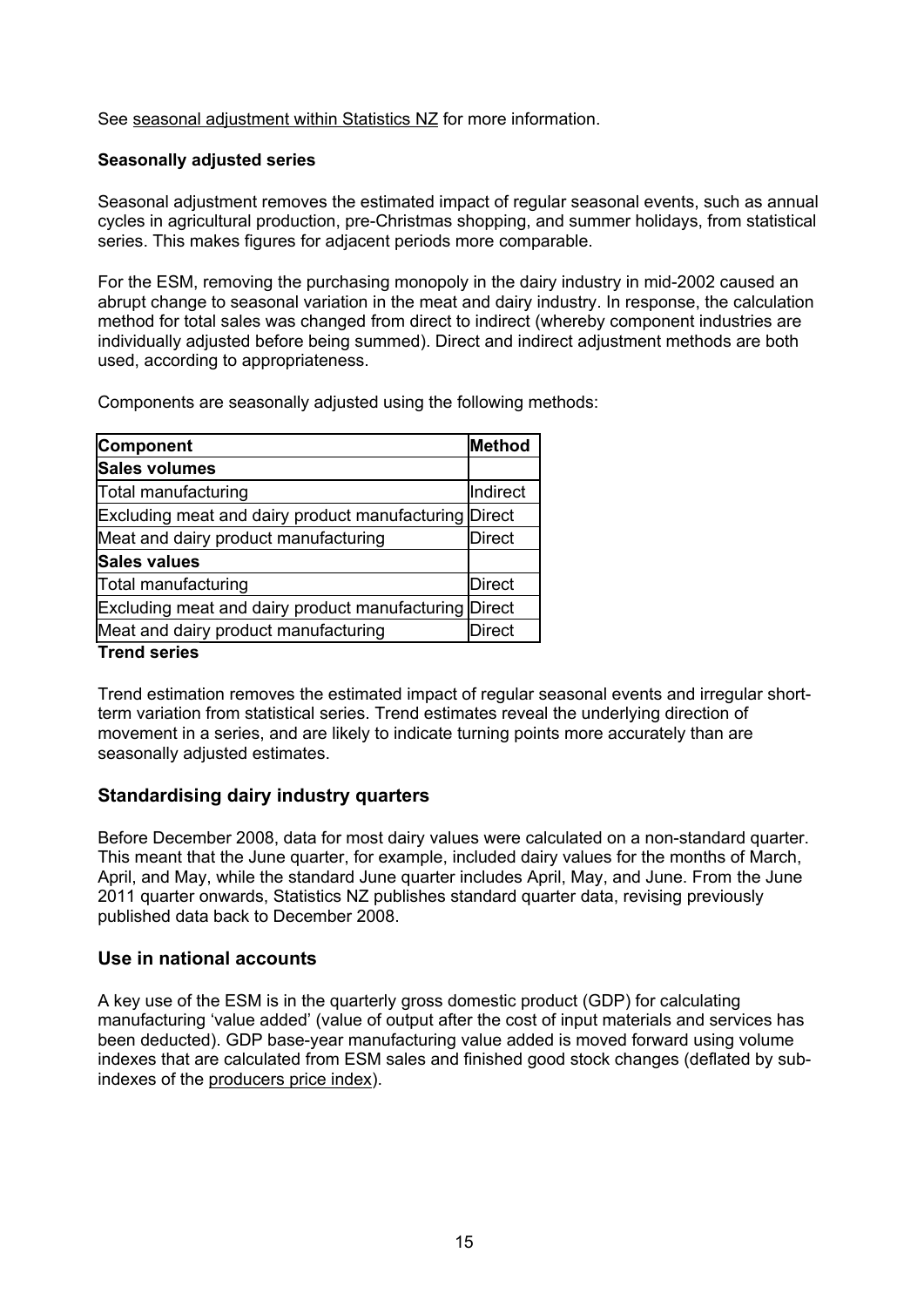ESM volumes are supplemented with quantity production data for the following industries:

- meat and dairy product manufacturing
- petroleum and industrial chemical manufacturing
- basic metal manufacturing.

The ESM is also used in the expenditure measure of GDP for compiling stock change values at current and constant prices.

### <span id="page-15-0"></span>**More information**

See [Economic](http://www.stats.govt.nz/browse_for_stats/industry_sectors/manufacturing_and_production/economic-survey-of-manufacturing-info-releases.aspx) [Survey](http://www.stats.govt.nz/browse_for_stats/industry_sectors/manufacturing_and_production/economic-survey-of-manufacturing-info-releases.aspx) [of](http://www.stats.govt.nz/browse_for_stats/industry_sectors/manufacturing_and_production/economic-survey-of-manufacturing-info-releases.aspx) [Manufacturing](http://www.stats.govt.nz/browse_for_stats/industry_sectors/manufacturing_and_production/economic-survey-of-manufacturing-info-releases.aspx) for more information.

### **Liability**

While all care and diligence has been used in processing, analysing, and extracting data and information in this publication, Statistics NZ gives no warranty it is error-free and will not be liable for any loss or damage suffered by the use directly, or indirectly, of the information in this publication.

## **Timing**

Our information releases are delivered electronically by third parties. Delivery may be delayed by circumstances beyond our control.

### **Crown copyright©**



This work is licensed under the [Creative](http://creativecommons.org/licenses/by/3.0/nz/deed.en) [Commons](http://creativecommons.org/licenses/by/3.0/nz/deed.en) [Attribution](http://creativecommons.org/licenses/by/3.0/nz/deed.en) [3.0](http://creativecommons.org/licenses/by/3.0/nz/deed.en) [New](http://creativecommons.org/licenses/by/3.0/nz/deed.en) [Zealand](http://creativecommons.org/licenses/by/3.0/nz/deed.en) licence. You are free to copy, distribute, and adapt the work, as long as you attribute the work to Statistics NZ and abide by the other licence terms. Please note you may not use any departmental or governmental emblem, logo, or coat of arms in any way that infringes any provision of the [Flags,](http://www.legislation.govt.nz/act/public/1981/0047/latest/DLM51358.html) [Emblems,](http://www.legislation.govt.nz/act/public/1981/0047/latest/DLM51358.html) [and](http://www.legislation.govt.nz/act/public/1981/0047/latest/DLM51358.html) [Names](http://www.legislation.govt.nz/act/public/1981/0047/latest/DLM51358.html) [Protection](http://www.legislation.govt.nz/act/public/1981/0047/latest/DLM51358.html) [Act](http://www.legislation.govt.nz/act/public/1981/0047/latest/DLM51358.html) [1981](http://www.legislation.govt.nz/act/public/1981/0047/latest/DLM51358.html). Use the wording 'Statistics New Zealand' in your attribution, not the Statistics NZ logo.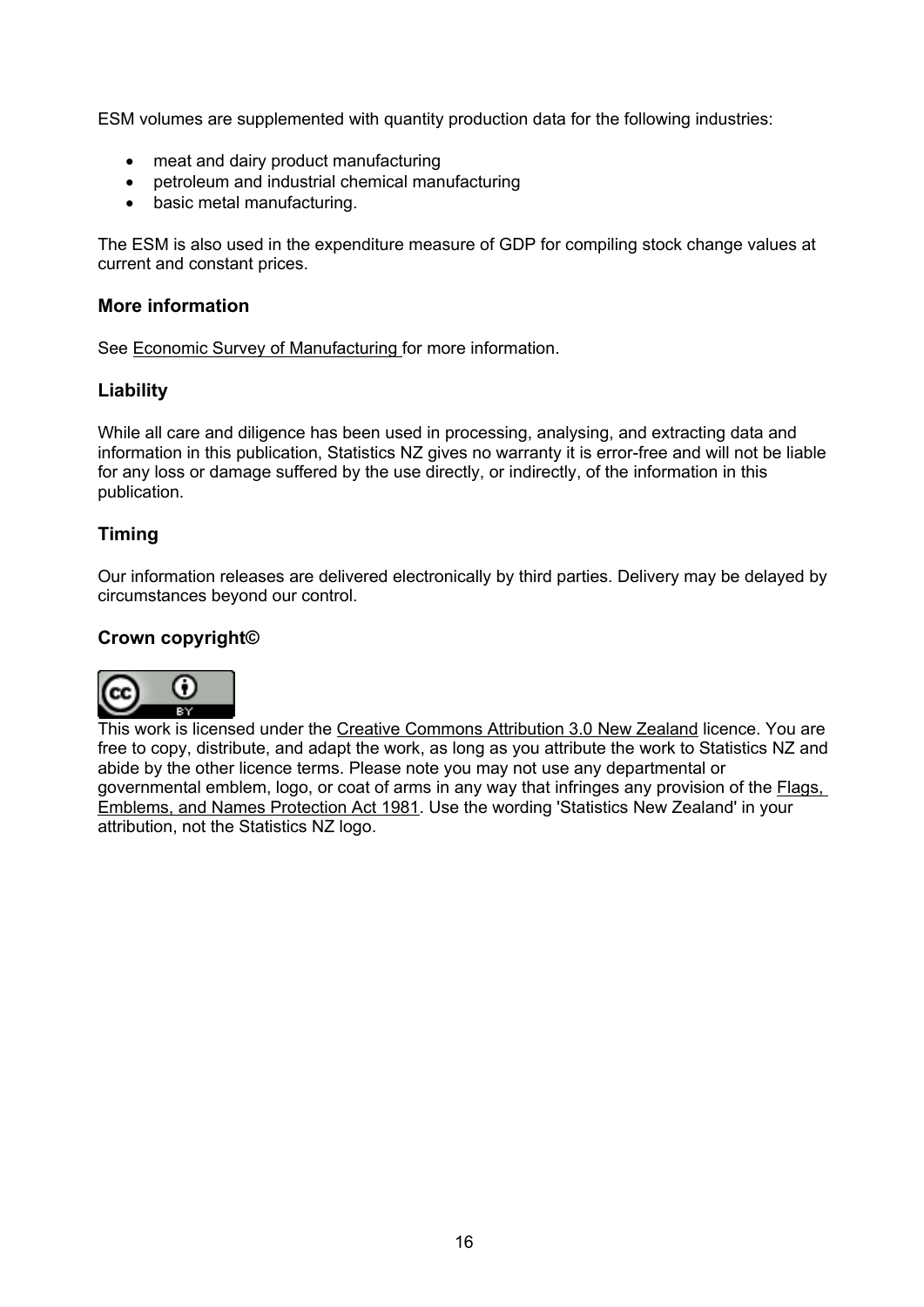# **Revisions**

These revisions were the result of updated information from respondents.

Users of the manufacturing series should note these revisions also affected the corresponding volume series.

|                                                   |                                            |                       |               | Revisions to September 2012 quarter - unadjusted current price series |                      |                                                                 |  |  |
|---------------------------------------------------|--------------------------------------------|-----------------------|---------------|-----------------------------------------------------------------------|----------------------|-----------------------------------------------------------------|--|--|
|                                                   |                                            | <b>Series</b><br>ref. |               | Published 10 Dec 2012                                                 | Published 8 Mar 2013 |                                                                 |  |  |
| Industry                                          | Variable                                   | MFGQ.                 | $$$ (million) | % change from<br>the<br>same quarter of<br>the previous<br>year       | \$(million)          | % change from<br>the<br>same quarter of<br>the previous<br>year |  |  |
| Fruit, oil,<br>cereal, and<br>other food          | Sales                                      | SC <sub>1</sub> CA    | 1762          | $-0.9$                                                                | 1806                 | 1.5                                                             |  |  |
| Fruit, oil,<br>cereal, and<br>other food          | Purchases                                  | SC <sub>2</sub> CA    | 1281          | $-5.8$                                                                | 1331                 | $-2.1$                                                          |  |  |
| Fruit, oil,<br>cereal, and<br>other food          | Closing<br>stocks of raw<br>materials      | SC4CA                 | 272           | 10.5                                                                  | 268                  | 8.8                                                             |  |  |
| Fruit, oil,<br>cereal, and<br>other food          | Closing<br>stocks of<br>lfinished<br>goods | SC5CA                 | 576           | $-0.1$                                                                | 594                  | 3.0                                                             |  |  |
| Textile,<br>leather,<br>clothing, and<br>footwear | Closing<br>stocks of raw<br>materials      | SE4CA                 | 157           | $-7.7$                                                                | 155                  | $-8.9$                                                          |  |  |
| Textile,<br>leather,<br>clothing, and<br>footwear | Closing<br>stocks of<br>finished<br>goods  | SE5CA                 | 241           | $-10.6$                                                               | 249                  | $-7.8$                                                          |  |  |
| Metal<br>products                                 | Closing<br>stocks of raw<br>materials      | SK4CA                 | 412           | $-0.6$                                                                | 395                  | $-4.7$                                                          |  |  |
| Metal<br>products                                 | Closing<br>stocks of<br>finished<br> goods | SK5CA                 | 512           | 7.0                                                                   | 463                  | $-3.2$                                                          |  |  |
|                                                   |                                            |                       |               | Revisions to June 2012 quarter - unadjusted current price series      |                      |                                                                 |  |  |
|                                                   |                                            | <b>Series</b><br>ref. |               | Published 10 Dec 2012                                                 |                      | Published 8 Mar 2013                                            |  |  |
| Industry                                          | Variable                                   | MFGQ.                 | \$(million)   | % change from<br>the<br>same quarter of<br>the previous               | \$(million)          | % change from<br>the<br>same quarter of<br>the previous         |  |  |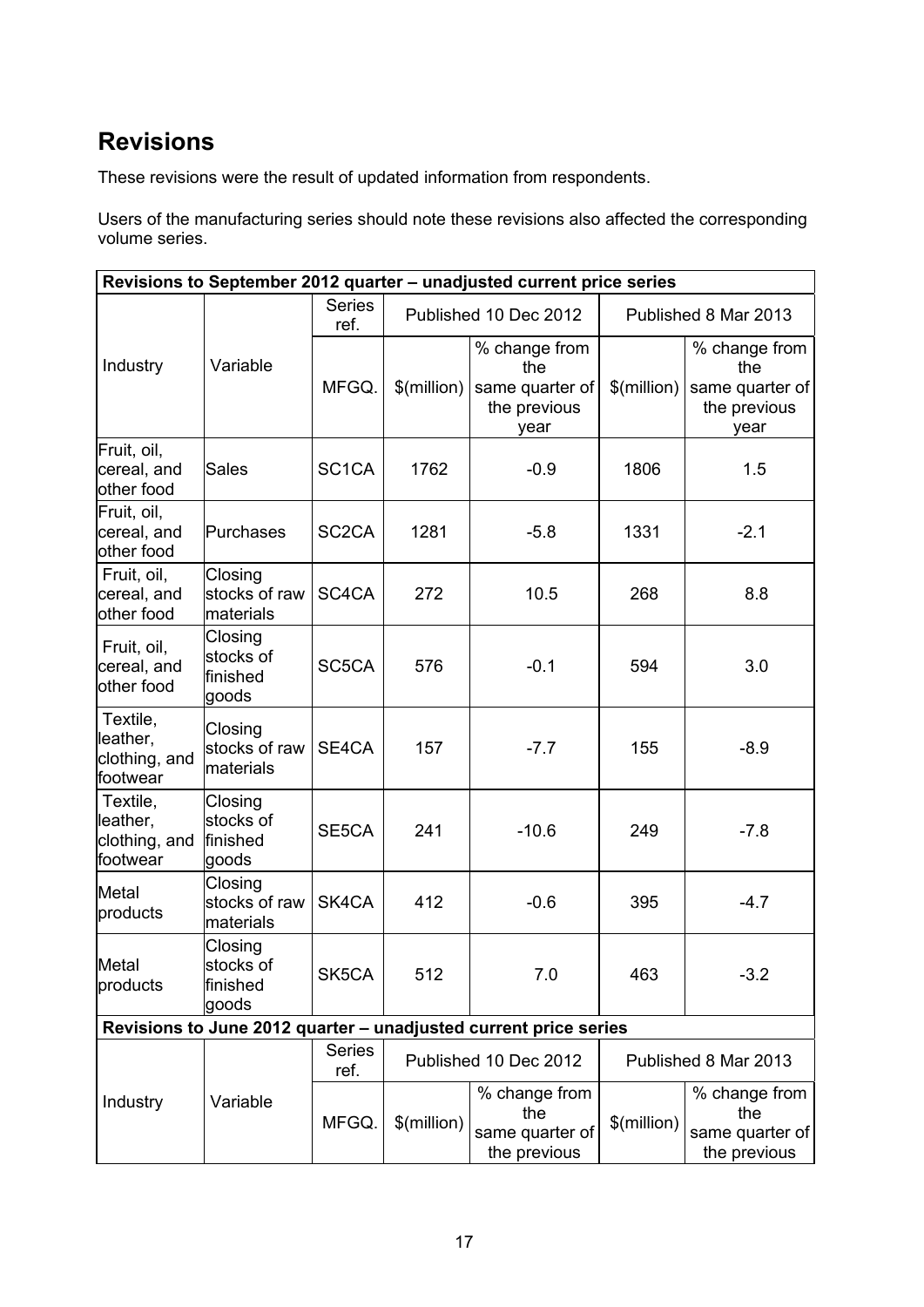|                             |                                            |                       |               | year                                                                 |               | year                                                            |
|-----------------------------|--------------------------------------------|-----------------------|---------------|----------------------------------------------------------------------|---------------|-----------------------------------------------------------------|
| Metal<br>product            | Closing<br>stocks of raw<br>materials      | SK4CA                 | 417           | 0.4                                                                  | 383           | $-7.9$                                                          |
| Metal<br>product            | Closing<br>stocks of<br>finished<br>lgoods | SK5CA                 | 528           | 8.5                                                                  | 476           | $-2.2$                                                          |
|                             |                                            |                       |               | Revisions to March 2012 quarter - unadjusted current price series    |               |                                                                 |
|                             |                                            | <b>Series</b><br>ref. |               | Published 10 Dec 2012                                                |               | Published 8 Mar 2013                                            |
| Industry                    | Variable                                   | MFGQ.                 | $$$ (million) | % change from<br>the<br>same quarter of<br>the previous<br>year      | $$$ (million) | % change from<br>the<br>same quarter of<br>the previous<br>year |
| Metal product stocks of raw | Closing<br>materials                       | SK4CA                 | 416           | 3.2                                                                  | 374           | $-7.2$                                                          |
| Metal product               | Closing<br>stocks of<br>lfinished<br>goods | SK5CA                 | 489           | $-5.8$                                                               | 437           | $-15.7$                                                         |
|                             |                                            |                       |               | Revisions to December 2011 quarter - unadjusted current price series |               |                                                                 |
|                             |                                            | <b>Series</b><br>ref. |               | Published 10 Dec 2012                                                |               | Published 8 Mar 2013                                            |
| Industry                    | Variable                                   | MFGQ.                 | $$$ (million) | % change from<br>the<br>same quarter of<br>the previous<br>year      | \$(million)   | % change from<br>the<br>same quarter of<br>the previous<br>year |
| Metal product stocks of raw | Closing<br>materials                       | SK4CA                 | 467           | 16.3                                                                 | 427           | $-6.1$                                                          |
| Metal product               | Closing<br>stocks of<br>finished<br>goods  | SK5CA                 | 528           | $-0.8$                                                               | 474           | $-11.0$                                                         |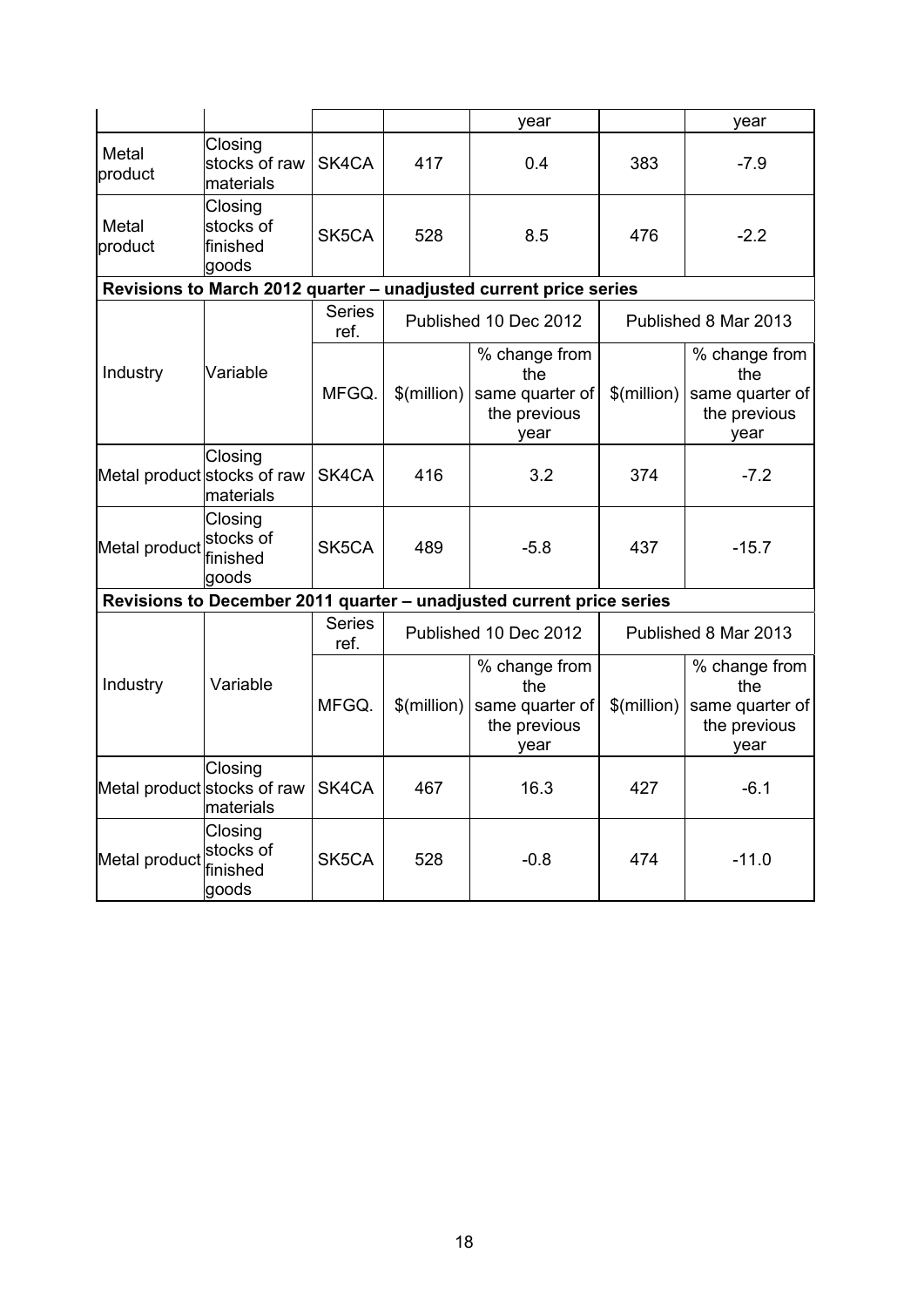# **Contacts**

#### **For media enquiries contact:**

Blair Cardno Christchurch 03 964 8700 **Email:** [info@stats.govt.nz](mailto:info@stats.govt.nz)

#### **For technical information contact:**

Craig Liken or Tehseen Islam Christchurch 03 964 8700 **Email:** [info@stats.govt.nz](mailto:info@stats.govt.nz)

#### **For general enquiries contact our Information Centre:**

Phone: 0508 525 525 (toll-free in New Zealand) +64 4 931 4600 (outside New Zealand) **Email:** [info@stats.govt.nz](mailto:info@stats.govt.nz)

#### **Subscrip[ti](http://www.stats.govt.nz/tools_and_services/services/releases-subscription.aspx)on service:**

[Subscribe](http://www.stats.govt.nz/tools_and_services/services/releases-subscription.aspx) [to](http://www.stats.govt.nz/tools_and_services/services/releases-subscription.aspx) [information](http://www.stats.govt.nz/tools_and_services/services/releases-subscription.aspx) [releases](http://www.stats.govt.nz/tools_and_services/services/releases-subscription.aspx), including this one, by completing the online subscription form.

#### **Correction notifications:**

[Subscribe](mailto:subscriptions@stats.govt.nz?subject=Subscribe to correction notifications for Economic Survey of Manufacturing) [to](mailto:subscriptions@stats.govt.nz?subject=Subscribe to correction notifications for Economic Survey of Manufacturing) [receive](mailto:subscriptions@stats.govt.nz?subject=Subscribe to correction notifications for Economic Survey of Manufacturing) [an](mailto:subscriptions@stats.govt.nz?subject=Subscribe to correction notifications for Economic Survey of Manufacturing) [email](mailto:subscriptions@stats.govt.nz?subject=Subscribe to correction notifications for Economic Survey of Manufacturing) if a correction notice is published for Economic Survey of Manufacturing. [Unsubscribe](mailto:subscriptions@stats.govt.nz?subject=Unsubscribe to correction notifications for Economic Survey of Manufacturing) [to](mailto:subscriptions@stats.govt.nz?subject=Unsubscribe to correction notifications for Economic Survey of Manufacturing) [correction](mailto:subscriptions@stats.govt.nz?subject=Unsubscribe to correction notifications for Economic Survey of Manufacturing) [notifications](mailto:subscriptions@stats.govt.nz?subject=Unsubscribe to correction notifications for Economic Survey of Manufacturing) for Economic Survey of Manufacturing.

[Subscribe](mailto:subscriptions@stats.govt.nz?subject=Subscribe to correction notifications for all releases) [to](mailto:subscriptions@stats.govt.nz?subject=Subscribe to correction notifications for all releases) [all](mailto:subscriptions@stats.govt.nz?subject=Subscribe to correction notifications for all releases) to receive an email if a correction notice is published for any of our information releases. [Unsubscribe](mailto:subscriptions@stats.govt.nz?subject=Unsubscribe to correction notifications for all releases) [to](mailto:subscriptions@stats.govt.nz?subject=Unsubscribe to correction notifications for all releases) [all](mailto:subscriptions@stats.govt.nz?subject=Unsubscribe to correction notifications for all releases) if you change your mind.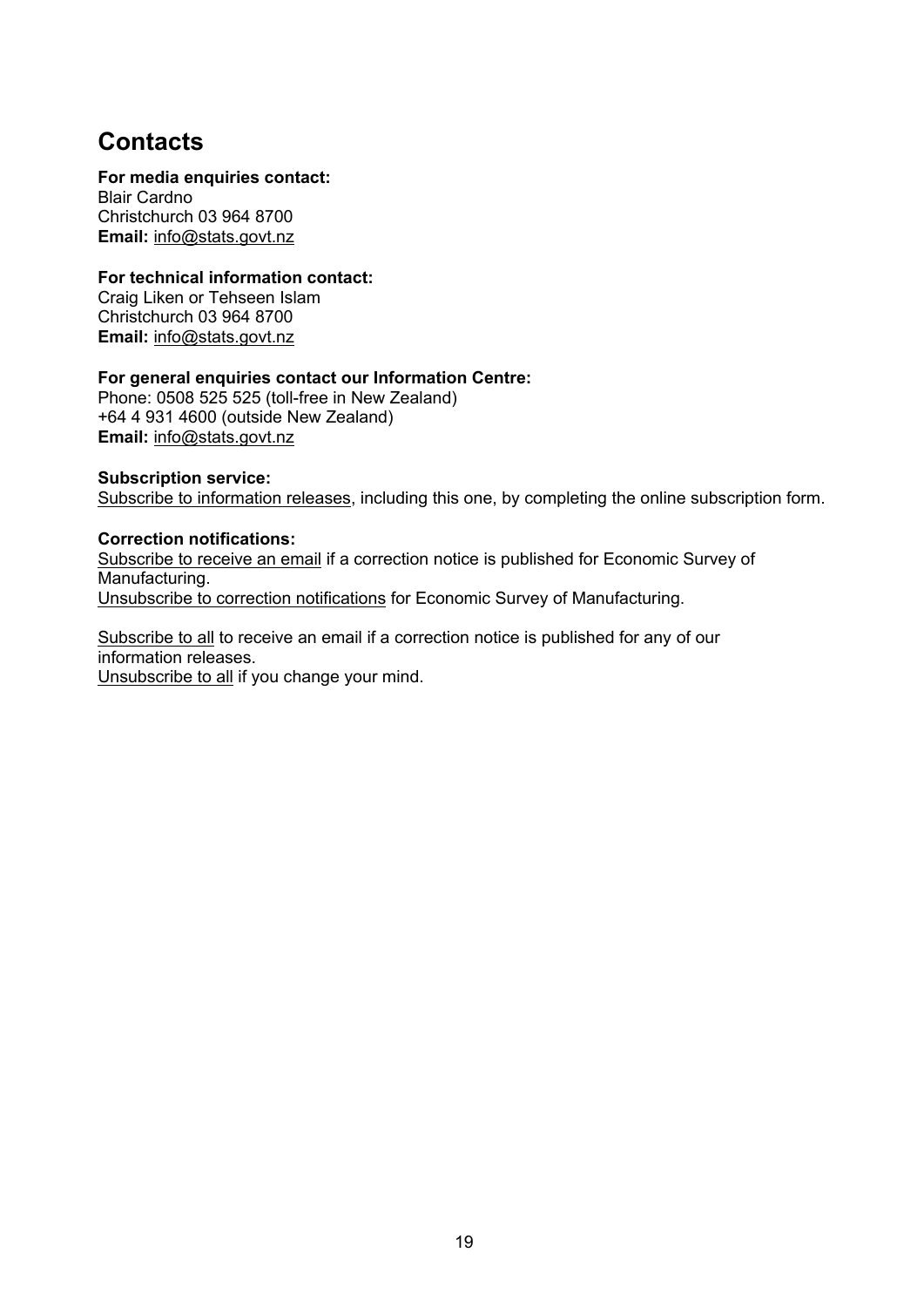The following tables are available in Excel format from the 'Downloads' box. If you have problems viewing the files, see [opening](http://www.stats.govt.nz/about_us/about-this-site/help/with-technical-issues.aspx#files) [files](http://www.stats.govt.nz/about_us/about-this-site/help/with-technical-issues.aspx#files) [and](http://www.stats.govt.nz/about_us/about-this-site/help/with-technical-issues.aspx#files) [PDFs.](http://www.stats.govt.nz/about_us/about-this-site/help/with-technical-issues.aspx#files)

- 1. All manufacturing
- 2. All manufacturing excluding meat and dairy
- 3. Meat and dairy product manufacturing
- 4. Seafood processing
- 5. Fruit, oil, cereal, and other food manufacturing
- 6. Beverage and tobacco product manufacturing
- 7. Textile, leather, clothing, and footwear manufacturing
- 8. Wood and paper product manufacturing
- 9. Printing
- 10. Petroleum and coal product manufacturing
- 11. Chemical, polymer, and rubber product manufacturing
- 12. Non-metallic mineral product manufacturing
- 13. Metal product manufacturing
- 14. Transport equipment; machinery and equipment manufacturing
- 15. Furniture and other manufacturing
- 16. Purchases and operating expenditure
- 17. Salaries and wages

## **Access more data on Infoshare**

Use [Infoshare](http://www.stats.govt.nz/infoshare/) to access time-series data specific to your needs. For this release, select the following category from the Infoshare homepage:

Subject category: **Industry Sectors**

Group: Manufacturing Survey (ANZSIC06) - **MFG**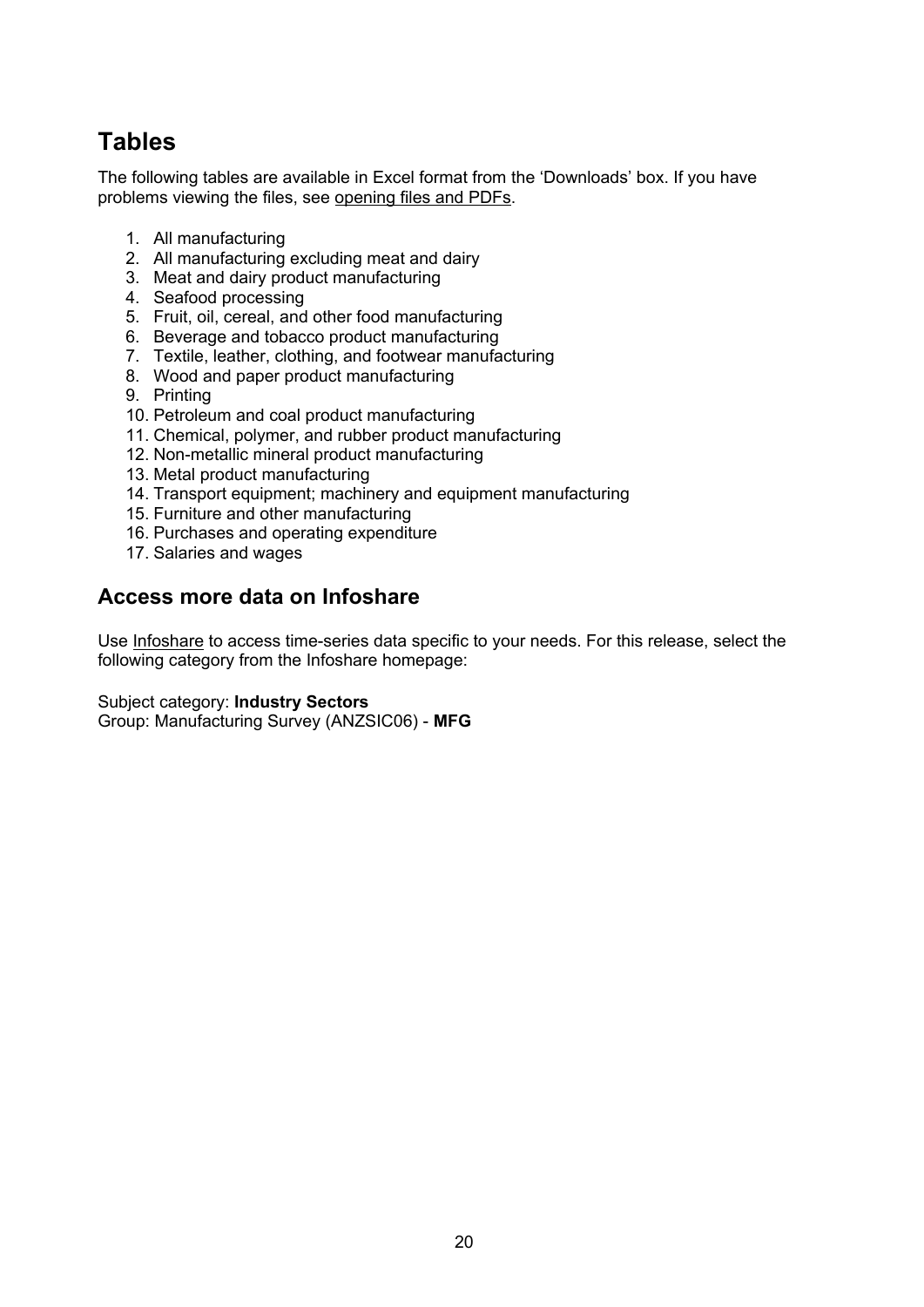#### All manufacturing

ANZSIC Division C

|          |                   | <b>Current values</b> |                         |                      |                   |                              |                                                                                          | Volumes (values at September 2010 quarter prices) <sup>(1)</sup> |               |                      |  |
|----------|-------------------|-----------------------|-------------------------|----------------------|-------------------|------------------------------|------------------------------------------------------------------------------------------|------------------------------------------------------------------|---------------|----------------------|--|
|          |                   |                       | Sales                   |                      | Closing stocks of |                              |                                                                                          | Sales                                                            |               | Closing stocks       |  |
|          |                   | Unadjusted            | Seasonally              | Trend <sup>(3)</sup> | Raw               | Finished                     | Unadjusted                                                                               | Seasonally                                                       | $Trend^{(3)}$ | of finished          |  |
|          |                   |                       | adiusted <sup>(2)</sup> |                      | materials $(4)$   | goods <sup>(5)</sup>         |                                                                                          | adjusted <sup>(2)</sup>                                          |               | goods <sup>(5)</sup> |  |
|          | Series ref: MFGQ. | SZ1CA                 | SZ1CS                   | SZ1CT                | SZ4CA             | SZ5CA                        | SZ1KA                                                                                    | SZ1KS                                                            | SZ1KT         | SZ5KA                |  |
|          |                   |                       |                         |                      |                   | $$$ (million) <sup>(6)</sup> |                                                                                          |                                                                  |               |                      |  |
|          |                   |                       |                         |                      |                   |                              |                                                                                          |                                                                  |               |                      |  |
| Quarter  |                   |                       |                         |                      |                   |                              |                                                                                          |                                                                  |               |                      |  |
| 2007     | Dec               | 22,179                | 21,656                  | 21,651               | 3,482             | 9,225                        | 24,562                                                                                   | 23,870                                                           | 23,908        | 10,391               |  |
| 2008     | Mar               | 22,233                | 22,364                  | 22,290               | 3,709             | 10,056                       | 23,712                                                                                   | 23,966                                                           | 23,919        | 10,839               |  |
|          | Jun               | 23,177                | 22,611                  | 22,719               | 4,202             | 9,681                        | 24,201                                                                                   | 23,691                                                           | 23,726        | 10,629               |  |
|          | Sep               | 21,891                | 23,061                  | 23,027               | 4,195             | 9,110                        | 22,075                                                                                   | 23,055                                                           | 23,090        | 9,672                |  |
|          | Dec               | 23,589                | 22,905                  | 22,814               | 3,988             | 10,109                       | 22,712                                                                                   | 22,041                                                           | 22,160        | 9,932                |  |
| 2009     | Mar               | 22,552                | 22,540                  | 21,814               | 3,829             | 11,678                       | 22,426                                                                                   | 22,363                                                           | 21,395        | 11,756               |  |
|          | Jun               | 20,350                | 19,859                  | 20,655               | 4,024             | 8,753                        | 21,659                                                                                   | 21,231                                                           | 21,290        | 10,251               |  |
|          | Sep               | 18,798                | 20,032                  | 20,087               | 3,591             | 8,033                        | 20,517                                                                                   | 21,789                                                           | 21,835        | 9,295                |  |
|          | Dec               | 20,938                | 20,233                  | 20,218               | 3,393             | 8,785                        | 23,474                                                                                   | 22,615                                                           | 22,261        | 10,482               |  |
| 2010     | Mar               | 20,801                | 20,695                  | 20,679               | 3,367             | 9,822                        | 22,008                                                                                   | 21,963                                                           | 22,064        | 10,797               |  |
|          | Jun               | 21,619                | 21,100                  | 21,066               | 3,510             | 8,531                        | 22,007                                                                                   | 21,610                                                           | 21,593        | 8,678                |  |
|          | Sep               | 19,907                | 21,355                  | 21,389               | 3,556             | 8,230                        | 19,907                                                                                   | 21,146                                                           | 21,550        | 8,230                |  |
|          | Dec               | 22,634                | 21,825                  | 21,838               | 3,600             | 9,760                        | 22,762                                                                                   | 21,881                                                           | 21,860        | 9,872                |  |
| 2011     | Mar               | 22,568                | 22,405                  | 22,402               | 3,785             | 10,632                       | 22,170                                                                                   | 22,081                                                           | 22,103        | 10,556               |  |
|          | Jun               | 23,392                | 22,819                  | 22,763               | 3,959             | 9,054                        | 22,288                                                                                   | 21,960                                                           | 21,919        | 8,611                |  |
|          | Sep               | 21,168                | 22,782                  | 22,927               | 4,131             | 9,339                        | 20,308                                                                                   | 21,650                                                           | 21,757        | 8,968                |  |
|          | Dec               | 23,877                | 23,001                  | 22,899               | 3,901 R           | 10,834 R                     | 22,918                                                                                   | 21,929                                                           | 21,864        | 10,422 R             |  |
| 2012     | Mar               | 22,824                | 22,639                  | 22,667               | 4,051 R           | 11,113 R                     | 22,227                                                                                   | 22,121                                                           | 22,070        | 10,945 R             |  |
|          | Jun               | 23,029                | 22,474                  | 22,565               | 3,686 R           | 9,804 R                      | 22,588                                                                                   | 22,274                                                           | 22,343        | 9,674 R              |  |
|          | Sep               | 21,222 R              | 22,845                  | 22,744               | 3,812 R           | 9,412 R                      | 21,193 R                                                                                 | 22,841                                                           | 22,776        | 9,516 R              |  |
|          | Dec               | 23,717                | 22,846                  | 22,914               | 3,626             | 10,316                       | 24,250                                                                                   | 23,178                                                           | 23,220        | 10,962               |  |
|          |                   |                       |                         |                      |                   |                              |                                                                                          |                                                                  |               |                      |  |
|          |                   |                       |                         |                      |                   |                              | Percentage change from the previous quarter $(7)$                                        |                                                                  |               |                      |  |
| Quarter  |                   |                       |                         |                      |                   |                              |                                                                                          |                                                                  |               |                      |  |
| 2010     | Dec               | 13.7                  | $2.2\,$                 | 2.1                  | 1.2               | 18.6                         | 14.3                                                                                     | 3.5                                                              | $1.4$         | 20.0                 |  |
| 2011     | Mar               | $-0.3$                | 2.7                     | 2.6                  | 5.2               | 8.9                          | $-2.6$                                                                                   | 0.9                                                              | 1.1           | 6.9                  |  |
|          | Jun               | 3.7                   | 1.8                     | 1.6                  | 4.6               | $-14.8$                      | 0.5                                                                                      | $-0.6$                                                           | $-0.8$        | $-18.4$              |  |
|          | Sep               | $-9.5$                | $-0.2$                  | 0.7                  | 4.3               | 3.1                          | $-8.9$                                                                                   | $-1.4$                                                           | $-0.7$        | 4.1                  |  |
|          | Dec               | 12.8                  | $1.0$                   | $-0.1$               | $-5.6 R$          | 16.0 R                       | 12.8                                                                                     | $1.3$                                                            | 0.5           | 16.2 R               |  |
| 2012     | Mar               | $-4.4$                | $-1.6$                  | $-1.0$               | 3.9 R             | 2.6 R                        | $-3.0$                                                                                   | 0.9                                                              | 0.9           | 5.0 R                |  |
|          | Jun               | 0.9                   | $-0.7$                  | $-0.4$               | $-9.0 R$          | $-11.8 R$                    | 1.6                                                                                      | 0.7                                                              | 1.2           | $-11.6 R$            |  |
|          | Sep               | $-7.8 R$              | $1.7$                   | 0.8                  | 3.4 R             | $-4.0 R$                     | $-6.2 R$                                                                                 | 2.5                                                              | 1.9           | $-1.6 R$             |  |
|          | Dec               | 11.8                  | 0.0                     | 0.7                  | $-4.9$            | 9.6                          | 14.4                                                                                     | 1.5                                                              | 1.9           | 15.2                 |  |
|          |                   |                       |                         |                      |                   |                              |                                                                                          |                                                                  |               |                      |  |
|          |                   |                       |                         |                      |                   |                              | Percentage change from the same quarter of the previous year <sup><math>(7)</math></sup> |                                                                  |               |                      |  |
| Quarter  |                   |                       |                         |                      |                   |                              |                                                                                          |                                                                  |               |                      |  |
|          | 2011 Dec          | 5.5                   | 5.4                     | 4.9                  | 8.3 R             | 11.0 R                       | 0.7                                                                                      | 0.2                                                              | 0.0           | 5.6 R                |  |
| 2012 Mar |                   | 1.1                   | $1.0\,$                 | 1.2                  | 7.0 R             | 4.5 R                        | 0.3                                                                                      | 0.2                                                              | $-0.2$        | 3.7 R                |  |
|          | Jun               | $-1.6$                | $-1.5$                  | $-0.9$               | $-6.9 R$          | 8.3 R                        | 1.3                                                                                      | $1.4$                                                            | 1.9           | 12.3 R               |  |
|          | Sep               | 0.3 R                 | 0.3                     | $-0.8$               | $-7.7 R$          | 0.8 R                        | 4.4 R                                                                                    | $5.5\,$                                                          | 4.7           | 6.1 R                |  |
|          | Dec               | $-0.7$                | $-0.7$                  | 0.1                  | $-7.0$            | $-4.8$                       | 5.8                                                                                      | 5.7                                                              | 6.2           | 5.2                  |  |

1. Volume series use price indexes to remove the effect of price changes and are recalculated each quarter.

2. Seasonally adjusted values exclude estimated seasonal fluctuations and are recalculated each quarter.

3. Trend values exclude estimated seasonal fluctuations and short-term irregular movements and are recalculated each quarter.

4. Materials for use in production.

5. Finished goods, trading goods, and work in progress.

6. Values exclude GST (goods and services tax).

7. Percentage changes are calculated on unrounded figures.

Note: ANZSIC Australian and New Zealand Standard Industrial Classification (2006)

Symbol: R revised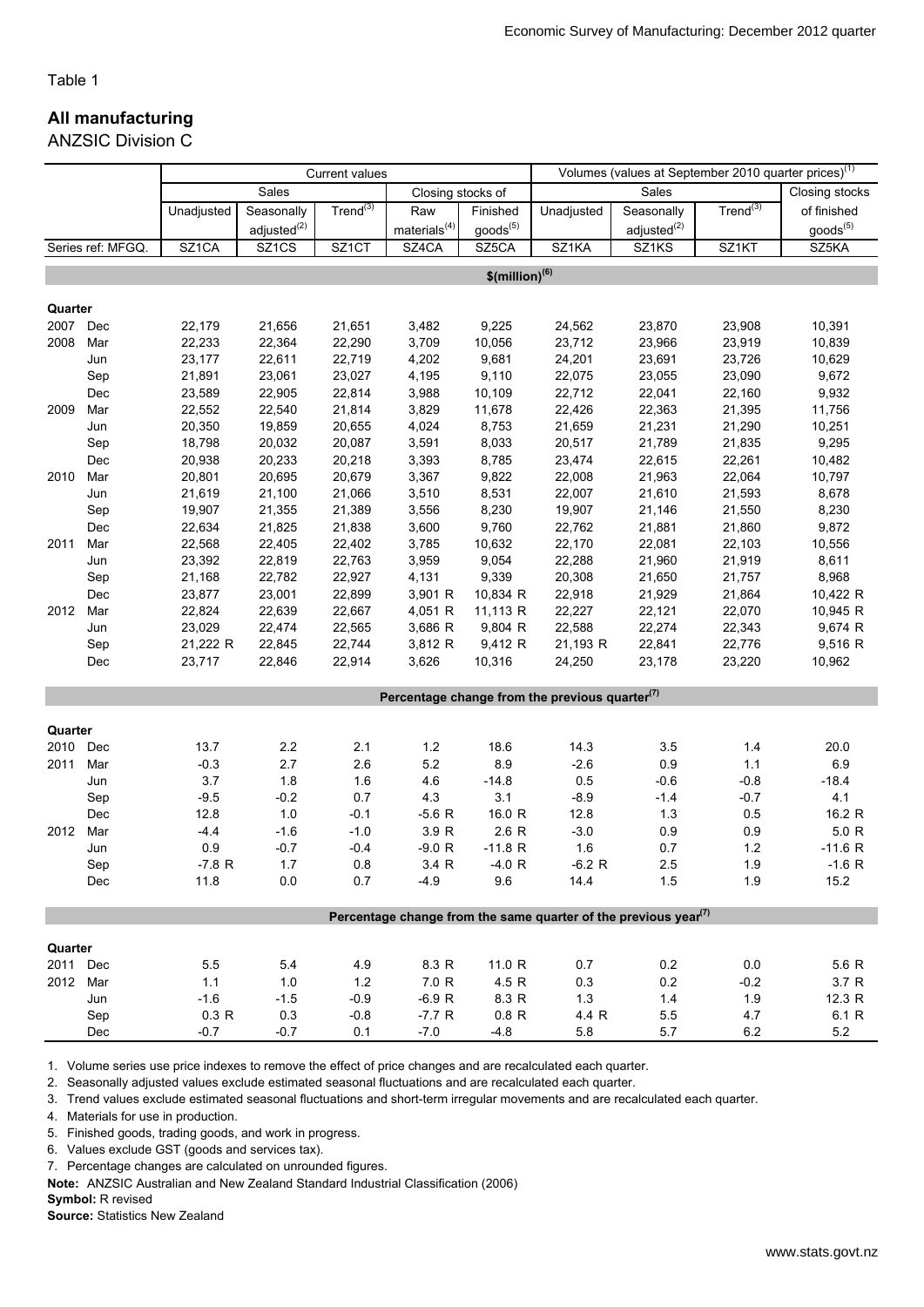### All manufacturing excluding meat and dairy

ANZSIC Division C (excluding ANZSIC C111 and C113)

|          |                   | <b>Current values</b> |                         |                    |                   |                              |                                                                                          | Volumes (values at September 2010 quarter prices) <sup>(1)</sup> |                |                      |
|----------|-------------------|-----------------------|-------------------------|--------------------|-------------------|------------------------------|------------------------------------------------------------------------------------------|------------------------------------------------------------------|----------------|----------------------|
|          |                   |                       | Sales                   |                    | Closing stocks of |                              |                                                                                          | Sales                                                            |                | Closing stocks       |
|          |                   | Unadjusted            | Seasonally              | $Trend^{(3)}$      | Raw               | Finished                     | Unadjusted                                                                               | Seasonally                                                       | Trend $^{(3)}$ | of finished          |
|          |                   |                       | adjusted <sup>(2)</sup> |                    | materials $(4)$   | goods <sup>(5)</sup>         |                                                                                          | adjusted $(2)$                                                   |                | goods <sup>(5)</sup> |
|          | Series ref: MFGQ. | SY <sub>1</sub> CA    | SY <sub>1</sub> CS      | SY <sub>1</sub> CT | SY4CA             | SY <sub>5</sub> CA           | SY1KA                                                                                    | SY1KS                                                            | SY1KT          | SY5KA                |
|          |                   |                       |                         |                    |                   | $$$ (million) <sup>(6)</sup> |                                                                                          |                                                                  |                |                      |
|          |                   |                       |                         |                    |                   |                              |                                                                                          |                                                                  |                |                      |
| Quarter  |                   |                       |                         |                    |                   |                              |                                                                                          |                                                                  |                |                      |
| 2007 Dec |                   | 16,464                | 15,788                  | 15,706             | 3,277             | 5,990                        | 18,350                                                                                   | 17,589                                                           | 17,545         | 6,891                |
| 2008     | Mar               | 15,124                | 16,039                  | 16,149             | 3,474             | 6,219                        | 16,611                                                                                   | 17,611                                                           | 17,691         | 7,098                |
|          | Jun               | 16,697                | 16,629                  | 16,547             | 3,995             | 6,458                        | 17,826                                                                                   | 17,714                                                           | 17,609         | 7,497                |
|          | Sep               | 16,704                | 16,578                  | 16,596             | 3,947             | 6,807                        | 17,091                                                                                   | 17,024                                                           | 17,058         | 7,452                |
|          | Dec               | 16,752                | 16,032                  | 15,937             | 3,708             | 6,418                        | 16,862                                                                                   | 16,097                                                           | 16,039         | 6,809                |
| 2009     | Mar               | 14,082                | 14,898                  | 14,988             | 3,560             | 6,521                        | 14,186                                                                                   | 15,017                                                           | 15,112         | 6,747                |
|          | Jun               | 14,437                | 14,381                  | 14,403             | 3,742             | 6,154                        | 14,785                                                                                   | 14,725                                                           | 14,747         | 7,153                |
|          | Sep               | 14,516                | 14,464                  | 14,482             | 3,304             | 6,045                        | 14,995                                                                                   | 14,984                                                           | 14,980         | 6,570                |
|          | Dec               | 15,525                | 14,839                  | 14,807             | 3,125             | 5,767                        | 16,072                                                                                   | 15,323                                                           | 15,291         | 6,207                |
| 2010     | Mar               | 14,187                | 14,961                  | 14,896             | 3,061             | 5,694                        | 14,541                                                                                   | 15,307                                                           | 15,253         | 6,049                |
|          | Jun               | 14,776                | 14,725                  | 14,815             | 3,228             | 5,942                        | 14,955                                                                                   | 14,936                                                           | 15,010         | 6,004                |
|          | Sep               | 14,911                | 14,910                  | 14,851             | 3,279             | 5,658                        | 14,911                                                                                   | 14,940                                                           | 14,919         | 5,658                |
|          | Dec               | 15,773                | 15,071                  | 15,142             | 3,283             | 5,479                        | 15,762                                                                                   | 15,038                                                           | 15,058         | 5,465                |
| 2011     | Mar               | 14,810                | 15,564                  | 15,517             | 3,408             | 5,509                        | 14,544                                                                                   | 15,233                                                           | 15,207         | 5,390                |
|          | Jun               | 15,828                | 15,779                  | 15,760             | 3,620             | 5,722                        | 15,271                                                                                   | 15,259                                                           | 15,265         | 5,465                |
|          | Sep               | 15,712                | 15,745                  | 15,754             | 3,768             | 6,012                        | 15,138                                                                                   | 15,210                                                           | 15,188         | 5,740                |
|          | Dec               | 16,467                | 15,742                  | 15,783             | 3,492 R           | 5,900 R                      | 15,816                                                                                   | 15,103                                                           | 15,153         | 5,619 R              |
| 2012     | Mar               | 15,187                | 15,923                  | 15,885             | 3,654 R           | 5,988 R                      | 14,595                                                                                   | 15,245                                                           | 15,220         | 5,693 R              |
|          | Jun               | 15,926                | 15,880                  | 15,846             | 3,309 R           | 5,919 R                      | 15,291                                                                                   | 15,267                                                           | 15,228         | 5,630 R              |
|          | Sep               | 15,666 R              | 15,715                  | 15,816             | 3,413 R           | 6,190 R                      | 15,033 R                                                                                 | 15,134                                                           | 15,214         | 5,855 R              |
|          | Dec               | 16,721                | 15,991                  | 15,910             | 3,198             | 5,733                        | 16,062                                                                                   | 15,336                                                           | 15,275         | 5,458                |
|          |                   |                       |                         |                    |                   |                              | Percentage change from the previous quarter <sup>(7)</sup>                               |                                                                  |                |                      |
|          |                   |                       |                         |                    |                   |                              |                                                                                          |                                                                  |                |                      |
| Quarter  |                   |                       |                         |                    |                   |                              |                                                                                          |                                                                  |                |                      |
| 2010     | Dec               | 5.8                   | 1.1                     | 2.0                | 0.1               | $-3.2$                       | 5.7                                                                                      | 0.7                                                              | 0.9            | $-3.4$               |
| 2011     | Mar               | $-6.1$                | 3.3                     | 2.5                | 3.8               | 0.6                          | $-7.7$                                                                                   | 1.3                                                              | 1.0            | $-1.4$               |
|          | Jun               | 6.9                   | $1.4$                   | 1.6                | $6.2\,$           | 3.9                          | 5.0                                                                                      | 0.2                                                              | 0.4            | 1.4                  |
|          | Sep               | $-0.7$                | $-0.2$                  | 0.0                | 4.1               | 5.1                          | $-0.9$                                                                                   | $-0.3$                                                           | $-0.5$         | 5.0                  |
|          | Dec               | 4.8                   | 0.0                     | 0.2                | $-7.3 R$          | $-1.9 R$                     | 4.5                                                                                      | $-0.7$                                                           | $-0.2$         | $-2.1 R$             |
| 2012     | Mar               | $-7.8$                | 1.1                     | 0.6                | 4.6 R             | 1.5R                         | $-7.7$                                                                                   | 0.9                                                              | 0.4            | 1.3 R                |
|          | Jun               | 4.9                   | $-0.3$                  | $-0.2$             | $-9.4 R$          | $-1.2 R$                     | 4.8                                                                                      | 0.1                                                              | 0.1            | $-1.1 R$             |
|          | Sep               | $-1.6 R$              | $-1.0$                  | $-0.2$             | 3.1 R             | 4.6 R                        | $-1.7 R$                                                                                 | $-0.9$                                                           | $-0.1$         | 4.0 R                |
|          | Dec               | 6.7                   | 1.8                     | 0.6                | $-6.3$            | $-7.4$                       | $6.8\,$                                                                                  | 1.3                                                              | 0.4            | $-6.8$               |
|          |                   |                       |                         |                    |                   |                              | Percentage change from the same quarter of the previous year <sup><math>(7)</math></sup> |                                                                  |                |                      |
|          |                   |                       |                         |                    |                   |                              |                                                                                          |                                                                  |                |                      |
| Quarter  |                   |                       |                         |                    |                   |                              |                                                                                          |                                                                  |                |                      |
| 2011 Dec |                   | 4.4                   | 4.5                     | 4.2                | 6.4 R             | 7.7 R                        | 0.3                                                                                      | 0.4                                                              | 0.6            | 2.8 R                |
| 2012 Mar |                   | 2.5                   | 2.3                     | 2.4                | 7.2 R             | 8.7 R                        | 0.4                                                                                      | 0.1                                                              | 0.1            | 5.6 R                |
|          | Jun               | 0.6                   | 0.6                     | 0.5                | $-8.6 R$          | 3.4 R                        | 0.1                                                                                      | 0.1                                                              | $-0.2$         | 3.0 R                |
|          | Sep               | $-0.3 R$              | $-0.2$                  | 0.4                | $-9.4 R$          | 2.9 R                        | $-0.7 R$                                                                                 | $-0.5$                                                           | 0.2            | 2.0 R                |
|          | Dec               | 1.5                   | 1.6                     | 0.8                | $-8.4$            | $-2.8$                       | 1.6                                                                                      | 1.5                                                              | 0.8            | $-2.9$               |

1. Volume series use price indexes to remove the effect of price changes and are recalculated each quarter.

2. Seasonally adjusted values exclude estimated seasonal fluctuations and are recalculated each quarter.

3. Trend values exclude estimated seasonal fluctuations and short-term irregular movements and are recalculated each quarter.

4. Materials for use in production.

5. Finished goods, trading goods, and work in progress.

6. Values exclude GST (goods and services tax).

7. Percentage changes are calculated on unrounded figures.

Note: ANZSIC Australian and New Zealand Standard Industrial Classification (2006)

Symbol: R revised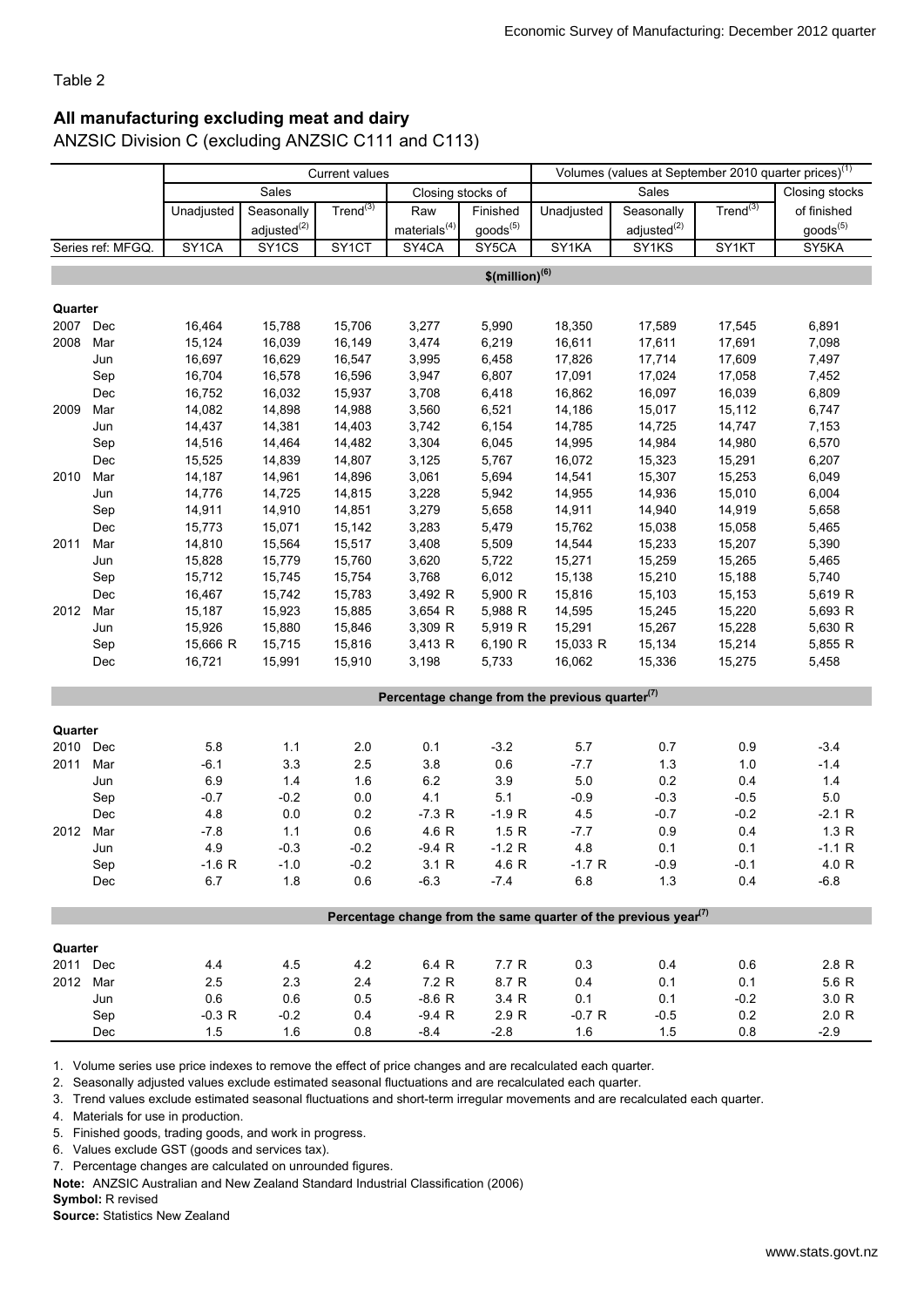### Meat and dairy product manufacturing

ANZSIC C111 and C113

|          |                   | Volumes (values at September 2010 quarter prices) <sup>(1)</sup><br><b>Current values</b> |                         |                    |                    |                              |                                                                                          |                         |                      |                      |
|----------|-------------------|-------------------------------------------------------------------------------------------|-------------------------|--------------------|--------------------|------------------------------|------------------------------------------------------------------------------------------|-------------------------|----------------------|----------------------|
|          |                   |                                                                                           | Sales                   |                    | Closing stocks of  |                              |                                                                                          | Sales                   |                      | Closing stocks       |
|          |                   | Unadjusted                                                                                | Seasonally              | $Trend^{(3)}$      | Raw                | Finished                     | Unadjusted                                                                               | Seasonally              | Trend <sup>(3)</sup> | of finished          |
|          |                   |                                                                                           | adiusted <sup>(2)</sup> |                    | materials $^{(4)}$ | $goods^{(5)}$                |                                                                                          | adjusted <sup>(2)</sup> |                      | goods <sup>(5)</sup> |
|          | Series ref: MFGQ. | SA <sub>1</sub> CA                                                                        | SA <sub>1</sub> CS      | SA <sub>1</sub> CT | SA4CA              | SA5CA                        | SA1KA                                                                                    | SA1KS                   | SA1KT                | SA5KA                |
|          |                   |                                                                                           |                         |                    |                    | $$$ (million) <sup>(6)</sup> |                                                                                          |                         |                      |                      |
|          |                   |                                                                                           |                         |                    |                    |                              |                                                                                          |                         |                      |                      |
| Quarter  |                   |                                                                                           |                         |                    |                    |                              |                                                                                          |                         |                      |                      |
| 2007 Dec |                   | 5,715                                                                                     | 5,830                   | 5,911              | 205                | 3,236                        | 6,213                                                                                    | 6,196                   | 6,360                | 3,499                |
| 2008     | Mar               | 7,109                                                                                     | 6,289                   | 6,117              | 235                | 3,837                        | 7,102                                                                                    | 6,374                   | 6,216                | 3,741                |
|          | Jun               | 6,480                                                                                     | 6,013                   | 6,181              | 208                | 3,222                        | 6,375                                                                                    | 6,000                   | 6,109                | 3,132                |
|          | Sep               | 5,187                                                                                     | 6,481                   | 6,460              | 249                | 2,303                        | 4,984                                                                                    | 6,153                   | 6,107                | 2,219                |
|          | Dec               | 6,838                                                                                     | 6,889                   | 6,851              | 280                | 3,691                        | 5,849                                                                                    | 5,755                   | 6,205                | 3,123                |
| 2009     | Mar               | 8,470                                                                                     | 7,451                   | 6,682              | 269                | 5,157                        | 8,240                                                                                    | 7,356                   | 6,401                | 5,009                |
|          | Jun               | 5,913                                                                                     | 5,505                   | 6,041              | 282                | 2,600                        | 6,874                                                                                    | 6,522                   | 6,671                | 3,099                |
|          | Sep               | 4,282                                                                                     | 5,439                   | 5,475              | 287                | 1,989                        | 5,522                                                                                    | 6,906                   | 6,897                | 2,725                |
|          | Dec               | 5,412                                                                                     | 5,394                   | 5,407              | 269                | 3,018                        | 7,402                                                                                    | 7,195                   | 6,969                | 4,275                |
| 2010     | Mar               | 6,614                                                                                     | 5,799                   | 5,835              | 306                | 4,128                        | 7,467                                                                                    | 6,631                   | 6,829                | 4,747                |
|          | Jun               | 6,843                                                                                     | 6,389                   | 6,268              | 282                | 2,588                        | 7,052                                                                                    | 6,745                   | 6,600                | 2,674                |
|          | Sep               | 4,996                                                                                     | 6,416                   | 6,530              | 277                | 2,571                        | 4,996                                                                                    | 6,317                   | 6,530                | 2,571                |
|          | Dec               | 6,861                                                                                     | 6,776                   | 6,688              | 317                | 4,281                        | 7,000                                                                                    | 6,720                   | 6,633                | 4,407                |
| 2011     | Mar               | 7,758                                                                                     | 6,814                   | 6,890              | 378                | 5,124                        | 7,626                                                                                    | 6,771                   | 6,711                | 5,167                |
|          | Jun               | 7,564                                                                                     | 7,065                   | 6,987              | 339                | 3,332                        | 7,017                                                                                    | 6,740                   | 6,724                | 3,146                |
|          | Sep               | 5,456                                                                                     | 7,033                   | 7,155              | 363                | 3,327                        | 5,170                                                                                    | 6,577                   | 6,671                | 3,228                |
|          | Dec               | 7,410                                                                                     | 7,285                   | 7,112              | 408                | 4,934                        | 7,102                                                                                    | 6,768                   | 6,666                | 4,803                |
| 2012     | Mar               | 7,637                                                                                     | 6,726                   | 6,804              | 396                | 5,125                        | 7,632                                                                                    | 6,790                   | 6,843                | 5,252                |
|          | Jun               | 7,102                                                                                     | 6,623                   | 6,749              | 377                | 3,885                        | 7,297                                                                                    | 7,007                   | 7,156                | 4,044                |
|          | Sep               | 5,556                                                                                     | 7,176                   | 6,962              | 399                | 3,223                        | 6,161                                                                                    | 7,866                   | 7,633                | 3,661                |
|          | Dec               | 6,996                                                                                     | 6,864                   | 7,023              | 427                | 4,584                        | 8,188                                                                                    | 7,776                   | 7,950                | 5,504                |
|          |                   |                                                                                           |                         |                    |                    |                              |                                                                                          |                         |                      |                      |
|          |                   |                                                                                           |                         |                    |                    |                              | Percentage change from the previous quarter $(7)$                                        |                         |                      |                      |
| Quarter  |                   |                                                                                           |                         |                    |                    |                              |                                                                                          |                         |                      |                      |
| 2010 Dec |                   | 37.3                                                                                      | 5.6                     | 2.4                | 14.4               | 66.5                         | 40.1                                                                                     | $6.4\,$                 | 1.6                  | 71.4                 |
| 2011     | Mar               | 13.1                                                                                      | 0.6                     | 3.0                | 19.2               | 19.7                         | 8.9                                                                                      | $0.8\,$                 | $1.2$                | 17.2                 |
|          | Jun               | $-2.5$                                                                                    | 3.7                     | 1.4                | $-10.3$            | $-35.0$                      | $-8.0$                                                                                   | $-0.5$                  | 0.2                  | $-39.1$              |
|          | Sep               | $-27.9$                                                                                   | $-0.5$                  | 2.4                | 7.1                | $-0.2$                       | $-26.3$                                                                                  | $-2.4$                  | $-0.8$               | 2.6                  |
|          | Dec               | 35.8                                                                                      | 3.6                     | $-0.6$             | 12.5               | 48.3                         | 37.4                                                                                     | 2.9                     | $-0.1$               | 48.8                 |
| 2012     | Mar               | 3.1                                                                                       | $-7.7$                  | $-4.3$             | $-2.8$             | $3.9\,$                      | 7.5                                                                                      | 0.3                     | 2.7                  | 9.3                  |
|          | Jun               | $-7.0$                                                                                    | $-1.5$                  | $-0.8$             | $-5.0$             | $-24.2$                      | $-4.4$                                                                                   | 3.2                     | 4.6                  | $-23.0$              |
|          | Sep               | $-21.8$                                                                                   | 8.4                     | 3.1                | 5.9                | $-17.0$                      | $-15.6$                                                                                  | 12.3                    | 6.7                  | $-9.5$               |
|          | Dec               | 25.9                                                                                      | $-4.4$                  | 0.9                | 7.1                | 42.2                         | 32.9                                                                                     | $-1.1$                  | 4.1                  | 50.3                 |
|          |                   |                                                                                           |                         |                    |                    |                              |                                                                                          |                         |                      |                      |
|          |                   |                                                                                           |                         |                    |                    |                              | Percentage change from the same quarter of the previous year <sup><math>(7)</math></sup> |                         |                      |                      |
| Quarter  |                   |                                                                                           |                         |                    |                    |                              |                                                                                          |                         |                      |                      |
| 2011 Dec |                   | 8.0                                                                                       | 7.5                     | 6.3                | 28.7               | 15.2                         | 1.5                                                                                      | 0.7                     | 0.5                  | 9.0                  |
| 2012 Mar |                   | $-1.6$                                                                                    | $-1.3$                  | $-1.2$             | 4.9                | $0.0\,$                      | 0.1                                                                                      | 0.3                     | 2.0                  | 1.6                  |
|          | Jun               | $-6.1$                                                                                    | $-6.3$                  | $-3.4$             | 11.2               | 16.6                         | $4.0$                                                                                    | 4.0                     | 6.4                  | 28.5                 |
|          | Sep               | 1.8                                                                                       | 2.0                     | $-2.7$             | 10.0               | $-3.1$                       | 19.2                                                                                     | 19.6                    | 14.4                 | 13.4                 |
|          | Dec               | $-5.6$                                                                                    | $-5.8$                  | $-1.2$             | 4.7                | $-7.1$                       | 15.3                                                                                     | 14.9                    | 19.3                 | 14.6                 |
|          |                   |                                                                                           |                         |                    |                    |                              |                                                                                          |                         |                      |                      |

1. Volume series use price indexes to remove the effect of price changes and are recalculated each quarter.

2. Seasonally adjusted values exclude estimated seasonal fluctuations and are recalculated each quarter.

3. Trend values exclude estimated seasonal fluctuations and short-term irregular movements and are recalculated each quarter.

4. Materials for use in production.

5. Finished goods, trading goods, and work in progress.

6. Values exclude GST (goods and services tax).

7. Percentage changes are calculated on unrounded figures.

Note: ANZSIC Australian and New Zealand Standard Industrial Classification (2006)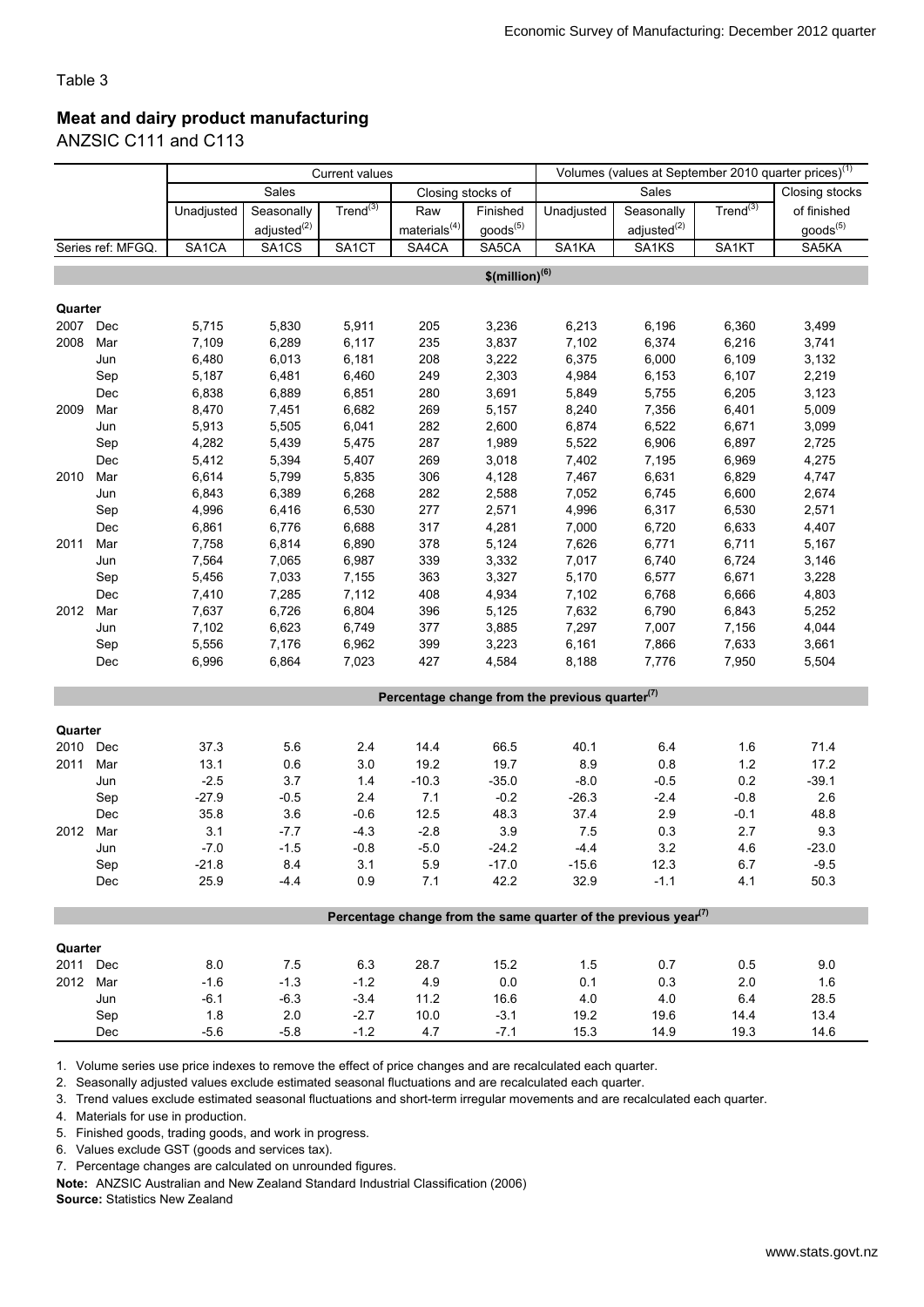### Seafood processing

ANZSIC C112

|          |                   | <b>Current values</b> |                         |                      |                    | Volumes (values at September 2010 quarter prices) <sup>(1)</sup> |                                                                                          |                         |               |                |
|----------|-------------------|-----------------------|-------------------------|----------------------|--------------------|------------------------------------------------------------------|------------------------------------------------------------------------------------------|-------------------------|---------------|----------------|
|          |                   |                       | Sales                   |                      | Closing stocks of  |                                                                  |                                                                                          | Sales                   |               | Closing stocks |
|          |                   | Unadjusted            | Seasonally              | Trend <sup>(3)</sup> | Raw                | Finished                                                         | Unadjusted                                                                               | Seasonally              | $Trend^{(3)}$ | of finished    |
|          |                   |                       | adjusted <sup>(2)</sup> |                      | materials $^{(4)}$ | $goods^{(5)}$                                                    |                                                                                          | adjusted <sup>(2)</sup> |               | $goods^{(5)}$  |
|          | Series ref: MFGQ. | SB1CA                 | SB <sub>1CS</sub>       | SB <sub>1</sub> CT   | SB4CA              | SB5CA                                                            | SB1KA                                                                                    | SB1KS                   | SB1KT         | SB5KA          |
|          |                   |                       |                         |                      |                    |                                                                  |                                                                                          |                         |               |                |
|          |                   |                       |                         |                      |                    | $$$ (million) <sup>(6)</sup>                                     |                                                                                          |                         |               |                |
| Quarter  |                   |                       |                         |                      |                    |                                                                  |                                                                                          |                         |               |                |
| 2007     | Dec               | 490                   | 473                     | 474                  | 101                | 338                                                              | 666                                                                                      | 643                     | 647           | 459            |
| 2008     | Mar               | 476                   | 499                     | 492                  | 105                | 352                                                              | 630                                                                                      | 668                     | 663           | 465            |
|          | Jun               | 497                   | 494                     | 502                  | 104                | 311                                                              | 658                                                                                      | 653                     | 656           | 412            |
|          | Sep               | 512                   | 514                     | 507                  | 112                | 324                                                              | 629                                                                                      | 625                     | 623           | 397            |
|          | Dec               | 522                   | 501                     | 501                  | 108                | 338                                                              | 599                                                                                      | 575                     | 571           | 387            |
| 2009     | Mar               | 462                   | 484                     | 487                  | 97                 | 384                                                              | 464                                                                                      | 492                     | 530           | 386            |
|          | Jun               | 496                   | 491                     | 491                  | 105                | 390                                                              | 539                                                                                      | 535                     | 534           | 424            |
|          | Sep               | 500                   | 505                     | 506                  | 106                | 356                                                              | 564                                                                                      | 564                     | 564           | 401            |
|          | Dec               | 540                   | 517                     | 501                  | 109                | 336                                                              | 644                                                                                      | 614                     | 561           | 400            |
| 2010     | Mar               | 453                   | 475                     | 483                  | 96                 | 362                                                              | 487                                                                                      | 514                     | 521           | 389            |
|          | Jun               | 480                   | 474                     | 470                  | 82                 | 380                                                              | 483                                                                                      | 479                     | 480           | 382            |
|          | Sep               | 459                   | 467                     | 470                  | 118                | 332                                                              | 459                                                                                      | 462                     | 463           | 332            |
|          | Dec               | 495                   | 473                     | 471                  | 99                 | 268                                                              | 479                                                                                      | 455                     | 456           | 259            |
| 2011     | Mar               | 449                   | 470                     | 472                  | 93                 | 257                                                              | 424                                                                                      | 446                     | 443           | 243            |
|          | Jun               | 471                   | 463                     | 456                  | 105                | 228                                                              | 416                                                                                      | 413                     | 410           | 201            |
|          | Sep               | 422                   | 430                     | 439                  | 89                 | 291                                                              | 370                                                                                      | 374                     | 380           | 256            |
|          | Dec               | 470                   | 450                     | 450                  | 91                 | 298                                                              | 404                                                                                      | 384                     | 385           | 256            |
| 2012     | Mar               | 494                   | 516                     | 475                  | 80                 | 276                                                              | 431                                                                                      | 453                     | 412           | 241            |
|          | Jun               | 491                   | 482                     | 488                  | 74                 | 288                                                              | 435                                                                                      | 432                     | 434           | 255            |
|          | Sep               | 480                   | 490                     | 481                  | 88                 | 294                                                              | 436                                                                                      | 441                     | 436           | 267            |
|          | Dec               | 478                   | 457                     | 465                  | 74                 | 267                                                              | 446                                                                                      | 425                     | 430           | 249            |
|          |                   |                       |                         |                      |                    |                                                                  |                                                                                          |                         |               |                |
|          |                   |                       |                         |                      |                    |                                                                  | Percentage change from the previous quarter $(7)$                                        |                         |               |                |
|          |                   |                       |                         |                      |                    |                                                                  |                                                                                          |                         |               |                |
| Quarter  |                   |                       |                         |                      |                    |                                                                  |                                                                                          |                         |               |                |
| 2010 Dec |                   | 7.7                   | 1.3                     | 0.2                  | $-16.0$            | $-19.4$                                                          | 4.2                                                                                      | $-1.5$                  | $-1.4$        | $-22.0$        |
| 2011     | Mar               | $-9.2$                | $-0.6$                  | 0.2                  | $-6.5$             | $-3.9$                                                           | $-11.5$                                                                                  | $-2.1$                  | $-2.8$        | $-6.4$         |
|          | Jun               | 4.8                   | $-1.4$                  | $-3.4$               | 12.6               | $-11.5$                                                          | $-1.9$                                                                                   | $-7.4$                  | $-7.4$        | $-17.2$        |
|          | Sep               | $-10.4$               | $-7.1$                  | $-3.6$               | $-15.0$            | 28.1                                                             | $-10.9$                                                                                  | $-9.4$                  | $-7.3$        | 27.3           |
|          | Dec               | 11.5                  | 4.7                     | 2.4                  | $2.0\,$            | 2.3                                                              | 9.1                                                                                      | 2.7                     | 1.2           | 0.1            |
| 2012     | Mar               | 5.0                   | 14.6                    | 5.6                  | $-11.5$            | $-7.5$                                                           | 6.7                                                                                      | 17.8                    | 7.1           | $-5.9$         |
|          | Jun               | $-0.5$                | $-6.6$                  | 2.8                  | $-8.1$             | 4.4                                                              | 1.0                                                                                      | $-4.5$                  | 5.3           | 5.9            |
|          | Sep<br>Dec        | $-2.4$<br>$-0.4$      | $1.7\,$<br>$-6.7$       | $-1.4$<br>$-3.3$     | 19.9<br>$-16.6$    | 2.1<br>$-9.4$                                                    | 0.1<br>2.4                                                                               | 2.2<br>$-3.8$           | 0.5<br>$-1.5$ | 4.8<br>$-6.8$  |
|          |                   |                       |                         |                      |                    |                                                                  |                                                                                          |                         |               |                |
|          |                   |                       |                         |                      |                    |                                                                  | Percentage change from the same quarter of the previous year <sup><math>(7)</math></sup> |                         |               |                |
|          |                   |                       |                         |                      |                    |                                                                  |                                                                                          |                         |               |                |
| Quarter  |                   |                       |                         |                      |                    |                                                                  |                                                                                          |                         |               |                |
| 2011 Dec |                   | $-4.9$                | $-4.8$                  | $-4.5$               | $-8.8$             | 11.4                                                             | $-15.6$                                                                                  | $-15.6$                 | $-15.6$       | $-1.1$         |
| 2012 Mar |                   | 9.9                   | 9.8                     | 0.6                  | $-13.6$            | 7.3                                                              | 1.7                                                                                      | 1.5                     | $-7.0$        | $-0.7$         |
|          | Jun               | 4.4                   | 4.1                     | 7.1                  | $-29.4$            | 26.6                                                             | 4.7                                                                                      | 4.6                     | 5.8           | 27.0           |
|          | Sep               | 13.7                  | 14.0                    | 9.5                  | $-0.4$             | 0.9                                                              | 17.7                                                                                     | 18.0                    | 14.6          | 4.5            |
|          | Dec               | 1.6                   | 1.6                     | 3.4                  | $-18.6$            | $-10.6$                                                          | 10.5                                                                                     | 10.5                    | 11.6          | $-2.8$         |

1. Volume series use price indexes to remove the effect of price changes and are recalculated each quarter.

2. Seasonally adjusted values exclude estimated seasonal fluctuations and are recalculated each quarter.

3. Trend values exclude estimated seasonal fluctuations and short-term irregular movements and are recalculated each quarter.

4. Materials for use in production.

5. Finished goods, trading goods, and work in progress.

6. Values exclude GST (goods and services tax).

7. Percentage changes are calculated on unrounded figures.

Note: ANZSIC Australian and New Zealand Standard Industrial Classification (2006)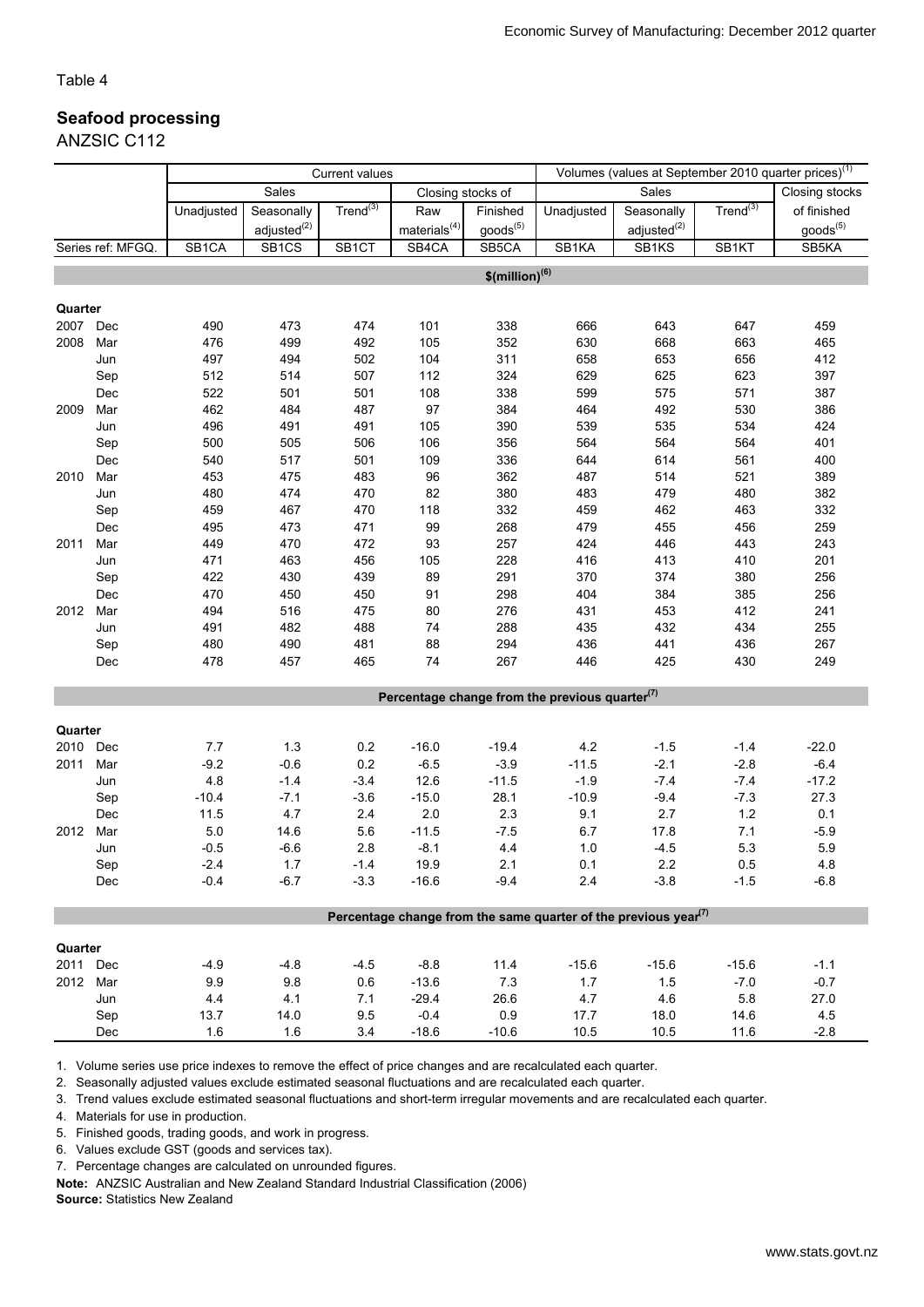### Fruit, oil, cereal, and other food manufacturing ANZSIC C114–C119

|          |                  | <b>Current values</b> |                         |                    |                    |                              |                                                                                          |                         |               | Volumes (values at September 2010 quarter prices) <sup>(1)</sup> |
|----------|------------------|-----------------------|-------------------------|--------------------|--------------------|------------------------------|------------------------------------------------------------------------------------------|-------------------------|---------------|------------------------------------------------------------------|
|          |                  |                       | Sales                   |                    | Closing stocks of  |                              |                                                                                          | <b>Sales</b>            |               | Closing stocks                                                   |
|          |                  | Unadjusted            | Seasonally              | Trend $^{(3)}$     | Raw                | Finished                     | Unadjusted                                                                               | Seasonally              | $Trend^{(3)}$ | of finished                                                      |
|          |                  |                       | adjusted <sup>(2)</sup> |                    | materials $^{(4)}$ | goods <sup>(5)</sup>         |                                                                                          | adjusted <sup>(2)</sup> |               | goods <sup>(5)</sup>                                             |
|          | Series ref: MFGQ | SC <sub>1</sub> CA    | SC <sub>1</sub> CS      | SC <sub>1</sub> CT | SC4CA              | SC5CA                        | SC1KA                                                                                    | SC1KS                   | SC1KT         | SC5KA                                                            |
|          |                  |                       |                         |                    |                    | $$$ (million) <sup>(6)</sup> |                                                                                          |                         |               |                                                                  |
|          |                  |                       |                         |                    |                    |                              |                                                                                          |                         |               |                                                                  |
| Quarter  |                  |                       |                         |                    |                    |                              |                                                                                          |                         |               |                                                                  |
| 2007     | Dec              | 1,789                 | 1,731                   | 1,731              | 259                | 527                          | 2,140                                                                                    | 2,057                   | 2,060         | 630                                                              |
| 2008     | Mar              | 1,737                 | 1,819                   | 1,801              | 249                | 548                          | 2,013                                                                                    | 2,124                   | 2,105         | 636                                                              |
|          | Jun              | 1,813                 | 1,808                   | 1,829              | 237                | 486                          | 2,073                                                                                    | 2,066                   | 2,084         | 556                                                              |
|          | Sep              | 1,868                 | 1,855                   | 1,845              | 250                | 506                          | 2,056                                                                                    | 2,041                   | 2,034         | 557                                                              |
|          | Dec              | 1,906                 | 1,837                   | 1,826              | 251                | 527                          | 2,045                                                                                    | 1,960                   | 1,947         | 566                                                              |
| 2009     | Mar              | 1,685                 | 1,767                   | 1,789              | 282                | 600                          | 1,717                                                                                    | 1,814                   | 1,866         | 611                                                              |
|          | Jun              | 1,807                 | 1,805                   | 1,793              | 277                | 609                          | 1,875                                                                                    | 1,871                   | 1,859         | 632                                                              |
|          | Sep              | 1,825                 | 1,814                   | 1,821              | 279                | 557                          | 1,904                                                                                    | 1,891                   | 1,899         | 581                                                              |
|          | Dec              | 1,971                 | 1,893                   | 1,812              | 275                | 525                          | 2,086                                                                                    | 1,995                   | 1,883         | 555                                                              |
| 2010     | Mar              | 1,654                 | 1,737                   | 1,776              | 233                | 565                          | 1,705                                                                                    | 1,802                   | 1,817         | 582                                                              |
|          | Jun              | 1,735                 | 1,735                   | 1,725              | 292                | 592                          | 1,747                                                                                    | 1,745                   | 1,737         | 596                                                              |
|          | Sep              | 1,694                 | 1,683                   | 1,693              | 318                | 545                          | 1,694                                                                                    | 1,682                   | 1,689         | 545                                                              |
|          | Dec              | 1,763                 | 1,693                   | 1,689              | 218                | 459                          | 1,755                                                                                    | 1,678                   | 1,679         | 457                                                              |
| 2011     | Mar              | 1,629                 | 1,711                   | 1,711              | 242                | 535                          | 1,609                                                                                    | 1,700                   | 1,696         | 528                                                              |
|          | Jun              | 1,737                 | 1,737                   | 1,741              | 276                | 538                          | 1,708                                                                                    | 1,707                   | 1,711         | 529                                                              |
|          | Sep              | 1,779                 | 1,767                   | 1,753              | 246                | 577                          | 1,723                                                                                    | 1,712                   | 1,700         | 559                                                              |
|          | Dec              | 1,810                 | 1,738                   | 1,758              | 240                | 516                          | 1,754                                                                                    | 1,677                   | 1,699         | 500                                                              |
| 2012     | Mar              | 1,698                 | 1,783                   | 1,763              | 250                | 624                          | 1,645                                                                                    | 1,737                   | 1,709         | 605                                                              |
|          |                  |                       |                         |                    |                    |                              |                                                                                          |                         |               |                                                                  |
|          | Jun              | 1,760                 | 1,760                   | 1,771              | 273                | 646                          | 1,709                                                                                    | 1,707                   | 1,720         | 627                                                              |
|          | Sep              | 1,806 R               | 1,795                   | 1,799              | 268 R              | 594 R                        | 1,752 R                                                                                  | 1,740                   | 1,744         | 576 R                                                            |
|          | Dec              | 1,936                 | 1,859                   | 1,854              | 245                | 581                          | 1,880                                                                                    | 1,799                   | 1,794         | 564                                                              |
|          |                  |                       |                         |                    |                    |                              | Percentage change from the previous quarter $(7)$                                        |                         |               |                                                                  |
|          |                  |                       |                         |                    |                    |                              |                                                                                          |                         |               |                                                                  |
| Quarter  |                  |                       |                         |                    |                    |                              |                                                                                          |                         |               |                                                                  |
| 2010     | Dec              | 4.1                   | 0.6                     | $-0.3$             | $-31.5$            | $-15.9$                      | 3.6                                                                                      | $-0.3$                  | $-0.6$        | $-16.3$                                                          |
| 2011     | Mar              | $-7.6$                | 1.1                     | 1.3                | 10.9               | 16.6                         | $-8.3$                                                                                   | 1.3                     | 1.0           | 15.7                                                             |
|          | Jun              | 6.6                   | 1.5                     | 1.8                | 14.2               | 0.6                          | 6.1                                                                                      | 0.4                     | 0.9           | 0.1                                                              |
|          | Sep              | 2.4                   | 1.8                     | 0.7                | $-10.9$            | 7.3                          | 0.9                                                                                      | 0.3                     | $-0.6$        | 5.7                                                              |
|          | Dec              | 1.8                   | $-1.7$                  | 0.3                | $-2.7$             | $-10.6$                      | 1.8                                                                                      | $-2.0$                  | 0.0           | $-10.6$                                                          |
| 2012     | Mar              | $-6.2$                | 2.6                     | 0.3                | 4.5                | 21.0                         | $-6.2$                                                                                   | 3.5                     | 0.6           | 21.0                                                             |
|          | Jun              | 3.7                   | $-1.3$                  | 0.5                | 9.0                | 3.5                          | 3.9                                                                                      | $-1.7$                  | 0.6           | 3.7                                                              |
|          | Sep              | 2.6 R                 | $2.0\,$                 | 1.6                | $-1.8 R$           | $-8.0 R$                     | 2.5R                                                                                     | 1.9                     | $1.4$         | $-8.1 R$                                                         |
|          | Dec              | 7.2                   | 3.6                     | 3.1                | $-8.6$             | $-2.3$                       | 7.3                                                                                      | 3.4                     | 2.9           | $-2.2$                                                           |
|          |                  |                       |                         |                    |                    |                              | Percentage change from the same quarter of the previous year <sup><math>(7)</math></sup> |                         |               |                                                                  |
|          |                  |                       |                         |                    |                    |                              |                                                                                          |                         |               |                                                                  |
| Quarter  |                  |                       |                         |                    |                    |                              |                                                                                          |                         |               |                                                                  |
| 2011 Dec |                  | 2.7                   | 2.7                     | 4.1                | 9.8                | 12.5                         | $-0.1$                                                                                   | 0.0                     | 1.2           | 9.5                                                              |
| 2012 Mar |                  | 4.2                   | 4.3                     | 3.1                | 3.5                | 16.7                         | 2.2                                                                                      | 2.2                     | 0.8           | 14.5                                                             |
|          | Jun              | 1.4                   | $1.3$                   | 1.7                | $-1.3$             | 20.1                         | 0.1                                                                                      | $0.0\,$                 | 0.5           | 18.6                                                             |
|          | Sep              | 1.5 R                 | 1.6                     | 2.6                | 8.8 R              | 3.0 R                        | 1.6R                                                                                     | 1.7                     | 2.6           | 3.1 R                                                            |
|          | Dec              | 6.9                   | 7.0                     | 5.4                | $2.2\,$            | 12.6                         | $7.2\,$                                                                                  | 7.3                     | 5.6           | 12.8                                                             |

1. Volume series use price indexes to remove the effect of price changes and are recalculated each quarter.

2. Seasonally adjusted values exclude estimated seasonal fluctuations and are recalculated each quarter.

3. Trend values exclude estimated seasonal fluctuations and short-term irregular movements and are recalculated each quarter.

4. Materials for use in production.

5. Finished goods, trading goods, and work in progress.

6. Values exclude GST (goods and services tax).

7. Percentage changes are calculated on unrounded figures.

Note: ANZSIC Australian and New Zealand Standard Industrial Classification (2006)

Symbol: R revised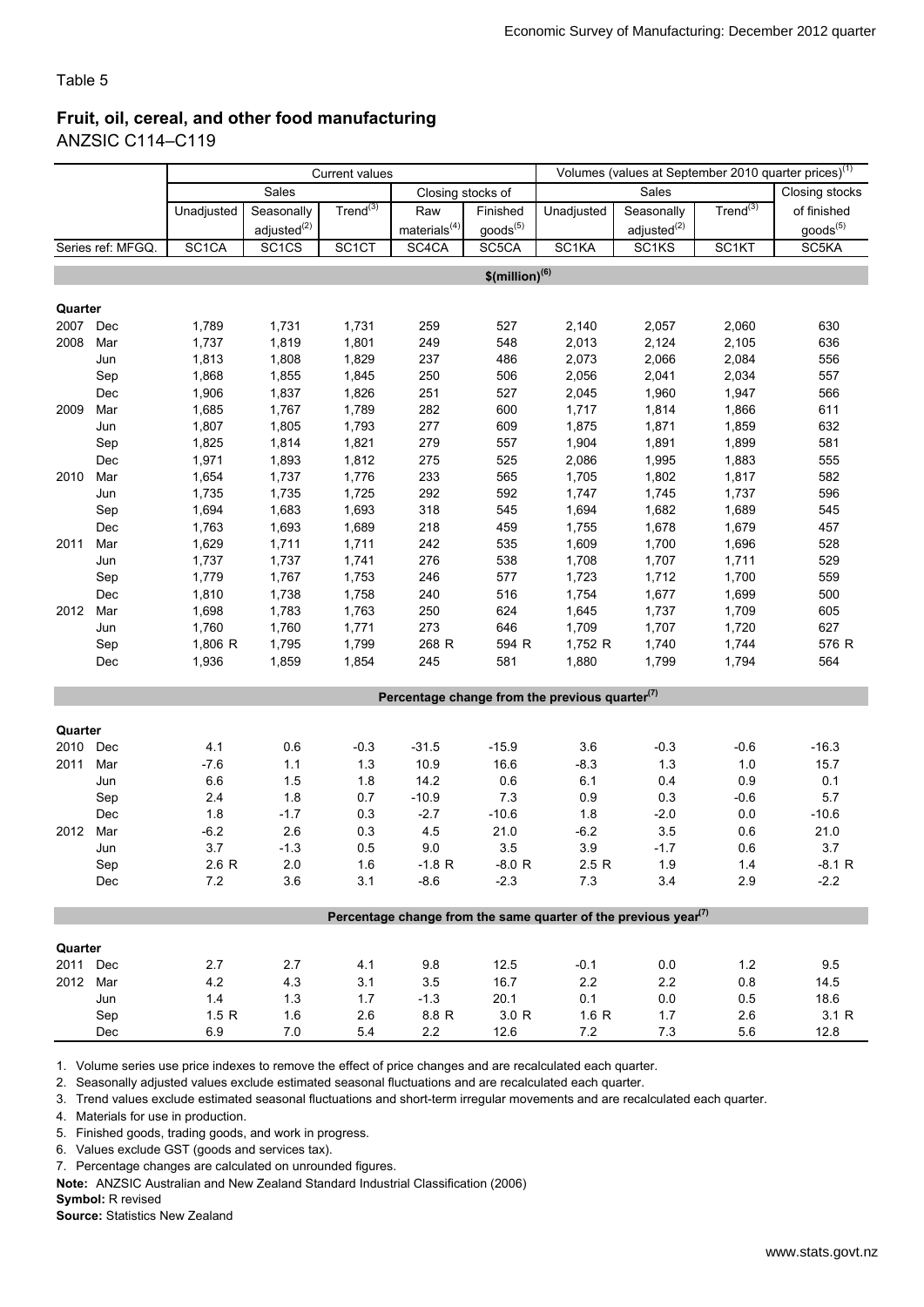#### Beverage and tobacco product manufacturing ANZSIC C12

|          |                   | <b>Current values</b> |                   |                    |                            |                      |                                                                                          |                         |                | Volumes (values at September 2010 quarter prices) <sup>(1)</sup> |  |  |
|----------|-------------------|-----------------------|-------------------|--------------------|----------------------------|----------------------|------------------------------------------------------------------------------------------|-------------------------|----------------|------------------------------------------------------------------|--|--|
|          |                   |                       | Sales             |                    | Closing stocks of          |                      |                                                                                          | <b>Sales</b>            |                | Closing stocks                                                   |  |  |
|          |                   | Unadjusted            | Seasonally        | Trend $^{(3)}$     | Raw                        | Finished             | Unadjusted                                                                               | Seasonally              | Trend $^{(3)}$ | of finished                                                      |  |  |
|          |                   |                       | adjusted $^{(2)}$ |                    | $\mathsf{materials}^{(4)}$ | goods <sup>(5)</sup> |                                                                                          | adjusted <sup>(2)</sup> |                | goods <sup>(5)</sup>                                             |  |  |
|          | Series ref: MFGQ. | SD <sub>1</sub> CA    | SD <sub>1CS</sub> | SD <sub>1</sub> CT | SD4CA                      | SD5CA                | SD <sub>1</sub> KA                                                                       | SD <sub>1</sub> KS      | SD1KT          | SD <sub>5</sub> KA                                               |  |  |
|          |                   |                       |                   |                    |                            | $$ (million)^{(6)}$  |                                                                                          |                         |                |                                                                  |  |  |
|          |                   |                       |                   |                    |                            |                      |                                                                                          |                         |                |                                                                  |  |  |
| Quarter  |                   |                       |                   |                    |                            |                      |                                                                                          |                         |                |                                                                  |  |  |
| 2007     | Dec               | 1,079                 | 905               | 908                | 204                        | 588                  | 1,297                                                                                    | 1,091                   | 1,099          | 705                                                              |  |  |
| 2008     | Mar               | 872                   | 924               | 922                | 219                        | 571                  | 1,044                                                                                    | 1,104                   | 1,101          | 683                                                              |  |  |
|          | Jun               | 886                   | 931               | 932                | 256                        | 793                  | 1,060                                                                                    | 1,104                   | 1,096          | 947                                                              |  |  |
|          | Sep               | 855                   | 938               | 937                | 277                        | 906                  | 978                                                                                      | 1,081                   | 1,085          | 1,035                                                            |  |  |
|          | Dec               | 1,129                 | 946               | 950                | 235                        | 813                  | 1,272                                                                                    | 1,070                   | 1,081          | 913                                                              |  |  |
| 2009     | Mar               | 919                   | 973               | 971                | 225                        | 879                  | 1,032                                                                                    | 1,089                   | 1,081          | 986                                                              |  |  |
|          | Jun               | 940                   | 988               | 982                | 293                        | 921                  | 1,046                                                                                    | 1,089                   | 1,076          | 1,024                                                            |  |  |
|          | Sep               | 893                   | 982               | 991                | 272                        | 897                  | 945                                                                                      | 1,048                   | 1,069          | 948                                                              |  |  |
|          | Dec               | 1,217                 | 1,018             | 1,016              | 224                        | 835                  | 1,272                                                                                    | 1,068                   | 1,062          | 870                                                              |  |  |
| 2010     | Mar               | 1,001                 | 1,060             | 1,028              | 232                        | 771                  | 1,045                                                                                    | 1,104                   | 1,055          | 803                                                              |  |  |
|          | Jun               | 963                   | 1,013             | 1,023              | 315                        | 815                  | 995                                                                                      | 1,036                   | 1,056          | 842                                                              |  |  |
|          | Sep               | 954                   | 1,049             | 1,052              | 283                        | 806                  | 954                                                                                      | 1,058                   | 1,064          | 806                                                              |  |  |
|          | Dec               | 1,321                 | 1,105             | 1,090              | 237                        | 755                  | 1,318                                                                                    | 1,106                   | 1,082          | 754                                                              |  |  |
| 2011     | Mar               | 1,035                 | 1,097             | 1,112              | 224                        | 711                  | 1,027                                                                                    | 1,086                   | 1,106          | 705                                                              |  |  |
|          | Jun               | 1,091                 | 1,147             | 1,144              | 298                        | 773                  | 1,073                                                                                    | 1,117                   | 1,118          | 760                                                              |  |  |
|          | Sep               | 1,066                 | 1,171             | 1,156              | 309                        | 854                  | 1,032                                                                                    | 1,143                   | 1,116          | 826                                                              |  |  |
|          | Dec               | 1,338                 | 1,119             | 1,134              | 252                        | 855                  | 1,299                                                                                    | 1,089                   | 1,111          | 830                                                              |  |  |
| 2012     | Mar               | 1,075                 | 1,141             | 1,140              | 268                        | 879                  | 1,041                                                                                    | 1,102                   | 1,109          | 851                                                              |  |  |
|          | Jun               | 1,121                 | 1,179             | 1,172              | 333                        | 854                  | 1,091                                                                                    | 1,138                   | 1,130          | 830                                                              |  |  |
|          | Sep               | 1,080                 | 1,185             | 1,189              | 315                        | 874                  | 1,027                                                                                    | 1,136                   | 1,140          | 831                                                              |  |  |
|          | Dec               | 1,441                 | 1,205             | 1,202              | 309                        | 791                  | 1,370                                                                                    | 1,147                   | 1,145          | 752                                                              |  |  |
|          |                   |                       |                   |                    |                            |                      |                                                                                          |                         |                |                                                                  |  |  |
|          |                   |                       |                   |                    |                            |                      | Percentage change from the previous quarter <sup>(7)</sup>                               |                         |                |                                                                  |  |  |
| Quarter  |                   |                       |                   |                    |                            |                      |                                                                                          |                         |                |                                                                  |  |  |
| 2010     | Dec               | 38.4                  | 5.4               | 3.6                | $-16.4$                    | $-6.3$               | 38.1                                                                                     | 4.6                     | 1.7            | $-6.5$                                                           |  |  |
| 2011     | Mar               | $-21.7$               | $-0.7$            | 2.0                | $-5.6$                     | $-5.9$               | $-22.1$                                                                                  | $-1.9$                  | 2.1            | $-6.4$                                                           |  |  |
|          | Jun               | 5.5                   | 4.5               | 2.9                | 33.2                       | 8.8                  | 4.5                                                                                      | 2.9                     | 1.1            | 7.8                                                              |  |  |
|          | Sep               | $-2.3$                | 2.1               | 1.0                | 3.9                        | 10.4                 | $-3.9$                                                                                   | 2.3                     | $-0.1$         | 8.7                                                              |  |  |
|          | Dec               | 25.6                  | $-4.4$            | $-1.9$             | $-18.4$                    | 0.2                  | 25.9                                                                                     | $-4.7$                  | $-0.5$         | 0.5                                                              |  |  |
| 2012     | Mar               | $-19.6$               | 2.0               | 0.5                | $6.2\,$                    | 2.7                  | $-19.9$                                                                                  | $1.2$                   | $-0.1$         | 2.4                                                              |  |  |
|          | Jun               | 4.3                   | 3.3               | 2.8                | 24.2                       | $-2.9$               | 4.8                                                                                      | 3.2                     | 1.8            | $-2.4$                                                           |  |  |
|          | Sep               | $-3.7$                | 0.5               | 1.5                | $-5.3$                     | $2.4\,$              | $-5.8$                                                                                   | $-0.1$                  | 1.0            | 0.1                                                              |  |  |
|          | Dec               | 33.5                  | $1.7$             | 1.1                | $-2.1$                     | $-9.5$               | 33.3                                                                                     | 1.0                     | 0.4            | $-9.6$                                                           |  |  |
|          |                   |                       |                   |                    |                            |                      |                                                                                          |                         |                |                                                                  |  |  |
|          |                   |                       |                   |                    |                            |                      | Percentage change from the same quarter of the previous year <sup><math>(7)</math></sup> |                         |                |                                                                  |  |  |
|          |                   |                       |                   |                    |                            |                      |                                                                                          |                         |                |                                                                  |  |  |
| Quarter  |                   |                       |                   |                    |                            |                      |                                                                                          |                         |                |                                                                  |  |  |
| 2011 Dec |                   | $1.3$                 | $1.2$             | 4.1                | 6.6                        | 13.2                 | $-1.4$                                                                                   | $-1.6$                  | 2.6            | 10.2                                                             |  |  |
| 2012 Mar |                   | 3.9                   | $4.0$             | 2.5                | 19.9                       | 23.6                 | 1.4                                                                                      | 1.5                     | 0.4            | 20.6                                                             |  |  |
|          | Jun               | 2.7                   | 2.8               | 2.4                | 11.8                       | 10.4                 | 1.6                                                                                      | 1.8                     | 1.1            | 9.2                                                              |  |  |
|          | Sep               | $1.3$                 | $1.2$             | 2.9                | 1.9                        | 2.4                  | $-0.4$                                                                                   | $-0.6$                  | 2.2            | 0.6                                                              |  |  |
|          | Dec               | 7.7                   | 7.7               | 6.0                | 22.3                       | $-7.5$               | $5.4\,$                                                                                  | 5.4                     | 3.1            | $-9.5$                                                           |  |  |

1. Volume series use price indexes to remove the effect of price changes and are recalculated each quarter.

2. Seasonally adjusted values exclude estimated seasonal fluctuations and are recalculated each quarter.

3. Trend values exclude estimated seasonal fluctuations and short-term irregular movements and are recalculated each quarter.

4. Materials for use in production.

5. Finished goods, trading goods, and work in progress.

6. Values exclude GST (goods and services tax).

7. Percentage changes are calculated on unrounded figures.

Note: ANZSIC Australian and New Zealand Standard Industrial Classification (2006)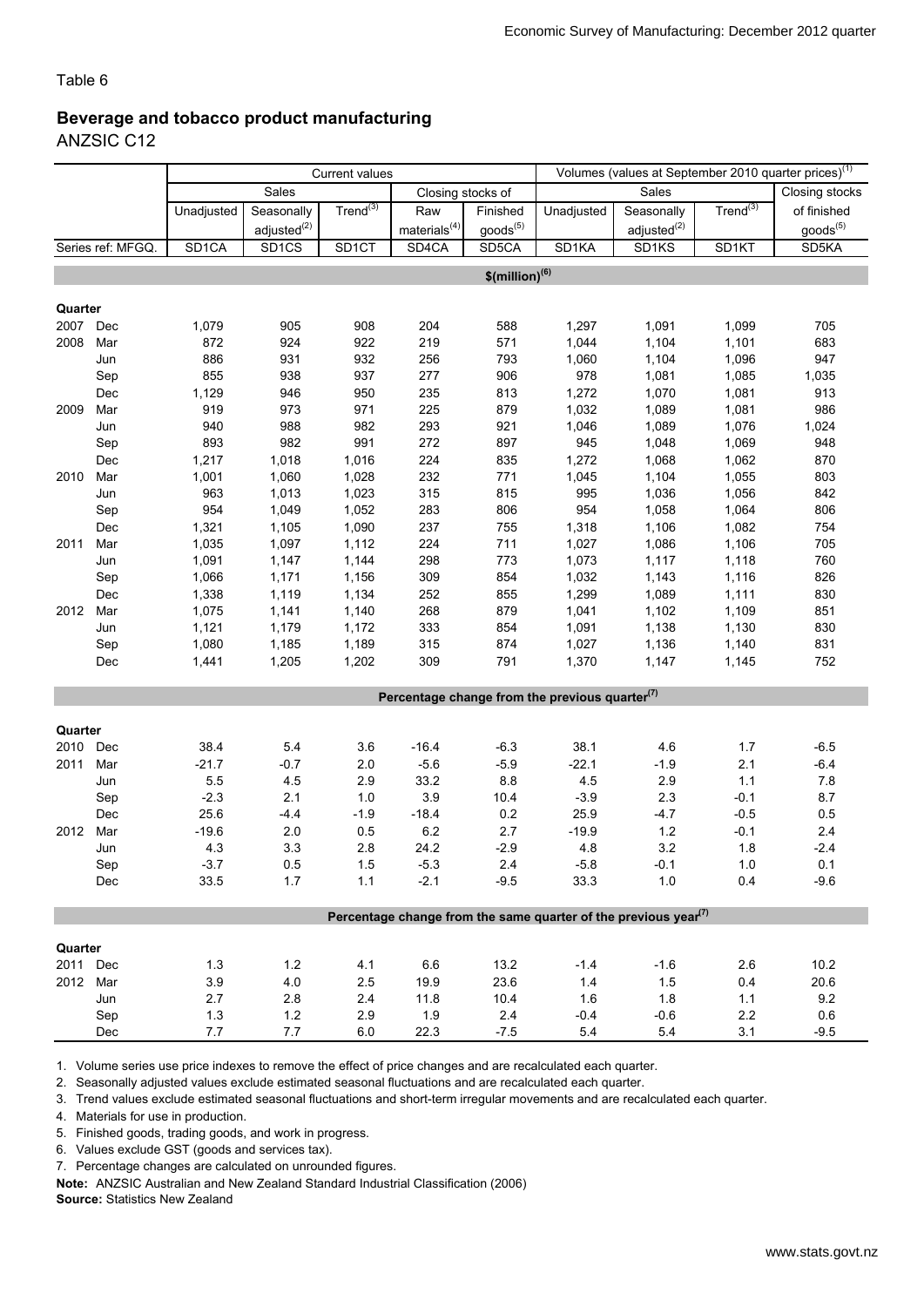#### Textile, leather, clothing, and footwear manufacturing ANZSIC C13

|          |                   | <b>Current values</b> |                    |                      |                    |                              |                                                                             | Volumes (values at September 2010 quarter prices) <sup>(1)</sup> |                      |                      |
|----------|-------------------|-----------------------|--------------------|----------------------|--------------------|------------------------------|-----------------------------------------------------------------------------|------------------------------------------------------------------|----------------------|----------------------|
|          |                   |                       | Sales              |                      | Closing stocks of  |                              |                                                                             | Sales                                                            |                      | Closing stocks       |
|          |                   | Unadjusted            | Seasonally         | Trend <sup>(3)</sup> | Raw                | Finished                     | Unadjusted                                                                  | Seasonally                                                       | Trend <sup>(3)</sup> | of finished          |
|          |                   |                       | adjusted $^{(2)}$  |                      | materials $^{(4)}$ | goods <sup>(5)</sup>         |                                                                             | adjusted <sup>(2)</sup>                                          |                      | goods <sup>(5)</sup> |
|          | Series ref: MFGQ. | SE1CA                 | SE <sub>1</sub> CS | SE1CT                | SE4CA              | SE5CA                        | SE1KA                                                                       | SE1KS                                                            | SE <sub>1</sub> KT   | SE5KA                |
|          |                   |                       |                    |                      |                    | $$$ (million) <sup>(6)</sup> |                                                                             |                                                                  |                      |                      |
|          |                   |                       |                    |                      |                    |                              |                                                                             |                                                                  |                      |                      |
| Quarter  |                   |                       |                    |                      |                    |                              |                                                                             |                                                                  |                      |                      |
| 2007     | Dec               | 657                   | 657                | 660                  | 209                | 349                          | 675                                                                         | 677                                                              | 680                  | 358                  |
| 2008     | Mar               | 607                   | 629                | 629                  | 187                | 357                          | 624                                                                         | 644                                                              | 645                  | 367                  |
|          | Jun               | 619                   | 611                | 613                  | 171                | 349                          | 629                                                                         | 623                                                              | 625                  | 356                  |
|          | Sep               | 617                   | 605                | 602                  | 170                | 361                          | 630                                                                         | 615                                                              | 612                  | 368                  |
|          | Dec               | 585                   | 586                | 586                  | 181                | 383                          | 595                                                                         | 596                                                              | 599                  | 392                  |
| 2009     | Mar               | 548                   | 565                | 566                  | 153                | 296                          | 573                                                                         | 590                                                              | 588                  | 308                  |
|          | Jun               | 554                   | 548                | 545                  | 170                | 298                          | 583                                                                         | 579                                                              | 576                  | 314                  |
|          | Sep               | 542                   | 533                | 540                  | 144                | 294                          | 575                                                                         | 563                                                              | 571                  | 312                  |
|          | Dec               | 556                   | 556                | 552                  | 141                | 262                          | 581                                                                         | 583                                                              | 578                  | 275                  |
| 2010     | Mar               | 542                   | 557                | 553                  | 128                | 267                          | 561                                                                         | 575                                                              | 572                  | 275                  |
|          | Jun               | 505                   | 499                | 533                  | 143                | 275                          | 514                                                                         | 511                                                              | 544                  | 280                  |
|          | Sep               | 537                   | 531                | 512                  | 141                | 256                          | 537                                                                         | 528                                                              | 515                  | 256                  |
|          | Dec               | 501                   | 501                | 506                  | 153                | 244                          | 490                                                                         | 491                                                              | 494                  | 239                  |
| 2011     | Mar               | 503                   | 516                | 514                  | 167                | 254                          | 470                                                                         | 481                                                              | 478                  | 237                  |
|          | Jun               | 534                   | 527                | 527                  | 187                | 245                          | 470                                                                         | 466                                                              | 468                  | 216                  |
|          | Sep               | 535                   | 530                | 529                  | 170                | 270                          | 463                                                                         | 457                                                              | 455                  | 234                  |
|          | Dec               | 522                   | 521                | 519                  | 172                | 254                          | 443                                                                         | 442                                                              | 442                  | 215                  |
| 2012     | Mar               | 493                   | 505                | 510                  | 174                | 255                          | 428                                                                         | 437                                                              | 440                  | 222                  |
|          | Jun               | 523                   | 516                | 512                  | 170                | 233                          | 460                                                                         | 457                                                              | 454                  | 206                  |
|          | Sep               | 532                   | 528                | 533                  | 155 R              | 249 R                        | 484                                                                         | 477                                                              | 482                  | 226 R                |
|          | Dec               | 564                   | 563                | 559                  | 161                | 241                          | 520                                                                         | 519                                                              | 515                  | 223                  |
|          |                   |                       |                    |                      |                    |                              |                                                                             |                                                                  |                      |                      |
|          |                   |                       |                    |                      |                    |                              | Percentage change from the previous quarter $(7)$                           |                                                                  |                      |                      |
|          |                   |                       |                    |                      |                    |                              |                                                                             |                                                                  |                      |                      |
| Quarter  |                   |                       |                    |                      |                    |                              |                                                                             |                                                                  |                      |                      |
| 2010     | Dec               | $-6.6$                | $-5.7$             | $-1.2$               | 8.4                | $-4.6$                       | $-8.7$                                                                      | $-7.1$                                                           | $-4.1$               | $-6.7$               |
| 2011     | Mar               | 0.4                   | 3.2                | 1.6                  | 8.7                | 3.8                          | $-4.2$                                                                      | $-2.0$                                                           | $-3.2$               | $-0.9$               |
|          | Jun               | 6.0                   | 2.0                | 2.5                  | 12.4               | $-3.4$                       | $0.0\,$                                                                     | $-3.0$                                                           | $-2.2$               | $-8.9$               |
|          | Sep               | 0.2                   | 0.6                | 0.4                  | $-9.2$             | 10.1                         | $-1.4$                                                                      | $-2.0$                                                           | $-2.7$               | 8.4                  |
|          | Dec               | $-2.3$                | $-1.6$             | $-1.9$               | $0.8\,$            | $-5.9$                       | $-4.4$                                                                      | $-3.1$                                                           | $-2.8$               | $-8.0$               |
| 2012     | Mar               | $-5.6$                | $-3.0$             | $-1.8$               | 1.3                | 0.6                          | $-3.4$                                                                      | $-1.2$                                                           | $-0.5$               | 3.0                  |
|          | Jun               | 6.0                   | 2.0                | 0.5                  | $-2.1$             | $-8.6$                       | 7.6                                                                         | 4.5                                                              | 3.1                  | $-7.2$               |
|          | Sep               | 1.8                   | 2.4                | 4.0                  | $-8.7 R$           | 6.6 R                        | 5.2                                                                         | 4.5                                                              | 6.3                  | 10.1 R               |
|          | Dec               | 6.0                   | 6.6                | 4.8                  | 3.6                | $-3.0$                       | 7.4                                                                         | 8.8                                                              | 6.9                  | $-1.7$               |
|          |                   |                       |                    |                      |                    |                              | Percentage change from the same quarter of the previous year <sup>(7)</sup> |                                                                  |                      |                      |
|          |                   |                       |                    |                      |                    |                              |                                                                             |                                                                  |                      |                      |
| Quarter  |                   |                       |                    |                      |                    |                              |                                                                             |                                                                  |                      |                      |
| 2011 Dec |                   | 4.2                   | 4.1                | 2.7                  | 11.9               | 3.9                          | $-9.7$                                                                      | $-9.8$                                                           | $-10.5$              | $-9.9$               |
| 2012 Mar |                   | $-2.0$                | $-2.1$             | $-0.8$               | 4.2                | 0.7                          | $-9.0$                                                                      | $-9.0$                                                           | $-8.0$               | $-6.5$               |
|          | Jun               | $-2.0$                | $-2.0$             | $-2.7$               | $-9.3$             | $-4.7$                       | $-2.0$                                                                      | $-2.0$                                                           | $-3.0$               | $-4.7$               |
|          | Sep               | $-0.4$                | $-0.4$             | 0.7                  | $-8.9 R$           | $-7.8 R$                     | 4.5                                                                         | 4.5                                                              | $6.0\,$              | $-3.3 R$             |
|          | Dec               | 8.0                   | 8.0                | 7.6                  | $-6.3$             | $-4.9$                       | 17.4                                                                        | 17.4                                                             | 16.5                 | 3.4                  |

1. Volume series use price indexes to remove the effect of price changes and are recalculated each quarter.

2. Seasonally adjusted values exclude estimated seasonal fluctuations and are recalculated each quarter.

3. Trend values exclude estimated seasonal fluctuations and short-term irregular movements and are recalculated each quarter.

4. Materials for use in production.

5. Finished goods, trading goods, and work in progress.

6. Values exclude GST (goods and services tax).

7. Percentage changes are calculated on unrounded figures.

Note: ANZSIC Australian and New Zealand Standard Industrial Classification (2006)

Symbol: R revised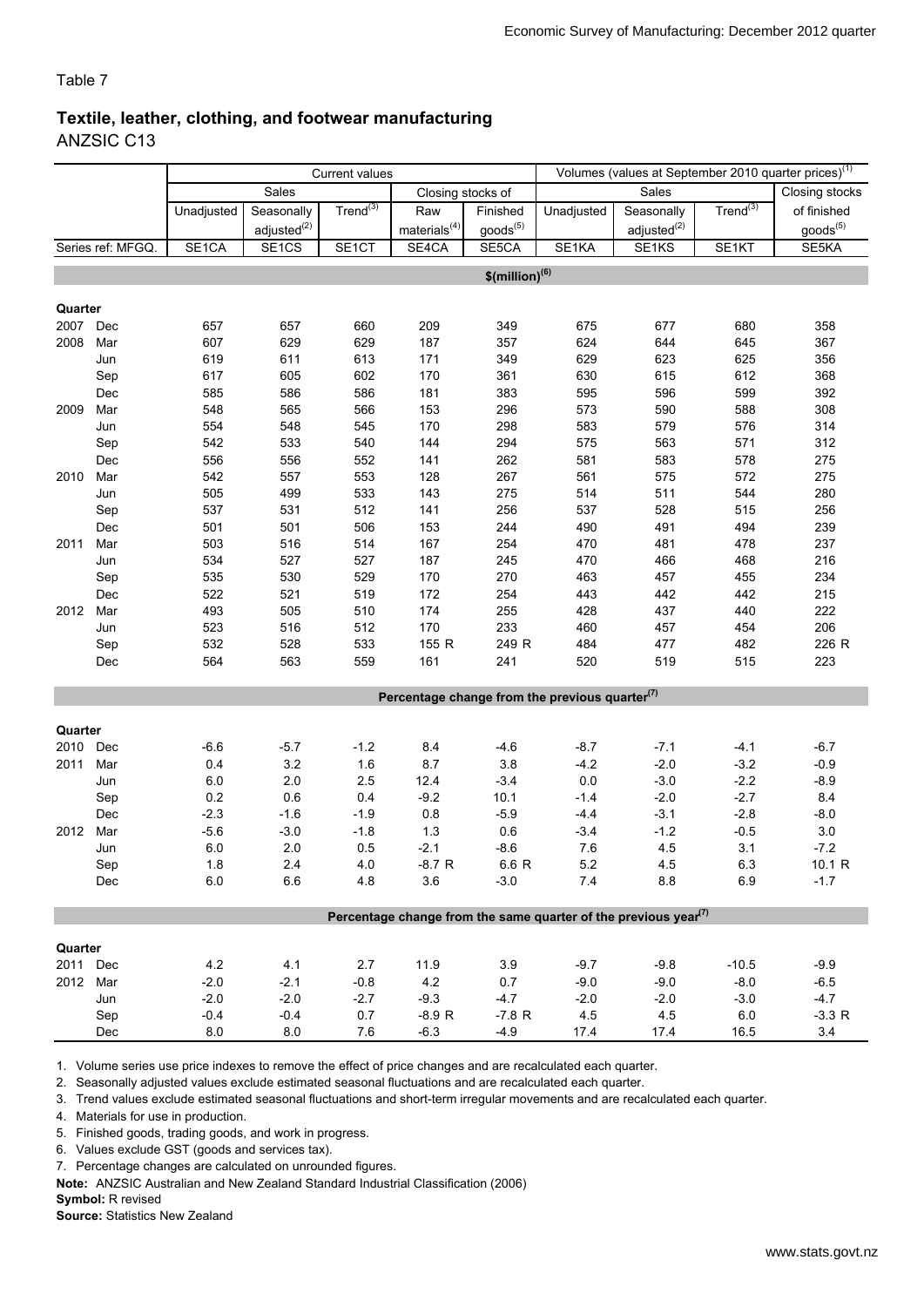## Wood and paper product manufacturing

ANZSIC C14, C15

|                 |                   | <b>Current values</b> |                         |                |                    |                              | Volumes (values at September 2010 quarter prices) <sup>(1)</sup> |                                                                                          |               |                |
|-----------------|-------------------|-----------------------|-------------------------|----------------|--------------------|------------------------------|------------------------------------------------------------------|------------------------------------------------------------------------------------------|---------------|----------------|
|                 |                   |                       | Sales                   |                | Closing stocks of  |                              |                                                                  | Sales                                                                                    |               | Closing stocks |
|                 |                   | Unadjusted            | Seasonally              | Trend $^{(3)}$ | Raw                | Finished                     | Unadjusted                                                       | Seasonally                                                                               | $Trend^{(3)}$ | of finished    |
|                 |                   |                       | adjusted <sup>(2)</sup> |                | materials $^{(4)}$ | $\text{goods}^{(5)}$         |                                                                  | adjusted <sup>(2)</sup>                                                                  |               | $goods^{(5)}$  |
|                 | Series ref: MFGQ. | SF <sub>1</sub> CA    | SF1CS                   | SF1CT          | SF4CA              | SF5CA                        | SF <sub>1</sub> KA                                               | SF1KS                                                                                    | SF1KT         | SF5KA          |
|                 |                   |                       |                         |                |                    |                              |                                                                  |                                                                                          |               |                |
|                 |                   |                       |                         |                |                    | $$$ (million) <sup>(6)</sup> |                                                                  |                                                                                          |               |                |
| Quarter         |                   |                       |                         |                |                    |                              |                                                                  |                                                                                          |               |                |
| 2007            | Dec               | 2,063                 | 1,995                   | 1,992          | 323                | 693                          | 2,120                                                            | 2,056                                                                                    | 2,057         | 714            |
| 2008            | Mar               | 1,810                 | 1,943                   | 1,952          | 338                | 758                          | 1,898                                                            | 2,034                                                                                    | 2,034         | 796            |
|                 | Jun               | 1,943                 | 1,925                   | 1,913          | 344                | 761                          | 2,018                                                            | 1,988                                                                                    | 1,978         | 791            |
|                 | Sep               | 1,922                 | 1,875                   | 1,897          | 322                | 782                          | 1,929                                                            | 1,888                                                                                    | 1,905         | 788            |
|                 | Dec               | 1,955                 | 1,889                   | 1,859          | 338                | 762                          | 1,907                                                            | 1,850                                                                                    | 1,831         | 746            |
| 2009            | Mar               | 1,640                 | 1,764                   | 1,774          | 343                | 758                          | 1,646                                                            | 1,765                                                                                    | 1,776         | 760            |
|                 | Jun               | 1,717                 | 1,698                   | 1,711          | 293                | 684                          | 1,806                                                            | 1,779                                                                                    | 1,790         | 717            |
|                 | Sep               | 1,791                 | 1,748                   | 1,734          | 301                | 681                          | 1,926                                                            | 1,886                                                                                    | 1,872         | 732            |
|                 | Dec               | 1,851                 | 1,789                   | 1,801          | 280                | 643                          | 1,995                                                            | 1,935                                                                                    | 1,939         | 693            |
| 2010            | Mar               | 1,745                 | 1,880                   | 1,870          | 277                | 648                          | 1,832                                                            | 1,963                                                                                    | 1,960         | 681            |
|                 | Jun               | 1,939                 | 1,914                   | 1,918          | 295                | 643                          | 1,982                                                            | 1,952                                                                                    | 1,953         | 657            |
|                 | Sep               | 1,964                 | 1,918                   | 1,904          | 315                | 731                          | 1,964                                                            | 1,924                                                                                    | 1,919         | 731            |
|                 | Dec               | 1,879                 | 1,818                   | 1,881          | 312                | 688                          | 1,901                                                            | 1,846                                                                                    | 1,901         | 696            |
| 2011            | Mar               | 1,759                 | 1,893                   | 1,879          | 320                | 668                          | 1,791                                                            | 1,916                                                                                    | 1,902         | 680            |
|                 | Jun               | 1,902                 | 1,874                   | 1,871          | 294                | 685                          | 1,925                                                            | 1,896                                                                                    | 1,903         | 693            |
|                 | Sep               | 1,883                 | 1,840                   | 1,854          | 335                | 704                          | 1,937                                                            | 1,899                                                                                    | 1,898         | 725            |
|                 | Dec               | 1,920                 | 1,862                   | 1,844          | 309                | 729                          | 1,955                                                            | 1,899                                                                                    | 1,900         | 743            |
| 2012            | Mar               | 1,691                 | 1,819                   | 1,834          | 278                | 697                          | 1,771                                                            | 1,893                                                                                    | 1,894         | 730            |
|                 | Jun               | 1,858                 | 1,829                   | 1,816          | 252                | 685                          | 1,900                                                            | 1,872                                                                                    | 1,863         | 701            |
|                 | Sep               | 1,837                 | 1,795                   | 1,803          | 258                | 699                          | 1,852                                                            | 1,815                                                                                    | 1,829         | 705            |
|                 | Dec               | 1,843                 | 1,791                   | 1,785          | 249                | 706                          | 1,866                                                            | 1,814                                                                                    | 1,804         | 714            |
|                 |                   |                       |                         |                |                    |                              |                                                                  |                                                                                          |               |                |
|                 |                   |                       |                         |                |                    |                              | Percentage change from the previous quarter $(7)$                |                                                                                          |               |                |
|                 |                   |                       |                         |                |                    |                              |                                                                  |                                                                                          |               |                |
| Quarter<br>2010 | Dec               | $-4.3$                | $-5.2$                  | $-1.2$         | $-1.1$             | $-5.9$                       | $-3.2$                                                           | $-4.0$                                                                                   | $-1.0$        | $-4.8$         |
| 2011            | Mar               | $-6.4$                | 4.1                     | $-0.1$         | 2.7                | $-2.9$                       | $-5.8$                                                           | 3.8                                                                                      | 0.1           | $-2.2$         |
|                 | Jun               | 8.2                   | $-1.0$                  | $-0.4$         | $-8.0$             | 2.5                          | 7.5                                                              | $-1.0$                                                                                   | 0.0           | 1.9            |
|                 | Sep               | $-1.0$                | $-1.8$                  | $-0.9$         | 13.7               | 2.9                          | 0.6                                                              | 0.1                                                                                      | $-0.3$        | 4.6            |
|                 | Dec               | 1.9                   | $1.2$                   | $-0.5$         | $-7.7$             | $3.5\,$                      | 0.9                                                              | $0.0\,$                                                                                  | 0.1           | 2.5            |
| 2012            | Mar               | $-11.9$               | $-2.3$                  | $-0.5$         | $-9.9$             | $-4.5$                       | $-9.4$                                                           | $-0.3$                                                                                   | $-0.3$        | $-1.8$         |
|                 | Jun               | 9.9                   | 0.6                     | $-1.0$         | $-9.3$             | $-1.6$                       | 7.3                                                              | $-1.1$                                                                                   | $-1.6$        | $-3.9$         |
|                 | Sep               | $-1.2$                | $-1.8$                  | $-0.7$         | 2.4                | $2.0\,$                      | $-2.6$                                                           | $-3.0$                                                                                   | $-1.9$        | 0.5            |
|                 | Dec               | 0.4                   | $-0.3$                  | $-1.0$         | $-3.7$             | 0.9                          | 0.8                                                              | 0.0                                                                                      | $-1.3$        | 1.3            |
|                 |                   |                       |                         |                |                    |                              |                                                                  |                                                                                          |               |                |
|                 |                   |                       |                         |                |                    |                              |                                                                  | Percentage change from the same quarter of the previous year <sup><math>(7)</math></sup> |               |                |
|                 |                   |                       |                         |                |                    |                              |                                                                  |                                                                                          |               |                |
| Quarter         |                   |                       |                         |                |                    |                              |                                                                  |                                                                                          |               |                |
| 2011 Dec        |                   | 2.2                   | 2.4                     | $-1.9$         | $-1.0$             | 6.1                          | 2.8                                                              | 2.9                                                                                      | $-0.1$        | 6.7            |
| 2012 Mar        |                   | $-3.8$                | $-3.9$                  | $-2.4$         | $-13.1$            | 4.3                          | $-1.1$                                                           | $-1.2$                                                                                   | $-0.5$        | $7.2\,$        |
|                 | Jun               | $-2.3$                | $-2.4$                  | $-2.9$         | $-14.3$            | 0.1                          | $-1.3$                                                           | $-1.3$                                                                                   | $-2.1$        | $1.1$          |
|                 | Sep               | $-2.5$                | $-2.4$                  | $-2.7$         | $-22.8$            | $-0.8$                       | $-4.4$                                                           | $-4.4$                                                                                   | $-3.6$        | $-2.8$         |
|                 | Dec               | $-4.0$                | $-3.8$                  | $-3.2$         | $-19.4$            | $-3.3$                       | $-4.6$                                                           | $-4.5$                                                                                   | $-5.0$        | $-3.8$         |

1. Volume series use price indexes to remove the effect of price changes and are recalculated each quarter.

2. Seasonally adjusted values exclude estimated seasonal fluctuations and are recalculated each quarter.

3. Trend values exclude estimated seasonal fluctuations and short-term irregular movements and are recalculated each quarter.

4. Materials for use in production.

5. Finished goods, trading goods, and work in progress.

6. Values exclude GST (goods and services tax).

7. Percentage changes are calculated on unrounded figures.

Note: ANZSIC Australian and New Zealand Standard Industrial Classification (2006)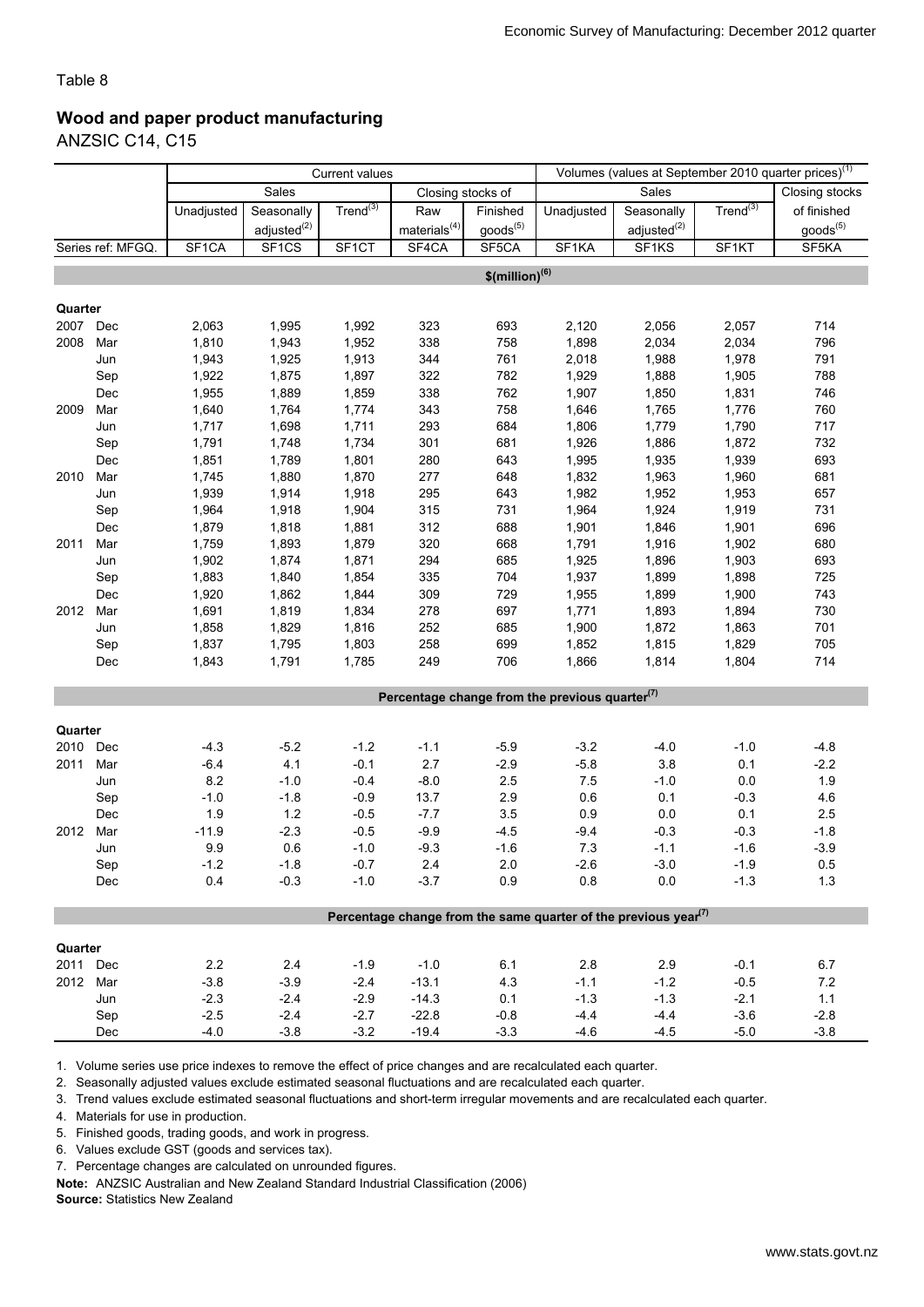### Printing ANZSIC C16

|          |                   | <b>Current values</b> |                         |                |                    |                              |                                                                                          |                         | Volumes (values at September 2010 quarter prices) <sup>(1)</sup> |                      |
|----------|-------------------|-----------------------|-------------------------|----------------|--------------------|------------------------------|------------------------------------------------------------------------------------------|-------------------------|------------------------------------------------------------------|----------------------|
|          |                   |                       | Sales                   |                | Closing stocks of  |                              |                                                                                          | Sales                   |                                                                  | Closing stocks       |
|          |                   | Unadjusted            | Seasonally              | Trend $^{(3)}$ | Raw                | Finished                     | Unadjusted                                                                               | Seasonally              | Trend $^{(3)}$                                                   | of finished          |
|          |                   |                       | adjusted <sup>(2)</sup> |                | materials $^{(4)}$ | goods <sup>(5)</sup>         |                                                                                          | adjusted <sup>(2)</sup> |                                                                  | goods <sup>(5)</sup> |
|          | Series ref: MFGQ. | SG1CA                 | SG1CS                   | SG1CT          | SG4CA              | SG5CA                        | SG1KA                                                                                    | SG1KS                   | SG1KT                                                            | SG5KA                |
|          |                   |                       |                         |                |                    | $$$ (million) <sup>(6)</sup> |                                                                                          |                         |                                                                  |                      |
|          |                   |                       |                         |                |                    |                              |                                                                                          |                         |                                                                  |                      |
| Quarter  |                   |                       |                         |                |                    |                              |                                                                                          |                         |                                                                  |                      |
| 2007     | Dec               | 493                   | 477                     | 475            | 53                 | 47                           | 532                                                                                      | 510                     | 510                                                              | 50                   |
| 2008     | Mar               | 448                   | 478                     | 478            | 57                 | 46                           | 483                                                                                      | 513                     | 513                                                              | 50                   |
|          | Jun               | 478                   | 471                     | 471            | 61                 | 56                           | 514                                                                                      | 511                     | 508                                                              | 60                   |
|          | Sep               | 459                   | 455                     | 451            | 69                 | 49                           | 497                                                                                      | 493                     | 487                                                              | 53                   |
|          | Dec               | 441                   | 424                     | 428            | 65                 | 52                           | 476                                                                                      | 456                     | 464                                                              | 56                   |
| 2009     | Mar               | 397                   | 421                     | 425            | 60                 | 50                           | 418                                                                                      | 442                     | 450                                                              | 53                   |
|          | Jun               | 446                   | 442                     | 432            | 50                 | 41                           | 461                                                                                      | 459                     | 446                                                              | 43                   |
|          | Sep               | 429                   | 426                     | 433            | 48                 | 43                           | 441                                                                                      | 437                     | 447                                                              | 44                   |
|          | Dec               | 455                   | 437                     | 434            | 50                 | 44                           | 468                                                                                      | 448                     | 446                                                              | 45                   |
| 2010     | Mar               | 413                   | 438                     | 434            | 51                 | 45                           | 425                                                                                      | 449                     | 442                                                              | 46                   |
|          | Jun               | 423                   | 422                     | 427            | 57                 | 47                           | 431                                                                                      | 430                     | 438                                                              | 47                   |
|          | Sep               | 433                   | 430                     | 429            | 53                 | 41                           | 433                                                                                      | 430                     | 430                                                              | 41                   |
|          | Dec               | 452                   | 432                     | 426            | 59                 | 42                           | 452                                                                                      | 432                     | 422                                                              | 42                   |
| 2011     | Mar               | 355                   | 374                     | 413            | 53                 | 36                           | 354                                                                                      | 374                     | 414                                                              | 36                   |
|          | Jun               | 408                   | 411                     | 409            | 55                 | 36                           | 406                                                                                      | 406                     | 407                                                              | 36                   |
|          | Sep               | 418                   | 415                     | 413            | 61                 | 47                           | 413                                                                                      | 410                     | 409                                                              | 46                   |
|          | Dec               | 434                   | 414                     | 418            | 59                 | 37                           | 428                                                                                      | 409                     | 411                                                              | 37                   |
| 2012     | Mar               | 401                   | 422                     | 413            | 62                 | 36                           | 394                                                                                      | 416                     | 405                                                              | 35                   |
|          | Jun               | 387                   | 392                     | 400            | 57                 | 39                           | 380                                                                                      | 381                     | 390                                                              | 38                   |
|          | Sep               | 394                   | 391                     | 386            | 46                 | 43                           | 382                                                                                      | 379                     | 374                                                              | 42                   |
|          | Dec               | 392                   | 372                     | 375            | 47                 | 37                           | 379                                                                                      | 361                     | 364                                                              | 36                   |
|          |                   |                       |                         |                |                    |                              | Percentage change from the previous quarter $(7)$                                        |                         |                                                                  |                      |
|          |                   |                       |                         |                |                    |                              |                                                                                          |                         |                                                                  |                      |
| Quarter  |                   |                       |                         |                |                    |                              |                                                                                          |                         |                                                                  |                      |
| 2010     | Dec               | 4.4                   | 0.5                     | $-0.8$         | 11.7               | 3.2                          | 4.3                                                                                      | 0.5                     | $-1.9$                                                           | 3.1                  |
| 2011     | Mar               | $-21.4$               | $-13.3$                 | $-3.0$         | $-10.7$            | $-14.4$                      | $-21.7$                                                                                  | $-13.5$                 | $-2.0$                                                           | $-14.6$              |
|          | Jun               | 14.7                  | 9.7                     | $-1.0$         | 3.6                | $1.1$                        | 14.8                                                                                     | 8.7                     | $-1.6$                                                           | 1.2                  |
|          | Sep               | 2.7                   | 1.0                     | 1.0            | 11.2               | 29.0                         | 1.6                                                                                      | 0.8                     | 0.5                                                              | 27.6                 |
|          | Dec               | 3.8                   | $-0.2$                  | 1.2            | $-3.5$             | $-20.3$                      | 3.7                                                                                      | $-0.3$                  | 0.5                                                              | $-20.4$              |
| 2012     | Mar               | $-7.7$                | 2.0                     | $-1.1$         | 6.4                | $-3.4$                       | $-7.9$                                                                                   | 1.7                     | $-1.6$                                                           | $-3.5$               |
|          | Jun               | $-3.4$                | $-7.1$                  | $-3.2$         | $-8.1$             | 8.3                          | $-3.6$                                                                                   | $-8.3$                  | $-3.6$                                                           | 8.1                  |
|          | Sep               | 1.9                   | $-0.3$                  | $-3.6$         | $-19.0$            | 11.0                         | 0.6                                                                                      | $-0.5$                  | $-4.0$                                                           | 9.4                  |
|          | Dec               | $-0.7$                | $-4.7$                  | $-2.7$         | 1.1                | $-13.9$                      | $-0.9$                                                                                   | $-4.9$                  | $-2.8$                                                           | $-14.1$              |
|          |                   |                       |                         |                |                    |                              | Percentage change from the same quarter of the previous year <sup><math>(7)</math></sup> |                         |                                                                  |                      |
|          |                   |                       |                         |                |                    |                              |                                                                                          |                         |                                                                  |                      |
| Quarter  |                   |                       |                         |                |                    |                              |                                                                                          |                         |                                                                  |                      |
| 2011 Dec |                   | $-3.9$                | $-4.2$                  | $-1.8$         | $-0.7$             | $-11.0$                      | $-5.2$                                                                                   | $-5.4$                  | $-2.7$                                                           | $-12.2$              |
| 2012 Mar |                   | 12.8                  | 12.7                    | 0.1            | 18.3               | 0.4                          | 11.4                                                                                     | 11.2                    | $-2.2$                                                           | $-0.9$               |
|          | Jun               | $-5.0$                | $-4.6$                  | $-2.2$         | 4.9                | 7.6                          | $-6.5$                                                                                   | $-6.2$                  | $-4.2$                                                           | 5.9                  |
|          | Sep               | $-5.7$                | $-5.8$                  | $-6.6$         | $-23.5$            | $-7.5$                       | $-7.4$                                                                                   | $-7.4$                  | $-8.5$                                                           | $-9.2$               |
|          | Dec               | $-9.8$                | $-10.0$                 | $-10.2$        | $-19.9$            | $-0.1$                       | $-11.6$                                                                                  | $-11.7$                 | $-11.5$                                                          | $-2.0$               |

1. Volume series use price indexes to remove the effect of price changes and are recalculated each quarter.

2. Seasonally adjusted values exclude estimated seasonal fluctuations and are recalculated each quarter.

3. Trend values exclude estimated seasonal fluctuations and short-term irregular movements and are recalculated each quarter.

4. Materials for use in production.

5. Finished goods, trading goods, and work in progress.

6. Values exclude GST (goods and services tax).

7. Percentage changes are calculated on unrounded figures.

Note: ANZSIC Australian and New Zealand Standard Industrial Classification (2006)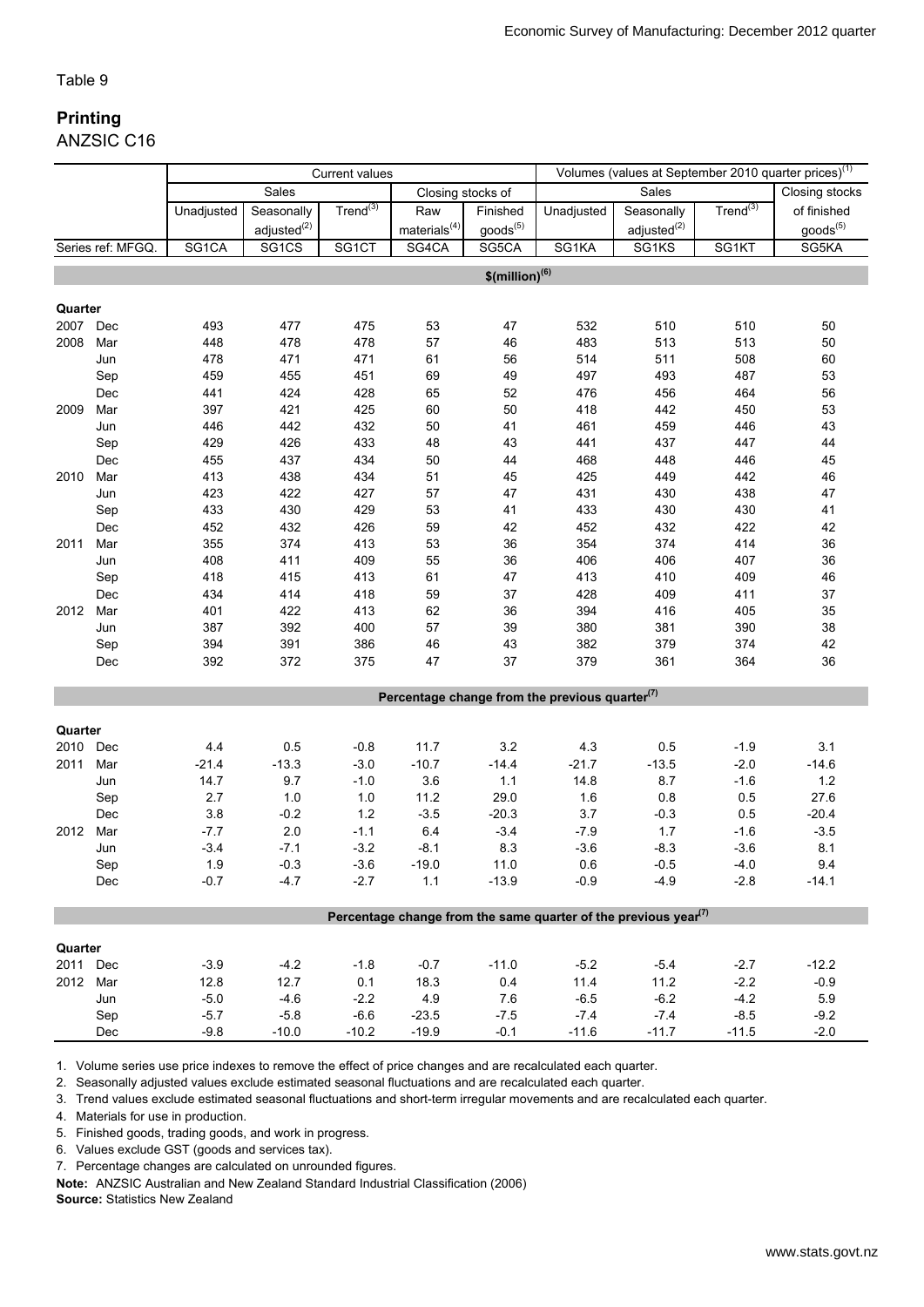### Petroleum and coal product manufacturing

ANZSIC C17

|          |                   | <b>Current values</b> |                         |                    |                    |                              |                                                   |                                                                                          | Volumes (values at September 2010 quarter prices) <sup>(1)</sup> |                      |
|----------|-------------------|-----------------------|-------------------------|--------------------|--------------------|------------------------------|---------------------------------------------------|------------------------------------------------------------------------------------------|------------------------------------------------------------------|----------------------|
|          |                   |                       | Sales                   |                    | Closing stocks of  |                              |                                                   | Sales                                                                                    |                                                                  | Closing stocks       |
|          |                   | Unadjusted            | Seasonally              | Trend $^{(3)}$     | Raw                | Finished                     | Unadjusted                                        | Seasonally                                                                               | $Trend^{(3)}$                                                    | of finished          |
|          |                   |                       | adjusted <sup>(2)</sup> |                    | materials $^{(4)}$ | goods <sup>(5)</sup>         |                                                   | adjusted <sup>(2)</sup>                                                                  |                                                                  | goods <sup>(5)</sup> |
|          | Series ref: MFGQ. | SH1CA                 | SH <sub>1CS</sub>       | SH <sub>1</sub> CT | SH4CA              | SH5CA                        | SH1KA                                             | SH <sub>1</sub> KS                                                                       | SH1KT                                                            | SH <sub>5</sub> KA   |
|          |                   |                       |                         |                    |                    | $$$ (million) <sup>(6)</sup> |                                                   |                                                                                          |                                                                  |                      |
|          |                   |                       |                         |                    |                    |                              |                                                   |                                                                                          |                                                                  |                      |
| Quarter  |                   |                       |                         |                    |                    |                              |                                                   |                                                                                          |                                                                  |                      |
| 2007     | Dec               | 1,747                 | 1,747                   | 1,691              | 542                | 830                          | 1,721                                             | 1,721                                                                                    | 1,687                                                            | 1,029                |
| 2008     | Mar               | 1,794                 | 1,794                   | 1,869              | 665                | 964                          | 1,688                                             | 1,688                                                                                    | 1,709                                                            | 1,202                |
|          | Jun               | 2,064                 | 2,064                   | 1,983              | 1,036              | 1,145                        | 1,688                                             | 1,688                                                                                    | 1,660                                                            | 1,600                |
|          | Sep               | 1,934                 | 1,934                   | 1,997              | 882                | 957                          | 1,469                                             | 1,469                                                                                    | 1,677                                                            | 1,261                |
|          | Dec               | 1,893                 | 1,893                   | 1,834              | 540                | 642                          | 1,767                                             | 1,767                                                                                    | 1,710                                                            | 971                  |
| 2009     | Mar               | 1,579                 | 1,579                   | 1,612              | 489                | 793                          | 1,639                                             | 1,639                                                                                    | 1,653                                                            | 982                  |
|          | Jun               | 1,433                 | 1,433                   | 1,436              | 790                | 782                          | 1,524                                             | 1,524                                                                                    | 1,532                                                            | 1,597                |
|          | Sep               | 1,440                 | 1,440                   | 1,444              | 492                | 709                          | 1,532                                             | 1,532                                                                                    | 1,553                                                            | 1,063                |
|          | Dec               | 1,545                 | 1,545                   | 1,545              | 398                | 744                          | 1,665                                             | 1,665                                                                                    | 1,638                                                            | 1,003                |
| 2010     | Mar               | 1,636                 | 1,636                   | 1,609              | 470                | 708                          | 1,648                                             | 1,648                                                                                    | 1,641                                                            | 919                  |
|          | Jun               | 1,596                 | 1,596                   | 1,625              | 431                | 881                          | 1,577                                             | 1,577                                                                                    | 1,603                                                            | 871                  |
|          | Sep               | 1,671                 | 1,671                   | 1,651              | 376                | 678                          | 1,671                                             | 1,671                                                                                    | 1,637                                                            | 678                  |
|          | Dec               | 1,706                 | 1,706                   | 1,717              | 565                | 773                          | 1,685                                             | 1,685                                                                                    | 1,672                                                            | 764                  |
| 2011     | Mar               | 1,811                 | 1,811                   | 1,824              | 632                | 780                          | 1,630                                             | 1,630                                                                                    | 1,637                                                            | 702                  |
|          | Jun               | 1,949                 | 1,949                   | 1,905              | 805                | 904                          | 1,587                                             | 1,587                                                                                    | 1,577                                                            | 736                  |
|          | Sep               | 1,907                 | 1,907                   | 1,965              | 800                | 791                          | 1,574                                             | 1,574                                                                                    | 1,615                                                            | 653                  |
|          | Dec               | 2,075                 | 2,075                   | 2,043              | 607                | 812                          | 1,738                                             | 1,738                                                                                    | 1,696                                                            | 680                  |
| 2012     | Mar               | 2,055                 | 2,055                   | 2,040              | 892                | 930                          | 1,668                                             | 1,668                                                                                    | 1,665                                                            | 755                  |
|          | Jun               | 1,886                 | 1,886                   | 1,895              | 526                | 786                          | 1,517                                             | 1,517                                                                                    | 1,528                                                            | 632                  |
|          | Sep               | 1,804                 | 1,804                   | 1,844              | 619                | 961                          | 1,472                                             | 1,472                                                                                    | 1,499                                                            | 784                  |
|          | Dec               | 1,919                 | 1,919                   | 1,883              | 536                | 806                          | 1,565                                             | 1,565                                                                                    | 1,540                                                            | 657                  |
|          |                   |                       |                         |                    |                    |                              | Percentage change from the previous quarter $(7)$ |                                                                                          |                                                                  |                      |
|          |                   |                       |                         |                    |                    |                              |                                                   |                                                                                          |                                                                  |                      |
| Quarter  |                   |                       |                         |                    |                    |                              |                                                   |                                                                                          |                                                                  |                      |
| 2010 Dec |                   | 2.1                   | 2.1                     | $3.9\,$            | 50.2               | 14.1                         | 0.9                                               | 0.9                                                                                      | 2.1                                                              | 12.7                 |
| 2011     | Mar               | 6.1                   | 6.1                     | 6.2                | 11.9               | 0.9                          | $-3.3$                                            | $-3.3$                                                                                   | $-2.1$                                                           | $-8.1$               |
|          | Jun               | 7.6                   | 7.6                     | 4.4                | 27.2               | 15.9                         | $-2.6$                                            | $-2.6$                                                                                   | $-3.6$                                                           | 4.9                  |
|          | Sep               | $-2.1$                | $-2.1$                  | 3.2                | $-0.6$             | $-12.5$                      | $-0.8$                                            | $-0.8$                                                                                   | 2.4                                                              | $-11.4$              |
|          | Dec               | $8.8\,$               | 8.8                     | 4.0                | $-24.1$            | $2.7\,$                      | 10.4                                              | 10.4                                                                                     | $5.0\,$                                                          | 4.2                  |
| 2012     | Mar               | $-1.0$                | $-1.0$                  | $-0.1$             | 47.0               | 14.5                         | $-4.0$                                            | $-4.0$                                                                                   | $-1.8$                                                           | 11.0                 |
|          | Jun               | $-8.2$                | $-8.2$                  | $-7.1$             | $-41.0$            | $-15.5$                      | $-9.0$                                            | $-9.0$                                                                                   | $-8.2$                                                           | $-16.3$              |
|          | Sep               | $-4.3$                | $-4.3$                  | $-2.7$             | 17.7               | 22.4                         | $-3.0$                                            | $-3.0$                                                                                   | $-2.0$                                                           | 24.1                 |
|          | <b>Dec</b>        | 6.4                   | 6.4                     | 2.1                | $-13.4$            | $-16.2$                      | 6.4                                               | 6.4                                                                                      | 2.7                                                              | $-16.2$              |
|          |                   |                       |                         |                    |                    |                              |                                                   |                                                                                          |                                                                  |                      |
|          |                   |                       |                         |                    |                    |                              |                                                   | Percentage change from the same quarter of the previous year <sup><math>(7)</math></sup> |                                                                  |                      |
| Quarter  |                   |                       |                         |                    |                    |                              |                                                   |                                                                                          |                                                                  |                      |
| 2011 Dec |                   | 21.6                  | 21.6                    | 19.0               | 7.3                | 5.0                          | 3.1                                               | 3.1                                                                                      | 1.5                                                              | $-11.0$              |
| 2012 Mar |                   | 13.5                  | 13.5                    | 11.9               | 41.0               | 19.2                         | $2.3\,$                                           | 2.3                                                                                      | 1.8                                                              | $7.5$                |
|          | Jun               | $-3.2$                | $-3.2$                  | $-0.5$             | $-34.6$            | $-13.1$                      | $-4.4$                                            | $-4.4$                                                                                   | $-3.1$                                                           | $-14.2$              |
|          | Sep               | $-5.4$                | $-5.4$                  | $-6.1$             | $-22.6$            | 21.5                         | $-6.5$                                            | $-6.5$                                                                                   | $-7.2$                                                           | 20.1                 |
|          | Dec               | $-7.5$                | $-7.5$                  | $-7.8$             | $-11.7$            | $-0.8$                       | $-9.9$                                            | $-9.9$                                                                                   | $-9.2$                                                           | $-3.4$               |

1. Volume series use price indexes to remove the effect of price changes and are recalculated each quarter.

2. This series is not seasonally adjusted as it does not currently exhibit a reliable seasonal pattern.

3. Trend values exclude estimated seasonal fluctuations and short-term irregular movements and are recalculated each quarter.

4. Materials for use in production.

5. Finished goods, trading goods, and work in progress.

6. Values exclude GST (goods and services tax).

7. Percentage changes are calculated on unrounded figures.

Note: ANZSIC Australian and New Zealand Standard Industrial Classification (2006)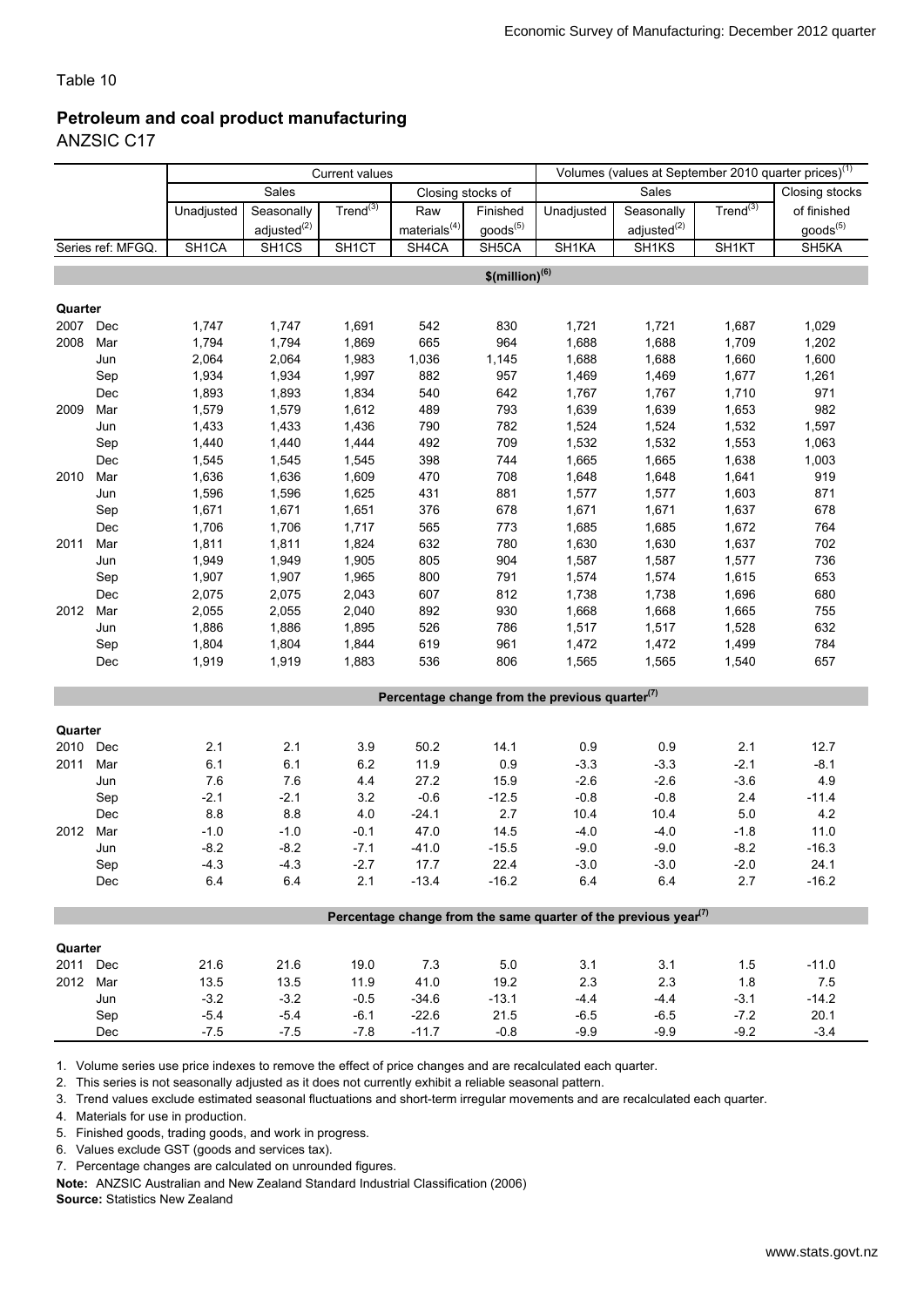#### Chemical, polymer, and rubber product manufacturing ANZSIC C18, C19

|                                                                            |                                                                                                              | <b>Current values</b>                                                                                                                                                            |                                                                                                                                                                                   |                                                                                                                                                             |                                                                                                                                                                                |                                                                                                                                                                  |                                                                                                                                                                                                                                                                 |                                                                                                                                                                                               | Volumes (values at September 2010 quarter prices) <sup>(1)</sup>                                                                                                                |                                                                                                                                             |
|----------------------------------------------------------------------------|--------------------------------------------------------------------------------------------------------------|----------------------------------------------------------------------------------------------------------------------------------------------------------------------------------|-----------------------------------------------------------------------------------------------------------------------------------------------------------------------------------|-------------------------------------------------------------------------------------------------------------------------------------------------------------|--------------------------------------------------------------------------------------------------------------------------------------------------------------------------------|------------------------------------------------------------------------------------------------------------------------------------------------------------------|-----------------------------------------------------------------------------------------------------------------------------------------------------------------------------------------------------------------------------------------------------------------|-----------------------------------------------------------------------------------------------------------------------------------------------------------------------------------------------|---------------------------------------------------------------------------------------------------------------------------------------------------------------------------------|---------------------------------------------------------------------------------------------------------------------------------------------|
|                                                                            |                                                                                                              |                                                                                                                                                                                  | Sales                                                                                                                                                                             |                                                                                                                                                             | Closing stocks of                                                                                                                                                              |                                                                                                                                                                  |                                                                                                                                                                                                                                                                 | Sales                                                                                                                                                                                         |                                                                                                                                                                                 | Closing stocks                                                                                                                              |
|                                                                            |                                                                                                              | Unadjusted                                                                                                                                                                       | Seasonally                                                                                                                                                                        | $Trend^{(3)}$                                                                                                                                               | Raw                                                                                                                                                                            | Finished                                                                                                                                                         | Unadjusted                                                                                                                                                                                                                                                      | Seasonally                                                                                                                                                                                    | Trend $^{(3)}$                                                                                                                                                                  | of finished                                                                                                                                 |
|                                                                            |                                                                                                              |                                                                                                                                                                                  | adjusted <sup>(2)</sup>                                                                                                                                                           |                                                                                                                                                             | materials $^{(4)}$                                                                                                                                                             | goods <sup>(5)</sup>                                                                                                                                             |                                                                                                                                                                                                                                                                 | adjusted <sup>(2)</sup>                                                                                                                                                                       |                                                                                                                                                                                 | goods <sup>(5)</sup>                                                                                                                        |
|                                                                            | Series ref: MFGQ.                                                                                            | SI1CA                                                                                                                                                                            | SI1CS                                                                                                                                                                             | SI1CT                                                                                                                                                       | SI4CA                                                                                                                                                                          | SI5CA                                                                                                                                                            | SI <sub>1</sub> KA                                                                                                                                                                                                                                              | SI <sub>1</sub> KS                                                                                                                                                                            | SI1KT                                                                                                                                                                           | SI5KA                                                                                                                                       |
|                                                                            |                                                                                                              |                                                                                                                                                                                  |                                                                                                                                                                                   |                                                                                                                                                             |                                                                                                                                                                                | $$$ (million) <sup>(6)</sup>                                                                                                                                     |                                                                                                                                                                                                                                                                 |                                                                                                                                                                                               |                                                                                                                                                                                 |                                                                                                                                             |
|                                                                            |                                                                                                              |                                                                                                                                                                                  |                                                                                                                                                                                   |                                                                                                                                                             |                                                                                                                                                                                |                                                                                                                                                                  |                                                                                                                                                                                                                                                                 |                                                                                                                                                                                               |                                                                                                                                                                                 |                                                                                                                                             |
| Quarter                                                                    |                                                                                                              |                                                                                                                                                                                  |                                                                                                                                                                                   |                                                                                                                                                             |                                                                                                                                                                                |                                                                                                                                                                  |                                                                                                                                                                                                                                                                 |                                                                                                                                                                                               |                                                                                                                                                                                 |                                                                                                                                             |
| 2007 Dec                                                                   |                                                                                                              | 2,060                                                                                                                                                                            | 1,819                                                                                                                                                                             | 1,808                                                                                                                                                       | 379                                                                                                                                                                            | 745                                                                                                                                                              | 2,271                                                                                                                                                                                                                                                           | 2,034                                                                                                                                                                                         | 2,022                                                                                                                                                                           | 821                                                                                                                                         |
| 2008                                                                       | Mar                                                                                                          | 1,697                                                                                                                                                                            | 1,831                                                                                                                                                                             | 1,836                                                                                                                                                       | 405                                                                                                                                                                            | 828                                                                                                                                                              | 1,849                                                                                                                                                                                                                                                           | 1,981                                                                                                                                                                                         | 1,997                                                                                                                                                                           | 888                                                                                                                                         |
|                                                                            | Jun                                                                                                          | 1,855                                                                                                                                                                            | 1,888                                                                                                                                                                             | 1,906                                                                                                                                                       | 467                                                                                                                                                                            | 818                                                                                                                                                              | 1,966                                                                                                                                                                                                                                                           | 1,980                                                                                                                                                                                         | 1,971                                                                                                                                                                           | 867                                                                                                                                         |
|                                                                            | Sep                                                                                                          | 1,910                                                                                                                                                                            | 2,001                                                                                                                                                                             | 1,958                                                                                                                                                       | 466                                                                                                                                                                            | 1,093                                                                                                                                                            | 1,900                                                                                                                                                                                                                                                           | 1,994                                                                                                                                                                                         | 1,906                                                                                                                                                                           | 1,063                                                                                                                                       |
|                                                                            | Dec                                                                                                          | 2,133                                                                                                                                                                            | 1,880                                                                                                                                                                             | 1,874                                                                                                                                                       | 565                                                                                                                                                                            | 1,078                                                                                                                                                            | 1,929                                                                                                                                                                                                                                                           | 1,725                                                                                                                                                                                         | 1,781                                                                                                                                                                           | 937                                                                                                                                         |
| 2009                                                                       | Mar                                                                                                          | 1,595                                                                                                                                                                            | 1,717                                                                                                                                                                             | 1,758                                                                                                                                                       | 586                                                                                                                                                                            | 996                                                                                                                                                              | 1,571                                                                                                                                                                                                                                                           | 1,676                                                                                                                                                                                         | 1,693                                                                                                                                                                           | 938                                                                                                                                         |
|                                                                            | Jun                                                                                                          | 1,724                                                                                                                                                                            | 1,750                                                                                                                                                                             | 1,721                                                                                                                                                       | 521                                                                                                                                                                            | 841                                                                                                                                                              | 1,677                                                                                                                                                                                                                                                           | 1,687                                                                                                                                                                                         | 1,677                                                                                                                                                                           | 816                                                                                                                                         |
|                                                                            | Sep                                                                                                          | 1,612                                                                                                                                                                            | 1,700                                                                                                                                                                             | 1,710                                                                                                                                                       | 456                                                                                                                                                                            | 883                                                                                                                                                              | 1,591                                                                                                                                                                                                                                                           | 1,682                                                                                                                                                                                         | 1,677                                                                                                                                                                           | 852                                                                                                                                         |
|                                                                            | Dec                                                                                                          | 1,918                                                                                                                                                                            | 1,690                                                                                                                                                                             | 1,689                                                                                                                                                       | 398                                                                                                                                                                            | 742                                                                                                                                                              | 1,863                                                                                                                                                                                                                                                           | 1,661                                                                                                                                                                                         | 1,670                                                                                                                                                                           | 724                                                                                                                                         |
| 2010                                                                       | Mar                                                                                                          | 1,589                                                                                                                                                                            | 1,702                                                                                                                                                                             | 1,711                                                                                                                                                       | 395                                                                                                                                                                            | 780                                                                                                                                                              | 1,596                                                                                                                                                                                                                                                           | 1,692                                                                                                                                                                                         | 1,693                                                                                                                                                                           | 778                                                                                                                                         |
|                                                                            |                                                                                                              |                                                                                                                                                                                  |                                                                                                                                                                                   |                                                                                                                                                             |                                                                                                                                                                                |                                                                                                                                                                  |                                                                                                                                                                                                                                                                 |                                                                                                                                                                                               |                                                                                                                                                                                 |                                                                                                                                             |
|                                                                            |                                                                                                              |                                                                                                                                                                                  |                                                                                                                                                                                   |                                                                                                                                                             |                                                                                                                                                                                |                                                                                                                                                                  |                                                                                                                                                                                                                                                                 |                                                                                                                                                                                               |                                                                                                                                                                                 |                                                                                                                                             |
|                                                                            |                                                                                                              |                                                                                                                                                                                  |                                                                                                                                                                                   |                                                                                                                                                             |                                                                                                                                                                                |                                                                                                                                                                  |                                                                                                                                                                                                                                                                 |                                                                                                                                                                                               |                                                                                                                                                                                 |                                                                                                                                             |
|                                                                            |                                                                                                              |                                                                                                                                                                                  |                                                                                                                                                                                   |                                                                                                                                                             |                                                                                                                                                                                |                                                                                                                                                                  |                                                                                                                                                                                                                                                                 |                                                                                                                                                                                               |                                                                                                                                                                                 |                                                                                                                                             |
|                                                                            |                                                                                                              |                                                                                                                                                                                  |                                                                                                                                                                                   |                                                                                                                                                             |                                                                                                                                                                                |                                                                                                                                                                  |                                                                                                                                                                                                                                                                 |                                                                                                                                                                                               |                                                                                                                                                                                 |                                                                                                                                             |
|                                                                            |                                                                                                              |                                                                                                                                                                                  |                                                                                                                                                                                   |                                                                                                                                                             |                                                                                                                                                                                |                                                                                                                                                                  |                                                                                                                                                                                                                                                                 |                                                                                                                                                                                               |                                                                                                                                                                                 |                                                                                                                                             |
|                                                                            |                                                                                                              |                                                                                                                                                                                  |                                                                                                                                                                                   |                                                                                                                                                             |                                                                                                                                                                                |                                                                                                                                                                  |                                                                                                                                                                                                                                                                 |                                                                                                                                                                                               |                                                                                                                                                                                 |                                                                                                                                             |
|                                                                            |                                                                                                              |                                                                                                                                                                                  |                                                                                                                                                                                   |                                                                                                                                                             |                                                                                                                                                                                |                                                                                                                                                                  |                                                                                                                                                                                                                                                                 |                                                                                                                                                                                               |                                                                                                                                                                                 |                                                                                                                                             |
|                                                                            |                                                                                                              |                                                                                                                                                                                  |                                                                                                                                                                                   |                                                                                                                                                             |                                                                                                                                                                                |                                                                                                                                                                  |                                                                                                                                                                                                                                                                 |                                                                                                                                                                                               |                                                                                                                                                                                 |                                                                                                                                             |
|                                                                            |                                                                                                              |                                                                                                                                                                                  |                                                                                                                                                                                   |                                                                                                                                                             |                                                                                                                                                                                |                                                                                                                                                                  |                                                                                                                                                                                                                                                                 |                                                                                                                                                                                               |                                                                                                                                                                                 |                                                                                                                                             |
|                                                                            |                                                                                                              |                                                                                                                                                                                  |                                                                                                                                                                                   |                                                                                                                                                             |                                                                                                                                                                                |                                                                                                                                                                  |                                                                                                                                                                                                                                                                 |                                                                                                                                                                                               |                                                                                                                                                                                 |                                                                                                                                             |
|                                                                            |                                                                                                              |                                                                                                                                                                                  |                                                                                                                                                                                   |                                                                                                                                                             |                                                                                                                                                                                |                                                                                                                                                                  |                                                                                                                                                                                                                                                                 |                                                                                                                                                                                               |                                                                                                                                                                                 |                                                                                                                                             |
|                                                                            |                                                                                                              |                                                                                                                                                                                  |                                                                                                                                                                                   |                                                                                                                                                             |                                                                                                                                                                                |                                                                                                                                                                  | Percentage change from the previous quarter <sup>(7)</sup>                                                                                                                                                                                                      |                                                                                                                                                                                               |                                                                                                                                                                                 |                                                                                                                                             |
|                                                                            |                                                                                                              |                                                                                                                                                                                  |                                                                                                                                                                                   |                                                                                                                                                             |                                                                                                                                                                                |                                                                                                                                                                  |                                                                                                                                                                                                                                                                 |                                                                                                                                                                                               |                                                                                                                                                                                 |                                                                                                                                             |
|                                                                            |                                                                                                              |                                                                                                                                                                                  |                                                                                                                                                                                   |                                                                                                                                                             |                                                                                                                                                                                |                                                                                                                                                                  |                                                                                                                                                                                                                                                                 |                                                                                                                                                                                               |                                                                                                                                                                                 |                                                                                                                                             |
|                                                                            |                                                                                                              |                                                                                                                                                                                  |                                                                                                                                                                                   |                                                                                                                                                             |                                                                                                                                                                                |                                                                                                                                                                  |                                                                                                                                                                                                                                                                 |                                                                                                                                                                                               |                                                                                                                                                                                 |                                                                                                                                             |
|                                                                            |                                                                                                              |                                                                                                                                                                                  |                                                                                                                                                                                   |                                                                                                                                                             |                                                                                                                                                                                |                                                                                                                                                                  |                                                                                                                                                                                                                                                                 |                                                                                                                                                                                               |                                                                                                                                                                                 |                                                                                                                                             |
|                                                                            | Jun                                                                                                          |                                                                                                                                                                                  |                                                                                                                                                                                   | 0.4                                                                                                                                                         |                                                                                                                                                                                |                                                                                                                                                                  |                                                                                                                                                                                                                                                                 |                                                                                                                                                                                               |                                                                                                                                                                                 |                                                                                                                                             |
|                                                                            | Sep                                                                                                          |                                                                                                                                                                                  |                                                                                                                                                                                   | 0.9                                                                                                                                                         |                                                                                                                                                                                |                                                                                                                                                                  |                                                                                                                                                                                                                                                                 |                                                                                                                                                                                               |                                                                                                                                                                                 | 10.4                                                                                                                                        |
|                                                                            | Dec                                                                                                          |                                                                                                                                                                                  |                                                                                                                                                                                   |                                                                                                                                                             |                                                                                                                                                                                |                                                                                                                                                                  | 24.5                                                                                                                                                                                                                                                            |                                                                                                                                                                                               |                                                                                                                                                                                 | $-4.9$                                                                                                                                      |
| 2012                                                                       | Mar                                                                                                          | $-17.5$                                                                                                                                                                          | $-0.6$                                                                                                                                                                            | 0.4                                                                                                                                                         | $-2.9$                                                                                                                                                                         | $-3.5$                                                                                                                                                           | $-18.0$                                                                                                                                                                                                                                                         | $-2.6$                                                                                                                                                                                        | $-0.4$                                                                                                                                                                          | $-4.0$                                                                                                                                      |
|                                                                            | Jun                                                                                                          | 6.0                                                                                                                                                                              |                                                                                                                                                                                   | 2.4                                                                                                                                                         | $-10.7$                                                                                                                                                                        | 7.8                                                                                                                                                              |                                                                                                                                                                                                                                                                 |                                                                                                                                                                                               |                                                                                                                                                                                 | 8.0                                                                                                                                         |
|                                                                            | Sep                                                                                                          | 1.5                                                                                                                                                                              | 6.9                                                                                                                                                                               | 3.7                                                                                                                                                         | 14.1                                                                                                                                                                           | $7.9$                                                                                                                                                            | 1.0                                                                                                                                                                                                                                                             | 6.7                                                                                                                                                                                           | 4.2                                                                                                                                                                             | 7.4                                                                                                                                         |
|                                                                            | Dec                                                                                                          | 20.5                                                                                                                                                                             | $-0.6$                                                                                                                                                                            | 2.5                                                                                                                                                         |                                                                                                                                                                                | $-15.7$                                                                                                                                                          | 20.9                                                                                                                                                                                                                                                            |                                                                                                                                                                                               | 2.7                                                                                                                                                                             | $-15.4$                                                                                                                                     |
|                                                                            |                                                                                                              |                                                                                                                                                                                  |                                                                                                                                                                                   |                                                                                                                                                             |                                                                                                                                                                                |                                                                                                                                                                  |                                                                                                                                                                                                                                                                 |                                                                                                                                                                                               |                                                                                                                                                                                 |                                                                                                                                             |
|                                                                            |                                                                                                              |                                                                                                                                                                                  |                                                                                                                                                                                   |                                                                                                                                                             |                                                                                                                                                                                |                                                                                                                                                                  |                                                                                                                                                                                                                                                                 |                                                                                                                                                                                               |                                                                                                                                                                                 |                                                                                                                                             |
|                                                                            |                                                                                                              |                                                                                                                                                                                  |                                                                                                                                                                                   |                                                                                                                                                             |                                                                                                                                                                                |                                                                                                                                                                  |                                                                                                                                                                                                                                                                 |                                                                                                                                                                                               |                                                                                                                                                                                 |                                                                                                                                             |
|                                                                            |                                                                                                              |                                                                                                                                                                                  |                                                                                                                                                                                   |                                                                                                                                                             |                                                                                                                                                                                |                                                                                                                                                                  |                                                                                                                                                                                                                                                                 |                                                                                                                                                                                               |                                                                                                                                                                                 |                                                                                                                                             |
|                                                                            |                                                                                                              |                                                                                                                                                                                  |                                                                                                                                                                                   |                                                                                                                                                             |                                                                                                                                                                                |                                                                                                                                                                  |                                                                                                                                                                                                                                                                 |                                                                                                                                                                                               |                                                                                                                                                                                 |                                                                                                                                             |
|                                                                            |                                                                                                              |                                                                                                                                                                                  |                                                                                                                                                                                   |                                                                                                                                                             |                                                                                                                                                                                |                                                                                                                                                                  |                                                                                                                                                                                                                                                                 |                                                                                                                                                                                               |                                                                                                                                                                                 |                                                                                                                                             |
|                                                                            |                                                                                                              |                                                                                                                                                                                  |                                                                                                                                                                                   |                                                                                                                                                             |                                                                                                                                                                                |                                                                                                                                                                  |                                                                                                                                                                                                                                                                 |                                                                                                                                                                                               |                                                                                                                                                                                 |                                                                                                                                             |
|                                                                            |                                                                                                              |                                                                                                                                                                                  |                                                                                                                                                                                   |                                                                                                                                                             |                                                                                                                                                                                |                                                                                                                                                                  |                                                                                                                                                                                                                                                                 |                                                                                                                                                                                               |                                                                                                                                                                                 |                                                                                                                                             |
| 2011<br>2012<br>Quarter<br>2010<br>2011<br>Quarter<br>2011 Dec<br>2012 Mar | Jun<br>Sep<br>Dec<br>Mar<br>Jun<br>Sep<br>Dec<br>Mar<br>Jun<br>Sep<br>Dec<br>Dec<br>Mar<br>Jun<br>Sep<br>Dec | 1,713<br>1,577<br>2,001<br>1,773<br>1,811<br>1,760<br>2,201<br>1,816<br>1,925<br>1,955<br>2,355<br>26.9<br>$-11.4$<br>2.1<br>$-2.8$<br>25.1<br>10.0<br>2.4<br>6.3<br>11.1<br>7.0 | 1,737<br>1,672<br>1,762<br>1,890<br>1,837<br>1,873<br>1,940<br>1,928<br>1,953<br>2,087<br>2,074<br>5.4<br>7.2<br>$-2.8$<br>2.0<br>3.6<br>1.3<br>10.1<br>2.0<br>6.3<br>11.4<br>6.9 | 1,709<br>1,700<br>1,769<br>1,853<br>1,861<br>1,877<br>1,923<br>1,931<br>1,977<br>2,051<br>2,101<br>4.1<br>4.8<br>2.5<br>8.7<br>4.2<br>$6.2\,$<br>9.2<br>9.3 | 392<br>419<br>415<br>397<br>383<br>484<br>486<br>472<br>421<br>481<br>391<br>$-0.9$<br>$-4.3$<br>$-3.6$<br>26.3<br>0.4<br>$-18.7$<br>17.0<br>18.7<br>10.0<br>$-0.6$<br>$-19.5$ | 787<br>798<br>742<br>725<br>800<br>896<br>856<br>826<br>890<br>961<br>810<br>$-7.0$<br>$-2.3$<br>10.4<br>12.0<br>$-4.5$<br>15.3<br>14.0<br>11.3<br>7.2<br>$-5.4$ | 1,703<br>1,577<br>1,992<br>1,757<br>1,768<br>1,694<br>2,108<br>1,729<br>1,837<br>1,856<br>2,245<br>26.4<br>$-11.8$<br>0.6<br>$-4.2$<br>6.2<br>Percentage change from the same quarter of the previous year <sup>(7)</sup><br>5.8<br>$-1.6$<br>3.9<br>9.6<br>6.5 | 1,718<br>1,677<br>1,770<br>1,856<br>1,789<br>1,808<br>1,870<br>1,821<br>1,862<br>1,987<br>1,987<br>5.5<br>4.8<br>$-3.6$<br>1.1<br>3.4<br>2.3<br>$0.0\,$<br>5.6<br>$-1.9$<br>4.1<br>9.9<br>6.3 | 1,699<br>1,702<br>1,771<br>1,828<br>1,810<br>1,816<br>1,844<br>1,836<br>1,877<br>1,956<br>2,009<br>4.0<br>3.2<br>$-1.0$<br>0.4<br>1.5<br>2.2<br>4.1<br>0.4<br>3.7<br>7.7<br>9.0 | 782<br>798<br>739<br>718<br>781<br>862<br>820<br>787<br>850<br>912<br>772<br>$-7.4$<br>$-2.8$<br>8.8<br>10.9<br>9.6<br>8.8<br>5.8<br>$-5.8$ |

1. Volume series use price indexes to remove the effect of price changes and are recalculated each quarter.

2. Seasonally adjusted values exclude estimated seasonal fluctuations and are recalculated each quarter.

3. Trend values exclude estimated seasonal fluctuations and short-term irregular movements and are recalculated each quarter.

4. Materials for use in production.

5. Finished goods, trading goods, and work in progress.

6. Values exclude GST (goods and services tax).

7. Percentage changes are calculated on unrounded figures.

Note: ANZSIC Australian and New Zealand Standard Industrial Classification (2006)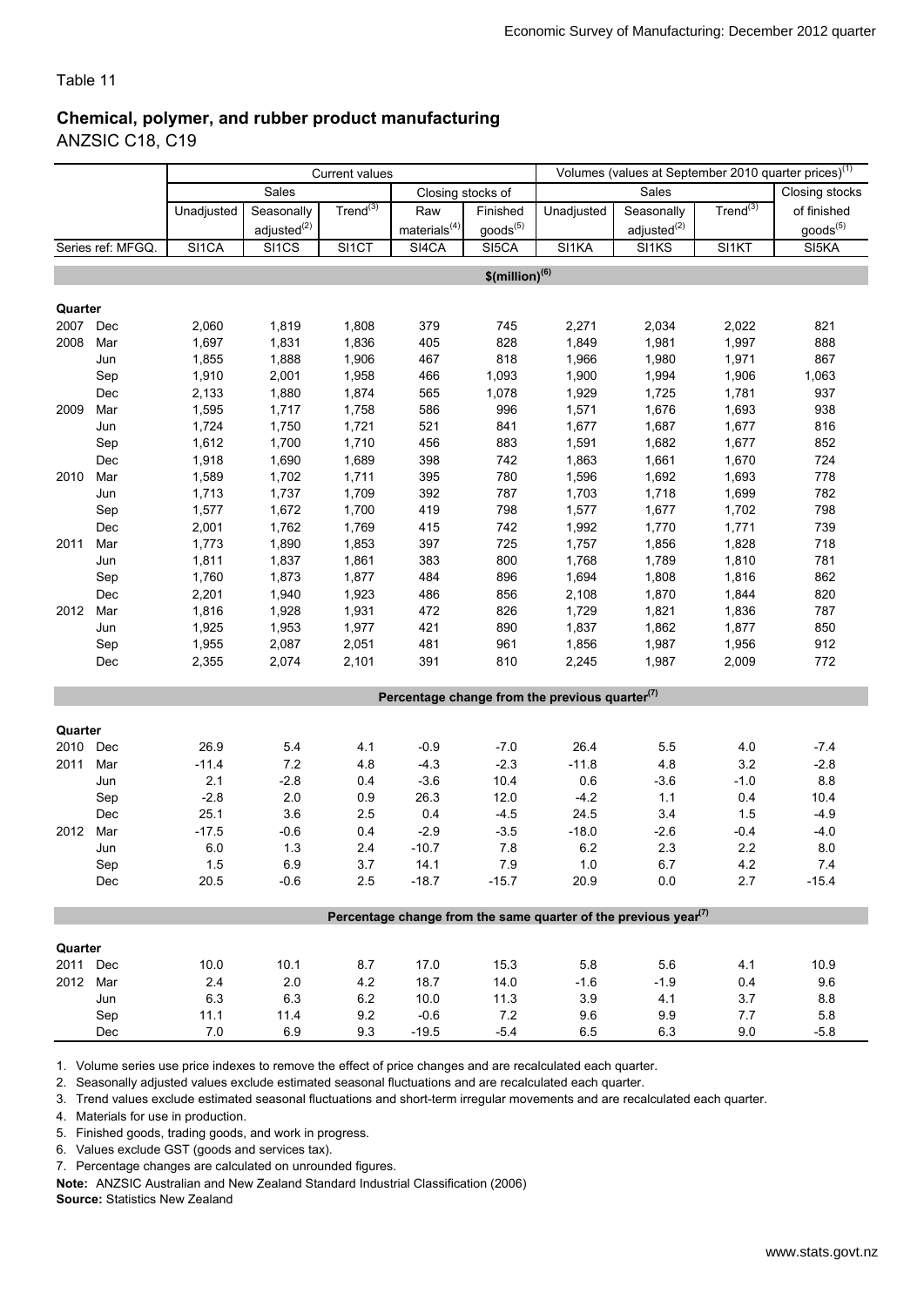### Non-metallic mineral product manufacturing

ANZSIC C20

|          |                   | <b>Current values</b> |                         |               |                    |                              |                                                   |                                                                                          | Volumes (values at September 2010 quarter prices) <sup>(1)</sup> |                |
|----------|-------------------|-----------------------|-------------------------|---------------|--------------------|------------------------------|---------------------------------------------------|------------------------------------------------------------------------------------------|------------------------------------------------------------------|----------------|
|          |                   |                       | Sales                   |               | Closing stocks of  |                              |                                                   | Sales                                                                                    |                                                                  | Closing stocks |
|          |                   | Unadjusted            | Seasonally              | $Trend^{(3)}$ | Raw                | Finished                     | Unadjusted                                        | Seasonally                                                                               | $Trend^{(3)}$                                                    | of finished    |
|          |                   |                       | adjusted <sup>(2)</sup> |               | materials $^{(4)}$ | goods <sup>(5)</sup>         |                                                   | adjusted <sup>(2)</sup>                                                                  |                                                                  | $goods^{(5)}$  |
|          | Series ref: MFGQ. | SJ1CA                 | SJ1CS                   | SJ1CT         | SJ4CA              | SJ5CA                        | SJ1KA                                             | SJ1KS                                                                                    | SJ1KT                                                            | SJ5KA          |
|          |                   |                       |                         |               |                    | $$$ (million) <sup>(6)</sup> |                                                   |                                                                                          |                                                                  |                |
|          |                   |                       |                         |               |                    |                              |                                                   |                                                                                          |                                                                  |                |
| Quarter  |                   |                       |                         |               |                    |                              |                                                   |                                                                                          |                                                                  |                |
| 2007     | Dec               | 777                   | 757                     | 747           | 73                 | 201                          | 846                                               | 825                                                                                      | 815                                                              | 219            |
| 2008     | Mar               | 722                   | 755                     | 766           | 77                 | 197                          | 782                                               | 818                                                                                      | 829                                                              | 213            |
|          | Jun               | 783                   | 776                     | 761           | 79                 | 207                          | 840                                               | 830                                                                                      | 814                                                              | 222            |
|          | Sep               | 728                   | 723                     | 747           | $73\,$             | 218                          | 762                                               | 757                                                                                      | 786                                                              | 228            |
|          | Dec               | 754                   | 736                     | 724           | $72\,$             | 196                          | 778                                               | 761                                                                                      | 749                                                              | 203            |
| 2009     | Mar               | 657                   | 684                     | 684           | 78                 | 202                          | 672                                               | 700                                                                                      | 700                                                              | 206            |
|          | Jun               | 641                   | 634                     | 644           | 70                 | 192                          | 655                                               | 646                                                                                      | 656                                                              | 196            |
|          | Sep               | 646                   | 642                     | 635           | 70                 | 193                          | 660                                               | 657                                                                                      | 648                                                              | 197            |
|          | Dec               | 648                   | 635                     | 641           | 63                 | 185                          | 661                                               | 649                                                                                      | 656                                                              | 189            |
| 2010     | Mar               | 619                   | 643                     | 636           | 67                 | 172                          | 635                                               | 659                                                                                      | 652                                                              | 176            |
|          | Jun               | 626                   | 618                     | 623           | 73                 | 175                          | 641                                               | 631                                                                                      | 634                                                              | 179            |
|          | Sep               | 617                   | 612                     | 610           | 72                 | 182                          | 617                                               | 613                                                                                      | 614                                                              | 182            |
|          | Dec               | 616                   | 608                     | 609           | 78                 | 183                          | 616                                               | 608                                                                                      | 608                                                              | 183            |
| 2011     | Mar               | 592                   | 613                     | 612           | 74                 | 214                          | 588                                               | 609                                                                                      | 609                                                              | 213            |
|          | Jun               | 626                   | 618                     | 620           | 79                 | 216                          | 624                                               | 614                                                                                      | 616                                                              | 215            |
|          | Sep               | 630                   | 624                     | 616           | 69                 | 239                          | 625                                               | 620                                                                                      | 612                                                              | 237            |
|          | Dec               | 605                   | 600                     | 608           | 63                 | 222                          | 600                                               | 596                                                                                      | 603                                                              | 220            |
| 2012     | Mar               | 600                   | 620                     | 621           | 68                 | 217                          | 593                                               | 612                                                                                      | 613                                                              | 214            |
|          | Jun               | 662                   | 654                     | 645           | 65                 | 226                          | 652                                               | 642                                                                                      | 635                                                              | 222            |
|          | Sep               | 663                   | 656                     | 666           | 64                 | 228                          | 653                                               | 647                                                                                      | 655                                                              | 225            |
|          | Dec               | 703                   | 698                     | 691           | 59                 | 232                          | 689                                               | 685                                                                                      | 679                                                              | 227            |
|          |                   |                       |                         |               |                    |                              |                                                   |                                                                                          |                                                                  |                |
|          |                   |                       |                         |               |                    |                              | Percentage change from the previous quarter $(7)$ |                                                                                          |                                                                  |                |
| Quarter  |                   |                       |                         |               |                    |                              |                                                   |                                                                                          |                                                                  |                |
| 2010 Dec |                   | $-0.1$                | $-0.6$                  | $-0.2$        | 8.0                | 0.7                          | $-0.2$                                            | $-0.8$                                                                                   | $-1.0$                                                           | 0.5            |
| 2011     | Mar               | $-3.9$                | $0.9\,$                 | 0.5           | $-4.4$             | 17.1                         | $-4.4$                                            | 0.1                                                                                      | 0.2                                                              | 16.5           |
|          | Jun               | 5.6                   | 0.7                     | 1.3           | 6.3                | 0.6                          | $6.0\,$                                           | 0.8                                                                                      | $1.1$                                                            | $1.0$          |
|          | Sep               | 0.7                   | 1.0                     | $-0.7$        | $-13.3$            | 10.8                         | $0.2\,$                                           | 1.0                                                                                      | $-0.6$                                                           | 10.3           |
|          | Dec               | $-3.9$                | $-3.8$                  | $-1.4$        | $-8.2$             | $-7.0$                       | $-3.9$                                            | $-3.9$                                                                                   | $-1.5$                                                           | $-7.0$         |
| 2012     | Mar               | $-0.9$                | 3.3                     | $2.2\,$       | 8.1                | $-2.5$                       | $-1.3$                                            | 2.8                                                                                      | $1.7$                                                            | $-2.9$         |
|          | Jun               | 10.4                  | 5.4                     | 3.8           | $-4.3$             | 4.2                          | 10.0                                              | 4.8                                                                                      | 3.6                                                              | 3.9            |
|          | Sep               | 0.1                   | 0.3                     | 3.2           | $-1.8$             | 1.2                          | 0.1                                               | 0.8                                                                                      | 3.2                                                              | $1.2$          |
|          | Dec               | 5.9                   | 6.5                     | 3.8           | $-7.0$             | 1.4                          | 5.4                                               | 5.9                                                                                      | 3.7                                                              | 0.9            |
|          |                   |                       |                         |               |                    |                              |                                                   |                                                                                          |                                                                  |                |
|          |                   |                       |                         |               |                    |                              |                                                   | Percentage change from the same quarter of the previous year <sup><math>(7)</math></sup> |                                                                  |                |
| Quarter  |                   |                       |                         |               |                    |                              |                                                   |                                                                                          |                                                                  |                |
| 2011 Dec |                   | $-1.8$                | $-1.3$                  | $-0.3$        | $-19.0$            | 21.4                         | $-2.4$                                            | $-2.0$                                                                                   | $-0.7$                                                           | 20.6           |
| 2012 Mar |                   | $1.3$                 | $1.1$                   | $1.4$         | $-8.5$             | 1.1                          | 0.8                                               | 0.6                                                                                      | 0.7                                                              | 0.6            |
|          | Jun               | 5.9                   | 5.8                     | $4.0$         | $-17.6$            | 4.7                          | 4.6                                               | 4.6                                                                                      | 3.1                                                              | 3.5            |
|          | Sep               | 5.3                   | 5.1                     | 8.1           | $-6.7$             | $-4.4$                       | 4.5                                               | 4.4                                                                                      | 7.0                                                              | $-5.0$         |
|          | Dec               | 16.1                  | 16.4                    | 13.7          | $-5.6$             | 4.2                          | 14.7                                              | 15.0                                                                                     | 12.6                                                             | 3.0            |

1. Volume series use price indexes to remove the effect of price changes and are recalculated each quarter.

2. Seasonally adjusted values exclude estimated seasonal fluctuations and are recalculated each quarter.

3. Trend values exclude estimated seasonal fluctuations and short-term irregular movements and are recalculated each quarter.

4. Materials for use in production.

5. Finished goods, trading goods, and work in progress.

6. Values exclude GST (goods and services tax).

7. Percentage changes are calculated on unrounded figures.

Note: ANZSIC Australian and New Zealand Standard Industrial Classification (2006)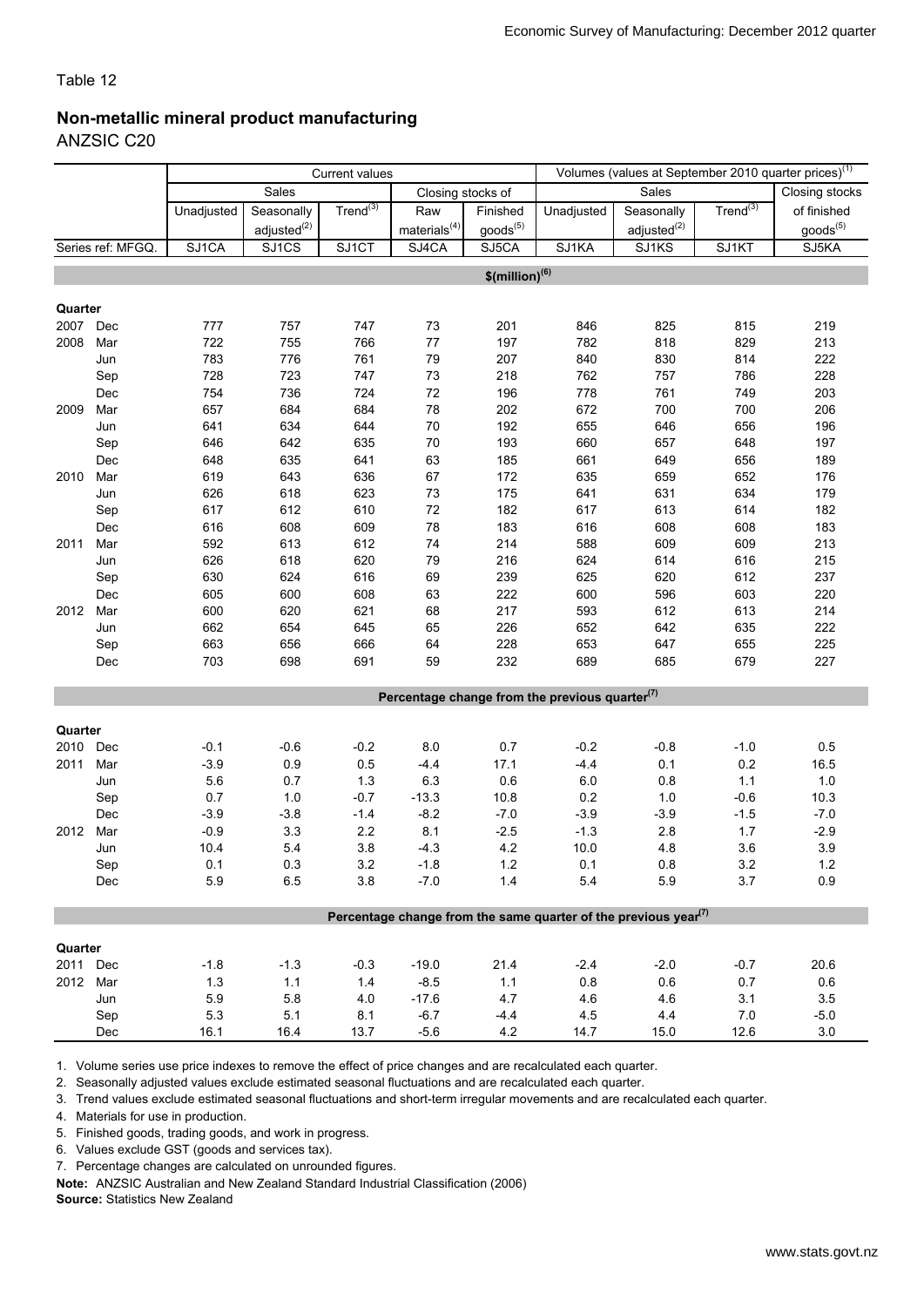#### Metal product manufacturing

ANZSIC C21, C22

|                                                                                          |                   | <b>Current values</b> |                         |                    |                    |                              |                                                   |                  | Volumes (values at September 2010 quarter prices) <sup>(1)</sup> |                |  |  |  |
|------------------------------------------------------------------------------------------|-------------------|-----------------------|-------------------------|--------------------|--------------------|------------------------------|---------------------------------------------------|------------------|------------------------------------------------------------------|----------------|--|--|--|
|                                                                                          |                   |                       | Sales                   |                    | Closing stocks of  |                              |                                                   | Sales            |                                                                  | Closing stocks |  |  |  |
|                                                                                          |                   | Unadjusted            | Seasonally              | Trend $^{(3)}$     | Raw                | Finished                     | Unadjusted                                        | Seasonally       | $Trend^{(3)}$                                                    | of finished    |  |  |  |
|                                                                                          |                   |                       | adjusted <sup>(2)</sup> |                    | materials $^{(4)}$ | $goods^{(5)}$                |                                                   | $adjusted^{(2)}$ |                                                                  | $goods^{(5)}$  |  |  |  |
|                                                                                          | Series ref: MFGQ. | SK <sub>1</sub> CA    | SK <sub>1</sub> CS      | SK <sub>1</sub> CT | SK4CA              | SK5CA                        | SK1KA                                             | SK1KS            | SK1KT                                                            | SK5KA          |  |  |  |
|                                                                                          |                   |                       |                         |                    |                    | $$$ (million) <sup>(6)</sup> |                                                   |                  |                                                                  |                |  |  |  |
|                                                                                          |                   |                       |                         |                    |                    |                              |                                                   |                  |                                                                  |                |  |  |  |
| Quarter                                                                                  |                   |                       |                         |                    |                    |                              |                                                   |                  |                                                                  |                |  |  |  |
| 2007                                                                                     | Dec               | 2,348                 | 2,399                   | 2,383              | 397                | 699                          | 2,808                                             | 2,868            | 2,852                                                            | 831            |  |  |  |
| 2008                                                                                     | Mar               | 2,284                 | 2,464                   | 2,497              | 412                | 673                          | 2,684                                             | 2,899            | 2,940                                                            | 788            |  |  |  |
|                                                                                          | Jun               | 2,777                 | 2,670                   | 2,645              | 441                | 671                          | 3,177                                             | 3,048            | 2,999                                                            | 764            |  |  |  |
|                                                                                          | Sep               | 2,813                 | 2,680                   | 2,671              | 501                | 671                          | 2,991                                             | 2,853            | 2,859                                                            | 710            |  |  |  |
|                                                                                          | Dec               | 2,465                 | 2,506                   | 2,508              | 507                | 677                          | 2,478                                             | 2,522            | 2,515                                                            | 676            |  |  |  |
| 2009                                                                                     | Mar               | 2,124                 | 2,287                   | 2,286              | 482                | 629                          | 2,022                                             | 2,176            | 2,186                                                            | 594            |  |  |  |
|                                                                                          | Jun               | 2,167                 | 2,081                   | 2,155              | 420                | 550                          | 2,120                                             | 2,030            | 2,064                                                            | 534            |  |  |  |
|                                                                                          | Sep               | 2,251                 | 2,161                   | 2,150              | 377                | 543                          | 2,270                                             | 2,186            | 2,134                                                            | 545            |  |  |  |
|                                                                                          | Dec               | 2,164                 | 2,193                   | 2,191              | 384                | 538                          | 2,189                                             | 2,218            | 2,236                                                            | 541            |  |  |  |
| 2010                                                                                     | Mar               | 2,055                 | 2,200                   | 2,191              | 378                | 529                          | 2,138                                             | 2,288            | 2,265                                                            | 551            |  |  |  |
|                                                                                          | Jun               | 2,271                 | 2,180                   | 2,197              | 417                | 475                          | 2,345                                             | 2,246            | 2,259                                                            | 491            |  |  |  |
|                                                                                          | Sep               | 2,333                 | 2,259                   | 2,259              | 392                | 470                          | 2,333                                             | 2,268            | 2,285                                                            | 470            |  |  |  |
|                                                                                          | Dec               | 2,317                 | 2,341                   | 2,324              | 402                | 532                          | 2,342                                             | 2,363            | 2,332                                                            | 538            |  |  |  |
| 2011                                                                                     | Mar               | 2,190                 | 2,331                   | 2,353              | 403                | 519                          | 2,181                                             | 2,319            | 2,345                                                            | 517            |  |  |  |
|                                                                                          | Jun               | 2,464                 | 2,369                   | 2,340              | 416                | 486                          | 2,447                                             | 2,346            | 2,326                                                            | 483            |  |  |  |
|                                                                                          | Sep               | 2,349                 | 2,287                   | 2,304              | 414                | 478                          | 2,349                                             | 2,302            | 2,306                                                            | 478            |  |  |  |
|                                                                                          | Dec               | 2,292                 | 2,310                   | 2,332              | 427 R              | 474 R                        | 2,308                                             | 2,320            | 2,352                                                            | 477 R          |  |  |  |
| 2012                                                                                     | Mar               | 2,294                 | 2,434                   | 2,395              | 374 R              | 437 R                        | 2,331                                             | 2,469            | 2,426                                                            | 445 R          |  |  |  |
|                                                                                          | Jun               | 2,444                 | 2,350                   | 2,359              | 383 R              | 476 R                        | 2,476                                             | 2,376            | 2,374                                                            | 482 R          |  |  |  |
|                                                                                          | Sep               | 2,219                 | 2,167                   | 2,299              | 395 R              | 463 R                        | 2,262                                             | 2,225            | 2,302                                                            | 472 R          |  |  |  |
|                                                                                          | Dec               | 2,295                 | 2,310                   | 2,290              | 388                | 465                          | 2,340                                             | 2,345            | 2,306                                                            | 474            |  |  |  |
|                                                                                          |                   |                       |                         |                    |                    |                              |                                                   |                  |                                                                  |                |  |  |  |
|                                                                                          |                   |                       |                         |                    |                    |                              | Percentage change from the previous quarter $(7)$ |                  |                                                                  |                |  |  |  |
|                                                                                          |                   |                       |                         |                    |                    |                              |                                                   |                  |                                                                  |                |  |  |  |
| Quarter                                                                                  |                   |                       |                         |                    |                    |                              |                                                   |                  |                                                                  |                |  |  |  |
| 2010                                                                                     | Dec               | $-0.7$                | 3.6                     | 2.9                | 2.4                | 13.2                         | 0.4                                               | 4.2              | 2.1                                                              | 14.4           |  |  |  |
| 2011                                                                                     | Mar               | $-5.5$                | $-0.4$                  | 1.3                | 0.3                | $-2.5$                       | $-6.9$                                            | $-1.9$           | 0.5                                                              | $-4.0$         |  |  |  |
|                                                                                          | Jun               | 12.5                  | 1.6                     | $-0.6$             | 3.1                | $-6.3$                       | 12.2                                              | $1.1$            | $-0.8$                                                           | $-6.6$         |  |  |  |
|                                                                                          | Sep               | $-4.7$                | $-3.4$                  | $-1.5$             | $-0.3$             | $-1.7$                       | $-4.0$                                            | $-1.9$           | $-0.8$                                                           | $-1.0$         |  |  |  |
|                                                                                          | Dec               | $-2.4$                | $1.0$                   | $1.2$              | 2.9 R              | $-0.9 R$                     | $-1.7$                                            | 0.8              | 2.0                                                              | $-0.2 R$       |  |  |  |
| 2012                                                                                     | Mar               | 0.1                   | 5.3                     | 2.7                | $-12.3 R$          | $-7.6 R$                     | 1.0                                               | 6.5              | 3.1                                                              | $-6.8 R$       |  |  |  |
|                                                                                          | Jun               | 6.5                   | $-3.4$                  | $-1.5$             | 2.4 R              | 8.7 R                        | 6.2                                               | $-3.8$           | $-2.2$                                                           | 8.4 R          |  |  |  |
|                                                                                          | Sep               | $-9.2$<br>3.4         | $-7.8$<br>6.6           | $-2.5$<br>$-0.4$   | 3.1 R              | $-2.7 R$                     | $-8.6$                                            | $-6.3$           | $-3.0$                                                           | $-2.1 R$       |  |  |  |
|                                                                                          | Dec               |                       |                         |                    | $-1.8$             | 0.6                          | 3.4                                               | 5.4              | 0.2                                                              | 0.6            |  |  |  |
| Percentage change from the same quarter of the previous year <sup><math>(7)</math></sup> |                   |                       |                         |                    |                    |                              |                                                   |                  |                                                                  |                |  |  |  |
|                                                                                          |                   |                       |                         |                    |                    |                              |                                                   |                  |                                                                  |                |  |  |  |
| Quarter                                                                                  |                   |                       |                         |                    |                    |                              |                                                   |                  |                                                                  |                |  |  |  |
| 2011 Dec                                                                                 |                   | $-1.1$                | $-1.3$                  | 0.4                | 6.1 R              | $-11.0 R$                    | $-1.5$                                            | $-1.8$           | 0.9                                                              | $-11.4 R$      |  |  |  |
| 2012 Mar                                                                                 |                   | 4.7                   | 4.4                     | 1.8                | $-7.2 R$           | $-15.7 R$                    | 6.9                                               | 6.5              | 3.5                                                              | $-14.0 R$      |  |  |  |
|                                                                                          | Jun               | $-0.8$                | $-0.8$                  | 0.8                | $-7.9 R$           | $-2.2 R$                     | $1.2$                                             | 1.3              | 2.1                                                              | $-0.2 R$       |  |  |  |
|                                                                                          | Sep               | $-5.5$                | $-5.2$                  | $-0.2$             | $-4.7 R$           | $-3.2 R$                     | $-3.7$                                            | $-3.3$           | $-0.2$                                                           | $-1.4 R$       |  |  |  |
|                                                                                          | Dec               | 0.1                   | $0.0\,$                 | $-1.8$             | $-9.1$             | $-1.7$                       | 1.4                                               | 1.1              | $-2.0$                                                           | $-0.5$         |  |  |  |

1. Volume series use price indexes to remove the effect of price changes and are recalculated each quarter.

2. Seasonally adjusted values exclude estimated seasonal fluctuations and are recalculated each quarter.

3. Trend values exclude estimated seasonal fluctuations and short-term irregular movements and are recalculated each quarter.

4. Materials for use in production.

5. Finished goods, trading goods, and work in progress.

6. Values exclude GST (goods and services tax).

7. Percentage changes are calculated on unrounded figures.

Note: ANZSIC Australian and New Zealand Standard Industrial Classification (2006)

Symbol: R revised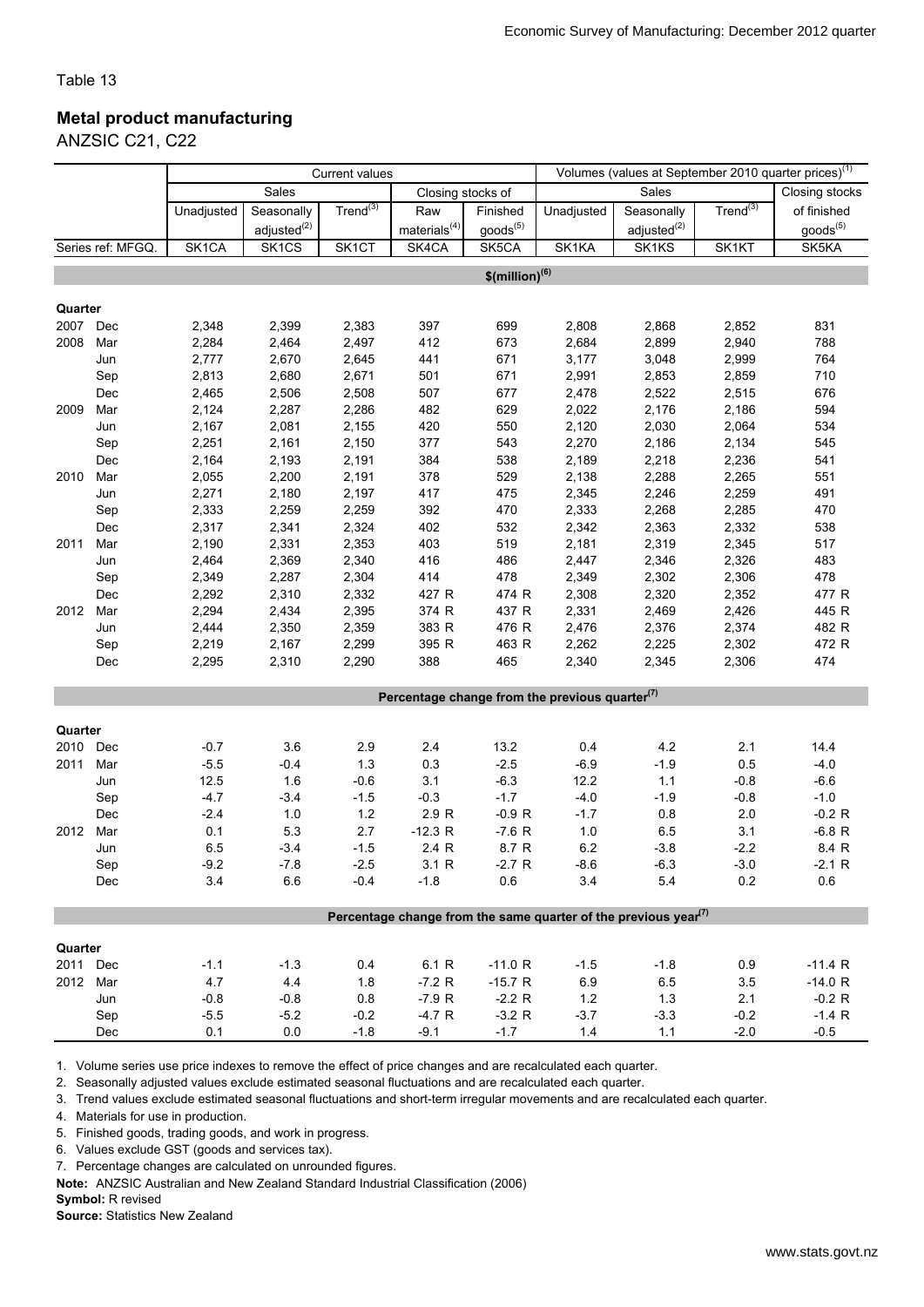#### Transport equipment; machinery and equipment manufacturing

ANZSIC C23, C24

|                                                                                          |                   | <b>Current values</b> |                         |                    |                    | Volumes (values at September 2010 quarter prices) <sup>(1)</sup> |                                                   |                         |                    |                    |
|------------------------------------------------------------------------------------------|-------------------|-----------------------|-------------------------|--------------------|--------------------|------------------------------------------------------------------|---------------------------------------------------|-------------------------|--------------------|--------------------|
|                                                                                          |                   |                       | Sales                   |                    | Closing stocks of  |                                                                  |                                                   | Sales                   |                    | Closing stocks     |
|                                                                                          |                   | Unadjusted            | Seasonally              | Trend $^{(3)}$     | Raw                | Finished                                                         | Unadjusted                                        | Seasonally              | $Trend^{(3)}$      | of finished        |
|                                                                                          |                   |                       | adjusted <sup>(2)</sup> |                    | materials $^{(4)}$ | $\text{goods}^{(5)}$                                             |                                                   | adjusted <sup>(2)</sup> |                    | $goods^{(5)}$      |
|                                                                                          | Series ref: MFGQ. | SL1CA                 | SL <sub>1CS</sub>       | SL <sub>1</sub> CT | SL4CA              | SL5CA                                                            | SL <sub>1</sub> KA                                | SL <sub>1</sub> KS      | SL <sub>1</sub> KT | SL <sub>5</sub> KA |
|                                                                                          |                   |                       |                         |                    |                    | $$$ (million) <sup>(6)</sup>                                     |                                                   |                         |                    |                    |
|                                                                                          |                   |                       |                         |                    |                    |                                                                  |                                                   |                         |                    |                    |
| Quarter                                                                                  |                   |                       |                         |                    |                    |                                                                  |                                                   |                         |                    |                    |
| 2007                                                                                     | Dec               | 2,451                 | 2,412                   | 2,385              | 620                | 864                                                              | 2,707                                             | 2,648                   | 2,621              | 952                |
| 2008                                                                                     | Mar               | 2,272                 | 2,410                   | 2,444              | 645                | 815                                                              | 2,469                                             | 2,640                   | 2,669              | 889                |
|                                                                                          | Jun               | 2,527                 | 2,533                   | 2,512              | 689                | 743                                                              | 2,712                                             | 2,719                   | 2,704              | 793                |
|                                                                                          | Sep               | 2,652                 | 2,540                   | 2,549              | 711                | 807                                                              | 2,790                                             | 2,671                   | 2,668              | 848                |
|                                                                                          | Dec               | 2,504                 | 2,469                   | 2,442              | 735                | 830                                                              | 2,531                                             | 2,482                   | 2,461              | 835                |
| 2009                                                                                     | Mar               | 2,106                 | 2,230                   | 2,253              | 661                | 804                                                              | 2,050                                             | 2,183                   | 2,214              | 788                |
|                                                                                          | Jun               | 2,101                 | 2,105                   | 2,097              | 649                | 721                                                              | 2,079                                             | 2,081                   | 2,069              | 728                |
|                                                                                          | Sep               | 2,149                 | 2,059                   | 2,082              | 650                | 767                                                              | 2,140                                             | 2,054                   | 2,070              | 771                |
|                                                                                          | Dec               | 2,200                 | 2,171                   | 2,157              | 703                | 795                                                              | 2,184                                             | 2,150                   | 2,142              | 792                |
| 2010                                                                                     | Mar               | 2,089                 | 2,209                   | 2,190              | 640                | 733                                                              | 2,078                                             | 2,200                   | 2,180              | 735                |
|                                                                                          | Jun               | 2,129                 | 2,133                   | 2,152              | 631                | 754                                                              | 2,140                                             | 2,138                   | 2,155              | 757                |
|                                                                                          | Sep               | 2,253                 | 2,163                   | 2,157              | 687                | 692                                                              | 2,253                                             | 2,168                   | 2,165              | 692                |
|                                                                                          | Dec               | 2,281                 | 2,251                   | 2,273              | 643                | 655                                                              | 2,292                                             | 2,266                   | 2,287              | 658                |
| 2011                                                                                     | Mar               | 2,345                 | 2,473                   | 2,407              | 709                | 702                                                              | 2,345                                             | 2,469                   | 2,420              | 702                |
|                                                                                          | Jun               | 2,452                 | 2,456                   | 2,468              | 631                | 717                                                              | 2,467                                             | 2,462                   | 2,476              | 721                |
|                                                                                          | Sep               | 2,539                 | 2,442                   | 2,430              | 696                | 764                                                              | 2,541                                             | 2,448                   | 2,435              | 765                |
|                                                                                          | Dec               | 2,388                 | 2,358                   | 2,366              | 686                | 759                                                              | 2,376                                             | 2,360                   | 2,367              | 755                |
| 2012                                                                                     | Mar               | 2,219                 | 2,334                   | 2,344              | 649                | 708                                                              | 2,223                                             | 2,331                   | 2,346              | 710                |
|                                                                                          | Jun               | 2,491                 | 2,496                   | 2,388              | 665                | 706                                                              | 2,471                                             | 2,466                   | 2,386              | 701                |
|                                                                                          | Sep               | 2,514                 | 2,420                   | 2,405              | 656                | 736                                                              | 2,491                                             | 2,401                   | 2,398              | 729                |
|                                                                                          | Dec               | 2,398                 | 2,371                   | 2,385              | 644                | 717                                                              | 2,384                                             | 2,374                   | 2,379              | 713                |
|                                                                                          |                   |                       |                         |                    |                    |                                                                  |                                                   |                         |                    |                    |
|                                                                                          |                   |                       |                         |                    |                    |                                                                  | Percentage change from the previous quarter $(7)$ |                         |                    |                    |
| Quarter                                                                                  |                   |                       |                         |                    |                    |                                                                  |                                                   |                         |                    |                    |
| 2010                                                                                     | Dec               | 1.2                   | 4.1                     | 5.4                | $-6.3$             | $-5.3$                                                           | 1.7                                               | 4.5                     | 5.6                | $-4.8$             |
| 2011                                                                                     | Mar               | 2.8                   | $9.9\,$                 | 5.9                | 10.2               | 7.1                                                              | 2.3                                               | 8.9                     | 5.9                | 6.5                |
|                                                                                          | Jun               | 4.6                   | $-0.7$                  | 2.6                | $-10.9$            | $2.2\,$                                                          | 5.2                                               | $-0.3$                  | 2.3                | 2.8                |
|                                                                                          | Sep               | 3.5                   | $-0.6$                  | $-1.5$             | 10.2               | $6.6\,$                                                          | 3.0                                               | $-0.6$                  | $-1.7$             | 6.1                |
|                                                                                          | Dec               | $-5.9$                | $-3.5$                  | $-2.6$             | $-1.5$             | $-0.7$                                                           | $-6.5$                                            | $-3.6$                  | $-2.8$             | $-1.3$             |
| 2012                                                                                     | Mar               | $-7.1$                | $-1.0$                  | $-0.9$             | $-5.4$             | $-6.7$                                                           | $-6.4$                                            | $-1.3$                  | $-0.9$             | $-6.0$             |
|                                                                                          | Jun               | 12.3                  | 6.9                     | 1.9                | 2.5                | $-0.3$                                                           | 11.2                                              | 5.8                     | 1.7                | $-1.3$             |
|                                                                                          | Sep               | 0.9                   | $-3.0$                  | 0.7                | $-1.4$             | 4.2                                                              | $0.8\,$                                           | $-2.6$                  | 0.5                | 4.1                |
|                                                                                          | Dec               | $-4.6$                | $-2.0$                  | $-0.8$             | $-1.8$             | $-2.5$                                                           | $-4.3$                                            | $-1.1$                  | $-0.8$             | $-2.2$             |
|                                                                                          |                   |                       |                         |                    |                    |                                                                  |                                                   |                         |                    |                    |
| Percentage change from the same quarter of the previous year <sup><math>(7)</math></sup> |                   |                       |                         |                    |                    |                                                                  |                                                   |                         |                    |                    |
|                                                                                          |                   |                       |                         |                    |                    |                                                                  |                                                   |                         |                    |                    |
| Quarter                                                                                  |                   |                       |                         |                    |                    |                                                                  |                                                   |                         |                    |                    |
| 2011 Dec                                                                                 |                   | 4.7                   | 4.7                     | 4.1                | 6.6                | 15.8                                                             | 3.7                                               | 4.2                     | 3.5                | 14.7               |
| 2012 Mar                                                                                 |                   | $-5.4$                | $-5.6$                  | $-2.6$             | $-8.5$             | 0.9                                                              | $-5.2$                                            | $-5.6$                  | $-3.1$             | 1.1                |
|                                                                                          | Jun               | 1.6                   | 1.6                     | $-3.3$             | 5.3                | $-1.5$                                                           | 0.2                                               | 0.2                     | $-3.7$             | $-2.9$             |
|                                                                                          | Sep<br>Dec        | $-1.0$<br>0.4         | $-0.9$                  | $-1.0$             | $-5.8$<br>$-6.0$   | $-3.7$                                                           | $-2.0$<br>0.3                                     | $-1.9$<br>0.6           | $-1.5$<br>0.5      | $-4.7$<br>$-5.6$   |
|                                                                                          |                   |                       | 0.5                     | 0.8                |                    | $-5.5$                                                           |                                                   |                         |                    |                    |

1. Volume series use price indexes to remove the effect of price changes and are recalculated each quarter.

2. Seasonally adjusted values exclude estimated seasonal fluctuations and are recalculated each quarter.

3. Trend values exclude estimated seasonal fluctuations and short-term irregular movements and are recalculated each quarter.

4. Materials for use in production.

5. Finished goods, trading goods, and work in progress.

6. Values exclude GST (goods and services tax).

7. Percentage changes are calculated on unrounded figures.

Note: ANZSIC Australian and New Zealand Standard Industrial Classification (2006)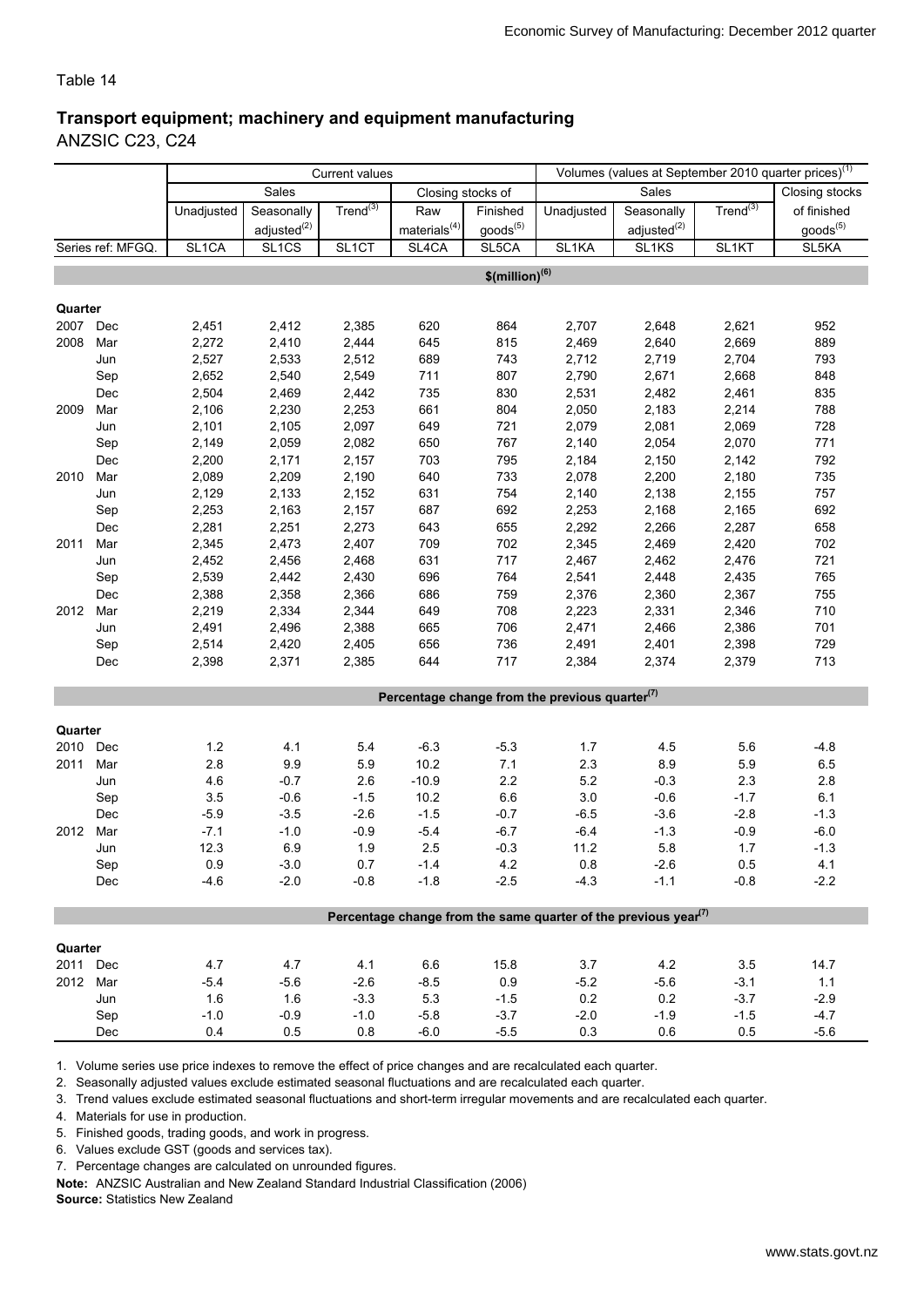### Furniture and other manufacturing

ANZSIC C25

|                                                                                          |                   | <b>Current values</b> |                         |                      |                            |                              |                                                   |                         |               | Volumes (values at September 2010 quarter prices) <sup>(1)</sup> |
|------------------------------------------------------------------------------------------|-------------------|-----------------------|-------------------------|----------------------|----------------------------|------------------------------|---------------------------------------------------|-------------------------|---------------|------------------------------------------------------------------|
|                                                                                          |                   |                       | Sales                   |                      | Closing stocks of          |                              |                                                   | Sales                   |               | Closing stocks                                                   |
|                                                                                          |                   | Unadjusted            | Seasonally              | Trend <sup>(3)</sup> | Raw                        | Finished                     | Unadjusted                                        | Seasonally              | $Trend^{(3)}$ | of finished                                                      |
|                                                                                          |                   |                       | adjusted <sup>(2)</sup> |                      | $\mathsf{materials}^{(4)}$ | $\text{goods}^{(5)}$         |                                                   | adjusted <sup>(2)</sup> |               | goods <sup>(5)</sup>                                             |
|                                                                                          | Series ref: MFGQ. | SM1CA                 | SM <sub>1CS</sub>       | SM <sub>1</sub> CT   | SM4CA                      | SM5CA                        | SM1KA                                             | SM1KS                   | SM1KT         | SM5KA                                                            |
|                                                                                          |                   |                       |                         |                      |                            | $$$ (million) <sup>(6)</sup> |                                                   |                         |               |                                                                  |
|                                                                                          |                   |                       |                         |                      |                            |                              |                                                   |                         |               |                                                                  |
| Quarter                                                                                  |                   |                       |                         |                      |                            |                              |                                                   |                         |               |                                                                  |
| 2007                                                                                     | Dec               | 508                   | 467                     | 461                  | 116                        | 110                          | 566                                               | 519                     | 513           | 124                                                              |
| 2008                                                                                     | Mar               | 404                   | 440                     | 455                  | 116                        | 109                          | 447                                               | 486                     | 497           | 121                                                              |
|                                                                                          | Jun               | 454                   | 467                     | 445                  | 111                        | 118                          | 492                                               | 505                     | 480           | 129                                                              |
|                                                                                          | Sep               | 435                   | 426                     | 433                  | 113                        | 134                          | 459                                               | 450                     | 461           | 143                                                              |
|                                                                                          | Dec               | 466                   | 428                     | 422                  | 111                        | 121                          | 485                                               | 445                     | 436           | 127                                                              |
| 2009                                                                                     | Mar               | 371                   | 406                     | 416                  | 106                        | 131                          | 380                                               | 416                     | 425           | 134                                                              |
|                                                                                          | Jun               | 411                   | 423                     | 419                  | 105                        | 124                          | 419                                               | 431                     | 427           | 127                                                              |
|                                                                                          | Sep               | 439                   | 427                     | 425                  | 109                        | 122                          | 447                                               | 436                     | 433           | 125                                                              |
|                                                                                          | Dec               | 461                   | 424                     | 427                  | 99                         | 117                          | 464                                               | 427                     | 432           | 119                                                              |
| 2010                                                                                     | Mar               | 390                   | 428                     | 421                  | 94                         | 113                          | 393                                               | 432                     | 425           | 114                                                              |
|                                                                                          | Jun               | 395                   | 407                     | 412                  | 99                         | 120                          | 397                                               | 408                     | 413           | 121                                                              |
|                                                                                          | Sep               | 419                   | 405                     | 407                  | 103                        | 127                          | 419                                               | 406                     | 405           | 127                                                              |
|                                                                                          | Dec               | 441                   | 408                     | 404                  | 101                        | 137                          | 439                                               | 406                     | 406           | 136                                                              |
| 2011                                                                                     | Mar               | 369                   | 405                     | 405                  | 93                         | 109                          | 368                                               | 404                     | 401           | 109                                                              |
|                                                                                          | Jun               | 385                   | 396                     | 403                  | 91                         | 94                           | 381                                               | 392                     | 399           | 94                                                               |
|                                                                                          | Sep               | 425                   | 410                     | 397                  | 95                         | 102                          | 417                                               | 402                     | 393           | 100                                                              |
|                                                                                          | Dec               | 411                   | 381                     | 391                  | 103                        | 88                           | 402                                               | 374                     | 381           | 86                                                               |
| 2012                                                                                     | Mar               | 352                   | 386                     | 386                  | 87                         | 103                          | 341                                               | 373                     | 373           | 100                                                              |
|                                                                                          | Jun               | 377                   | 389                     | 384                  | 89                         | 90                           | 362                                               | 374                     | 369           | 87                                                               |
|                                                                                          | Sep               | 383                   | 368                     | 374                  | 84                         | 89                           | 366                                               | 351                     | 357           | 85                                                               |
|                                                                                          | Dec               | 398                   | 369                     | 365                  | 96                         | 81                           | 379                                               | 353                     | 349           | 77                                                               |
|                                                                                          |                   |                       |                         |                      |                            |                              |                                                   |                         |               |                                                                  |
|                                                                                          |                   |                       |                         |                      |                            |                              | Percentage change from the previous quarter $(7)$ |                         |               |                                                                  |
| Quarter                                                                                  |                   |                       |                         |                      |                            |                              |                                                   |                         |               |                                                                  |
| 2010                                                                                     | Dec               | 5.3                   | 0.8                     | $-0.7$               | $-2.2$                     | 7.9                          | 4.7                                               | 0.1                     | 0.3           | $7.3$                                                            |
| 2011                                                                                     | Mar               | $-16.4$               | $-0.6$                  | 0.2                  | $-7.5$                     | $-20.4$                      | $-16.1$                                           | $-0.5$                  | $-1.3$        | $-20.2$                                                          |
|                                                                                          | Jun               | 4.2                   | $-2.2$                  | $-0.6$               | $-2.6$                     | $-13.3$                      | 3.5                                               | $-3.0$                  | $-0.5$        | $-13.9$                                                          |
|                                                                                          | Sep               | 10.6                  | 3.3                     | $-1.5$               | 4.8                        | 7.6                          | 9.6                                               | 2.7                     | $-1.5$        | 6.7                                                              |
|                                                                                          | Dec               | $-3.4$                | $-7.0$                  | $-1.4$               | 8.0                        | $-13.9$                      | $-3.6$                                            | $-7.2$                  | $-3.1$        | $-14.0$                                                          |
| 2012                                                                                     | Mar               | $-14.3$               | $1.2$                   | $-1.4$               | $-15.4$                    | 17.9                         | $-15.2$                                           | $0.0\,$                 | $-2.0$        | 16.6                                                             |
|                                                                                          | Jun               | 7.0                   | $1.0$                   | $-0.5$               | 2.4                        | $-12.5$                      | 6.2                                               | 0.1                     | $-1.2$        | $-13.1$                                                          |
|                                                                                          | Sep               | 1.6                   | $-5.5$                  | $-2.6$               | $-6.3$                     | $-1.6$                       | $1.0$                                             | $-5.9$                  | $-3.0$        | $-2.3$                                                           |
|                                                                                          | Dec               | 3.8                   | 0.5                     | $-2.3$               | 14.7                       | $-9.4$                       | 3.7                                               | 0.5                     | $-2.5$        | $-9.5$                                                           |
|                                                                                          |                   |                       |                         |                      |                            |                              |                                                   |                         |               |                                                                  |
| Percentage change from the same quarter of the previous year <sup><math>(7)</math></sup> |                   |                       |                         |                      |                            |                              |                                                   |                         |               |                                                                  |
| Quarter                                                                                  |                   |                       |                         |                      |                            |                              |                                                   |                         |               |                                                                  |
| 2011 Dec                                                                                 |                   | $-6.9$                | $-6.6$                  | $-3.2$               | $2.0\,$                    | $-36.0$                      | $-8.3$                                            | $-8.0$                  | $-6.3$        | $-37.0$                                                          |
| 2012 Mar                                                                                 |                   | $-4.7$                | $-4.9$                  | $-4.7$               | $-6.7$                     | $-5.3$                       | $-7.3$                                            | $-7.6$                  | $-7.0$        | $-7.9$                                                           |
|                                                                                          | Jun               | $-2.1$                | $-1.8$                  | $-4.7$               | $-1.9$                     | $-4.4$                       | $-4.9$                                            | $-4.7$                  | $-7.6$        | $-7.1$                                                           |
|                                                                                          | Sep               | $-10.0$               | $-10.2$                 | $-5.8$               | $-12.4$                    | $-12.6$                      | $-12.4$                                           | $-12.6$                 | $-9.0$        | $-14.9$                                                          |
|                                                                                          | Dec               | $-3.2$                | $-3.0$                  | $-6.7$               | $-6.9$                     | $-8.0$                       | $-5.7$                                            | $-5.5$                  | $-8.4$        | $-10.4$                                                          |
|                                                                                          |                   |                       |                         |                      |                            |                              |                                                   |                         |               |                                                                  |

1. Volume series use price indexes to remove the effect of price changes and are recalculated each quarter.

2. Seasonally adjusted values exclude estimated seasonal fluctuations and are recalculated each quarter.

3. Trend values exclude estimated seasonal fluctuations and short-term irregular movements and are recalculated each quarter.

4. Materials for use in production.

5. Finished goods, trading goods, and work in progress.

6. Values exclude GST (goods and services tax).

7. Percentage changes are calculated on unrounded figures.

Note: ANZSIC Australian and New Zealand Standard Industrial Classification (2006)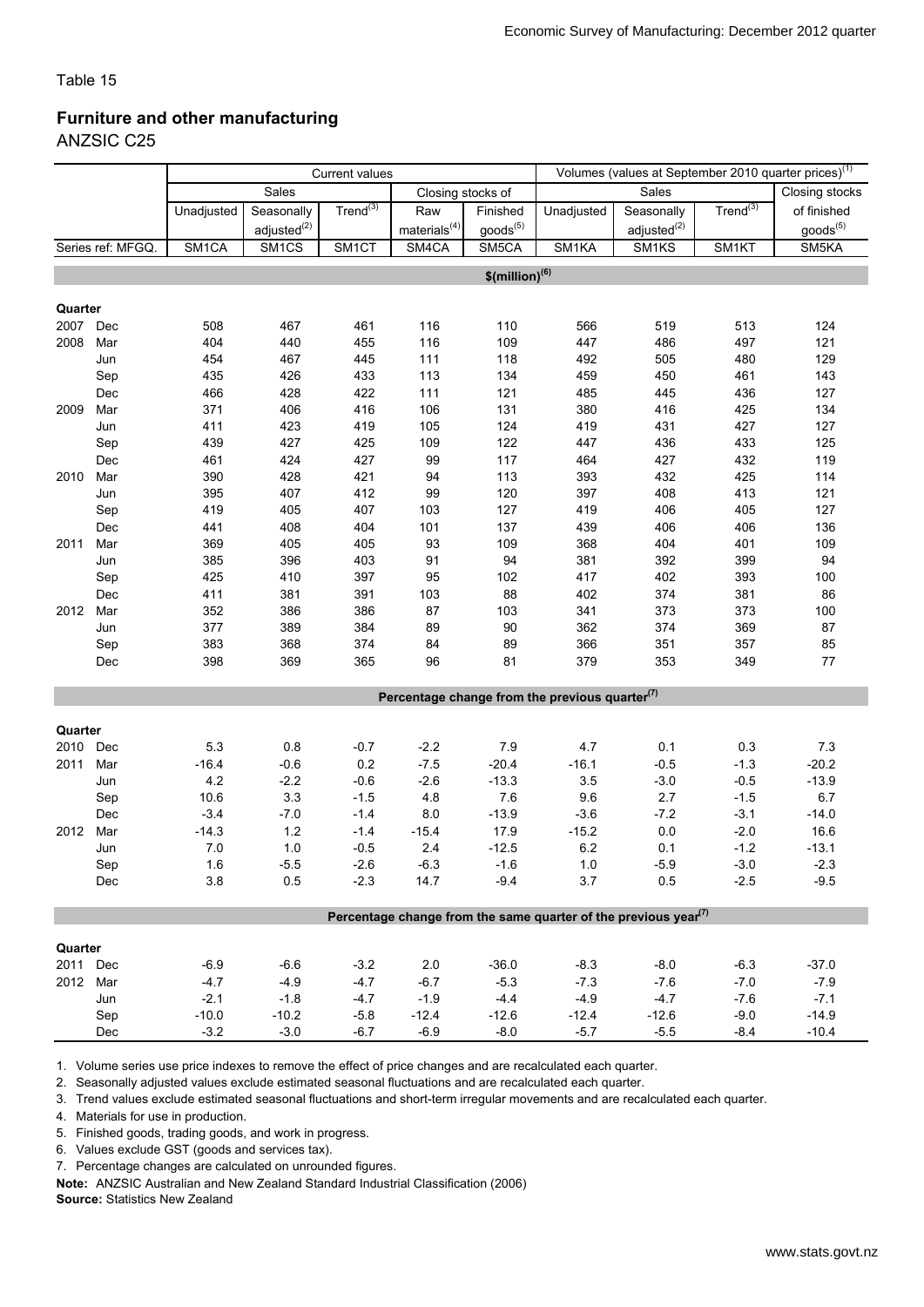### Purchases and operating expenditure

By industry

|                                                 | Series             | Quarter                      |        |        |        |                                                                             |        |         |                 |         |  |
|-------------------------------------------------|--------------------|------------------------------|--------|--------|--------|-----------------------------------------------------------------------------|--------|---------|-----------------|---------|--|
| Manufacturing industry                          | ref:               | 2010                         |        |        | 2011   |                                                                             |        |         | 2012            |         |  |
|                                                 | MFGQ.              | Dec                          | Mar    | Jun    | Sep    | Dec                                                                         | Mar    | Jun     | Sep             | Dec     |  |
|                                                 |                    | $$$ (million) <sup>(1)</sup> |        |        |        |                                                                             |        |         |                 |         |  |
| Meat and dairy products                         | SA <sub>2</sub> CA | 6,146                        | 7,148  | 6,847  | 4,856  | 6,636                                                                       | 6,718  | 6,115   | 4,616           | 5,810   |  |
| Seafood processing                              | SB <sub>2</sub> CA | 337                          | 299    | 320    | 311    | 342                                                                         | 330    | 342     | 369             | 299     |  |
| Fruit, oils, cereals, and other food            | SC <sub>2</sub> CA | 1,304                        | 1,257  | 1,277  | 1,360  | 1,344                                                                       | 1,296  | 1,310   | 1,331 R         | 1,408   |  |
| Beverage and tobacco products                   | SD <sub>2</sub> CA | 784                          | 633    | 765    | 732    | 822                                                                         | 728    | 822     | 682             | 910     |  |
| Textiles, leather, clothing,<br>and footwear    | SE <sub>2</sub> CA | 364                          | 395    | 377    | 407    | 372                                                                         | 365    | 379     | 359             | 399     |  |
| Wood and paper products                         | SF <sub>2</sub> CA | 1,373                        | 1,315  | 1,451  | 1,493  | 1,442                                                                       | 1,335  | 1,450   | 1,420           | 1,383   |  |
| Printing                                        | SG2CA              | 272                          | 228    | 253    | 272    | 251                                                                         | 233    | 235     | 241             | 240     |  |
| Petroleum and coal products                     | SH <sub>2</sub> CA | 1,338                        | 1,620  | 1,449  | 1,798  | 1,582                                                                       | 1,833  | 1,480   | 1,556           | 1,493   |  |
| Chemical, polymer,<br>and rubber products       | SI <sub>2</sub> CA | 1,434                        | 1,311  | 1,314  | 1,266  | 1,633                                                                       | 1,361  | 1,452   | 1,478           | 1,769   |  |
| Non-metallic mineral products                   | SJ2CA              | 426                          | 415    | 446    | 442    | 429                                                                         | 420    | 446     | 464             | 476     |  |
| Metal products                                  | SK <sub>2</sub> CA | 1,680                        | 1,643  | 1,754  | 1,816  | 1,682                                                                       | 1,717  | 1,779   | 1,704           | 1,666   |  |
| Transport equipment;<br>machinery and equipment | SL <sub>2</sub> CA | 1,476                        | 1,586  | 1,645  | 1,723  | 1,559                                                                       | 1,522  | 1,610   | 1,643           | 1,569   |  |
| Furniture and other                             | SM <sub>2</sub> CA | 290                          | 246    | 246    | 273    | 260                                                                         | 226    | 237     | 235             | 229     |  |
| All manufacturing excluding<br>meat and dairy   | SY <sub>2</sub> CA | 11,078                       | 10,947 | 11,297 | 11,893 | 11,718                                                                      | 11,365 | 11,544  | 11,482 R 11,841 |         |  |
| All manufacturing                               | SZ2CA              | 17,223                       | 18,095 | 18,144 | 16,749 | 18,354                                                                      | 18,084 | 17,658  | 16,098 R 17,650 |         |  |
|                                                 |                    |                              |        |        |        | Percentage change from the same quarter of the previous year <sup>(2)</sup> |        |         |                 |         |  |
| Meat and dairy products                         |                    | 7.0                          | 38.7   | 18.3   | 17.7   | 8.0                                                                         | $-6.0$ | $-10.7$ | $-4.9$          | $-12.5$ |  |
| Seafood processing                              |                    | $-7.7$                       | $-6.6$ | $-1.4$ | $-4.0$ | 1.7                                                                         | 10.3   | 6.9     | 18.6            | $-12.7$ |  |
| Fruit, oils, cereals, and other food            |                    | $-9.9$                       | $-1.0$ | 0.0    | 11.6   | 3.1                                                                         | 3.1    | 2.6     | $-2.1R$         | 4.8     |  |
| Beverage and tobacco products                   |                    | 0.8                          | $-7.0$ | 9.4    | 21.6   | 4.9                                                                         | 14.9   | 7.4     | $-6.8$          | 10.6    |  |
| Textiles, leather, clothing,<br>and footwear    |                    | $-8.1$                       | 4.9    | 8.6    | 7.6    | 2.1                                                                         | $-7.6$ | 0.6     | $-11.8$         | 7.2     |  |
| Wood and paper products                         |                    | 1.5                          | 1.5    | 1.6    | 1.9    | 5.0                                                                         | 1.5    | $-0.1$  | $-4.9$          | $-4.1$  |  |
| Printing                                        |                    | $-1.9$                       | $-4.2$ | 6.6    | 8.0    | $-7.8$                                                                      | 1.9    | $-7.0$  | $-11.5$         | $-4.2$  |  |
| Petroleum and coal products                     |                    | 2.9                          | 21.8   | 1.1    | 40.7   | 18.3                                                                        | 13.2   | 2.2     | $-13.5$         | $-5.7$  |  |
| Chemical, polymer,<br>and rubber products       |                    | 2.7                          | 16.7   | 2.0    | 7.3    | 13.8                                                                        | 3.8    | 10.5    | 16.7            | 8.3     |  |
| Non-metallic mineral products                   |                    | $-1.8$                       | $-6.9$ | 4.5    | 1.0    | 0.8                                                                         | 1.4    | 0.0     | 5.1             | 10.9    |  |
| Metal products                                  |                    | 12.6                         | 7.4    | 6.0    | 7.1    | 0.1                                                                         | 4.5    | 1.4     | $-6.1$          | $-0.9$  |  |
| Transport equipment;<br>machinery and equipment |                    | 1.2                          | 12.1   | 18.3   | 14.1   | 5.7                                                                         | $-4.0$ | $-2.1$  | $-4.7$          | 0.6     |  |
| Furniture and other                             |                    | $-0.6$                       | $-0.6$ | $-6.0$ | $-3.4$ | $-10.5$                                                                     | $-7.9$ | $-3.6$  | $-13.9$         | $-11.6$ |  |
| All manufacturing excluding<br>meat and dairy   |                    | 0.8                          | 6.6    | 4.9    | 11.9   | 5.8                                                                         | 3.8    | 2.2     | $-3.5 R$        | 1.0     |  |
| All manufacturing                               |                    | 2.9                          | 17.3   | 9.6    | 13.5   | 6.6                                                                         | $-0.1$ | $-2.7$  | $-3.9 R$        | $-3.8$  |  |

1. Values exclude GST.

2. Percentage changes are calculated on unrounded figures.

Symbol: R revised